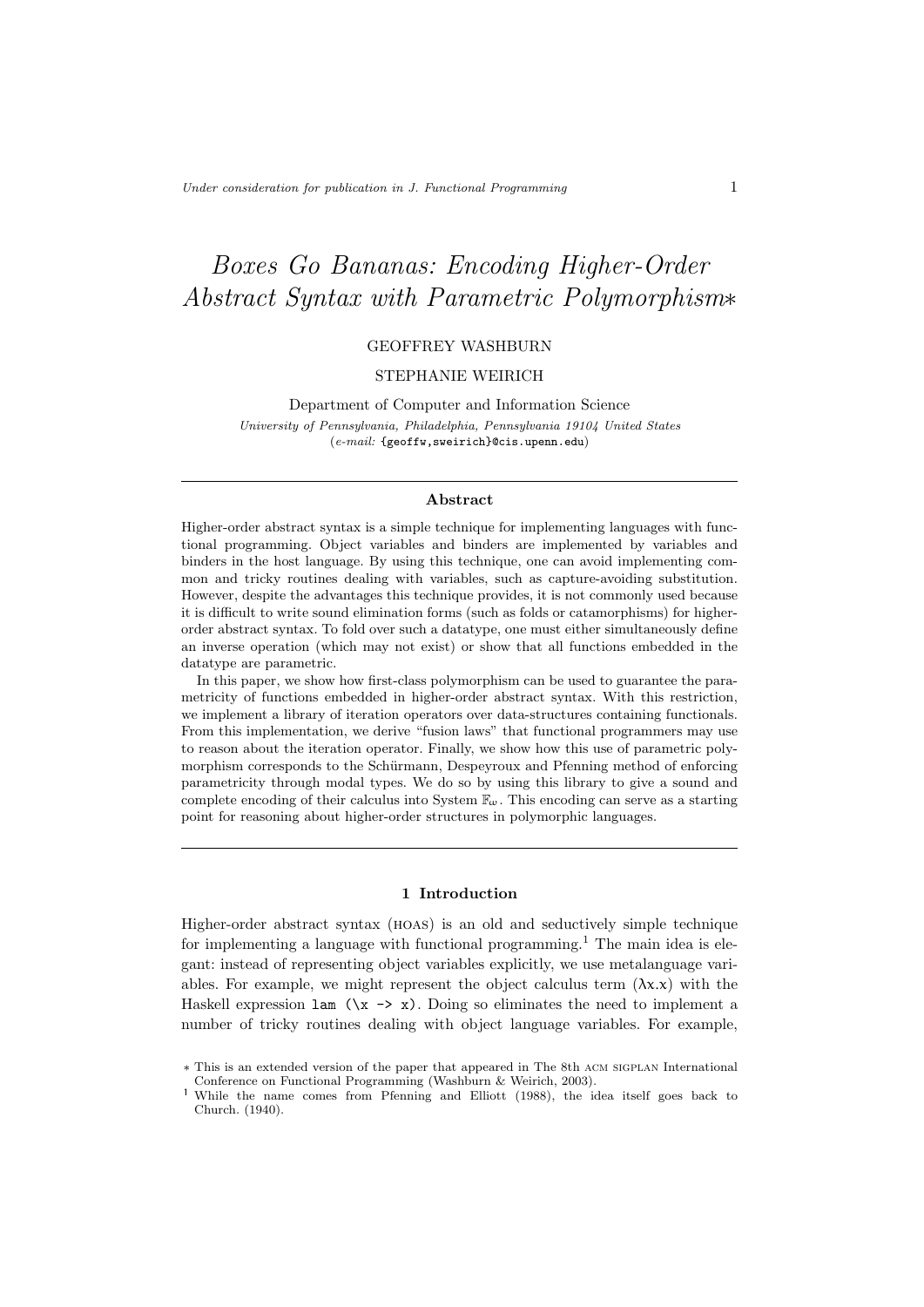# 2 G. Washburn and S. Weirich

capture-avoiding substitution is merely function application in the metalanguage. However, outside of a few specialized domains, such as theorem proving, partial evaluation (Sumii & Kobayashi, 2001), logical frameworks (Pfenning & Schürmann, 1999) and intensional type analysis (Trifonov et al., 2000; Weirich, 2006), higherorder abstract syntax has found limited use as an implementation technique.

One obstacle preventing the widespread use of this technique is the difficulty in using elimination forms, such as catamorphisms, $^{2}$  for datatypes containing functions. The general form of catamorphism for these datatypes requires that an inverse be simultaneously defined for every iteration (Meijer & Hutton, 1995). Unfortunately, many operations that we would like to define with catamorphisms require inverses that do not exist or are expensive to compute.

However, if we know that the embedded functions in a datatype are parametric, we can use a version of the catamorphism that does not require an inverse (Fegaras & Sheard, 1996; Schürmann et al., 2001). A parametric function may not examine its argument; it may only use it abstractly or "push it around". Only allowing parametric embedded functions works well with hoas because the terms with nonparametric embedded functions are exactly those that have no correspondence to any  $\lambda$ -calculus term (Schürmann et al., 2001). In this paper, we use the term *iterator* to refer to a catamorphism restricted to arguments with parametric functions.

A type system can separate parametric functions from those that are not. For example, Fegaras and Sheard (1996) add tags to mark the types of datatypes whose embedded functions are not parametric, prohibiting iteration over those datatypes. Alternatively, Schürmann, Despeyroux and Pfenning (2001) and Despeyroux and LeLeu (2001) use the necessity modality ("box") to mark those terms that allow iteration.

However, many modern typed languages already have a mechanism to enforce that an argument be used abstractly—parametric polymorphism. It seems desirable to find a way to use this mechanism instead of adding a separate facility to the type system. In this paper, we show how to encode datatypes with parametric function spaces in the polymorphic  $\lambda$ -calculus, including iteration operators over them.

Our specific contributions are the following:

• For functional programmers, we provide an informal description of how restricting datatypes to parametric function spaces can be enforced in the Haskell language using first-class polymorphism (Peyton Jones et al., 2005). We provide a safe and easy implementation of a library for iteration over higher-order abstract syntax. This Haskell library allows the natural expression of many algorithms over the object language; to illustrate its use, we provide a number of examples including Danvy and Filinski's optimizing onepass cps conversion algorithm (Danvy & Filinski, 1992).

 $2$  Catamorphisms (also called folds) are sometimes represented with the bananas  $( \cdot )$  notation (Meijer et al., 1991).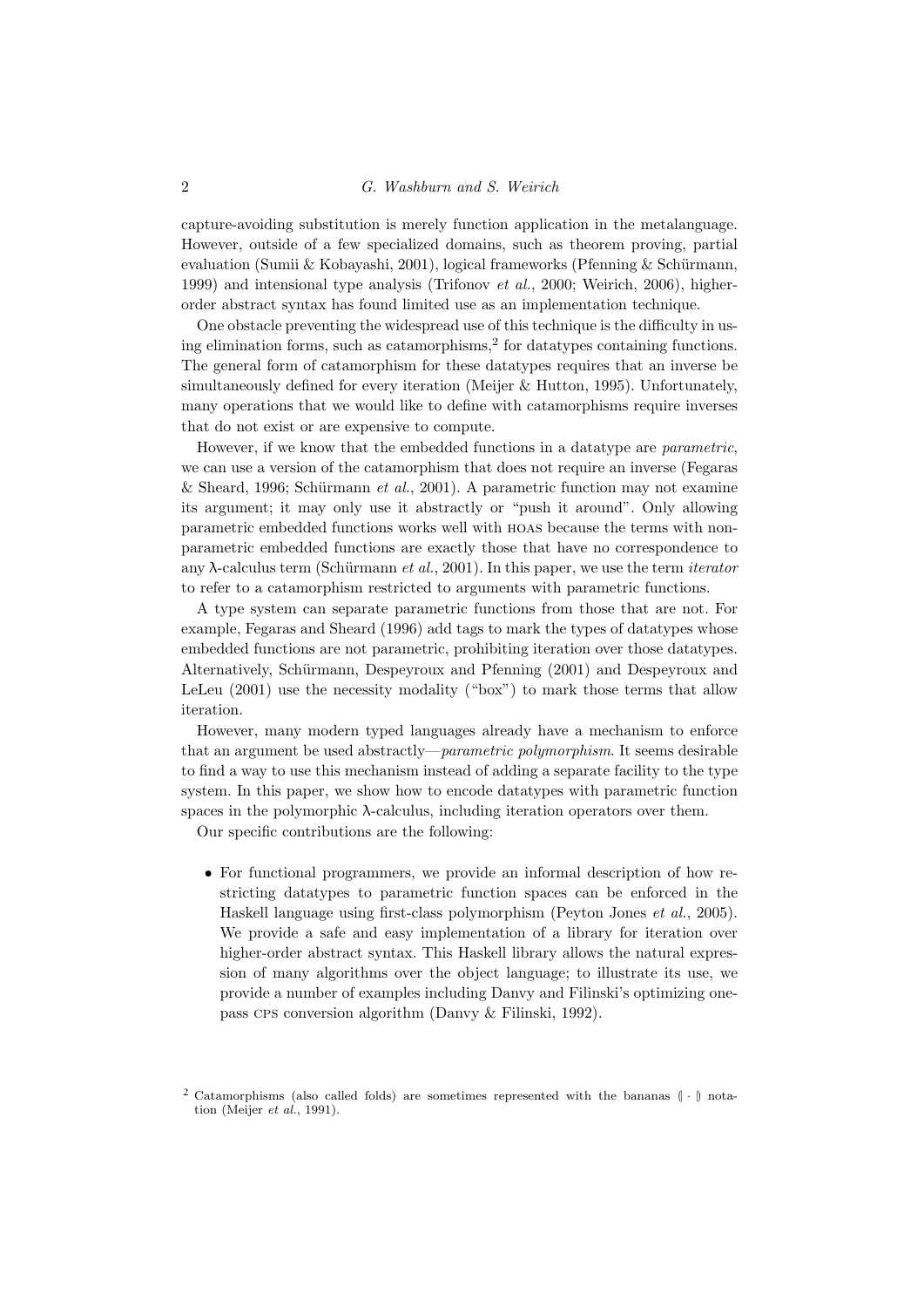- Since we encode our iteration operator within the polymorphic  $\lambda$ -calculus, we also derive "fusion laws" about the iteration operator that functional programmers may use to reason about their programs.
- To show the generality of our technique, we use this implementation to show a formal translation from the Schürmann, Despeyroux and Pfenning modal calculus (2001) (called here the SDP calculus) to System  $\mathbb{F}_{\omega}$ . This encoding has an added benefit to language designers who wish to incorporate reasoning about parametric function spaces. It demonstrates how systems based on the polymorphic λ-calculus may be extended with reasoning about higher-order structure.

We do not claim that our encoding will solve all of the problems with programming using higher-order abstract syntax. In particular, algorithms that require the explicit manipulation of the names of bound variables remain outside the scope of this implementation technique.

The remainder of this paper is as follows. Section 2 starts with background material on catamorphisms for hoas, including those developed by Meijer and Hutton (1995) and Fegaras and Sheard (1996). In Section 2.2 we show how to use first-class polymorphism and abstract types to provide an interface for Fegaras and Sheard's implementation that enforces the parametricity of embedded functions. Using this interface, we show some examples of iteration including CPS conversion (Section 2.3). In Section 3, we describe an implementation of that interface within the part of Haskell that corresponds to System  $\mathbb{F}_{\omega}$ , and describe properties of that implementation in Section 3.1. Section 4 describes the SDP calculus and Section 5 presents an encoding of that calculus into  $\mathbb{F}_{\omega}$ , using the implementation that we developed in Section 3. Section 8 presents future work, Section 9 presents related work, and Section 10 concludes.

# 2 Catamorphisms for datatypes with embedded functions

# 2.1 Examples of catamorphisms

The following recursive data type represents the untyped  $\lambda$ -calculus using HOAS.<sup>3</sup>

#### data  $Exp = Lam (Exp -> Exp)$  | App  $Exp Exp$

The data constructor Lam represents  $\lambda$ -expressions. However, instead of explicitly representing bound λ-calculus variables, Haskell functions are used to implement binding and Haskell variables are used to represent variables. For example, we might represent the identity function  $(\lambda x.x)$  as Lam  $(\lambda x \rightarrow x)$  or the diverging expression  $(\lambda x.(xx))(\lambda x.(xx))$  as App (Lam  $(\lambda x \rightarrow App x x)$ ) (Lam  $(\lambda x \rightarrow App x x)$ ).

<sup>3</sup> All of the following examples are in the syntax of the Haskell language (Peyton Jones, 2003). While some of the later examples require an extension of the Haskell type system—first-class polymorphism—this extension is supported by the Haskell implementations ghc and Hugs.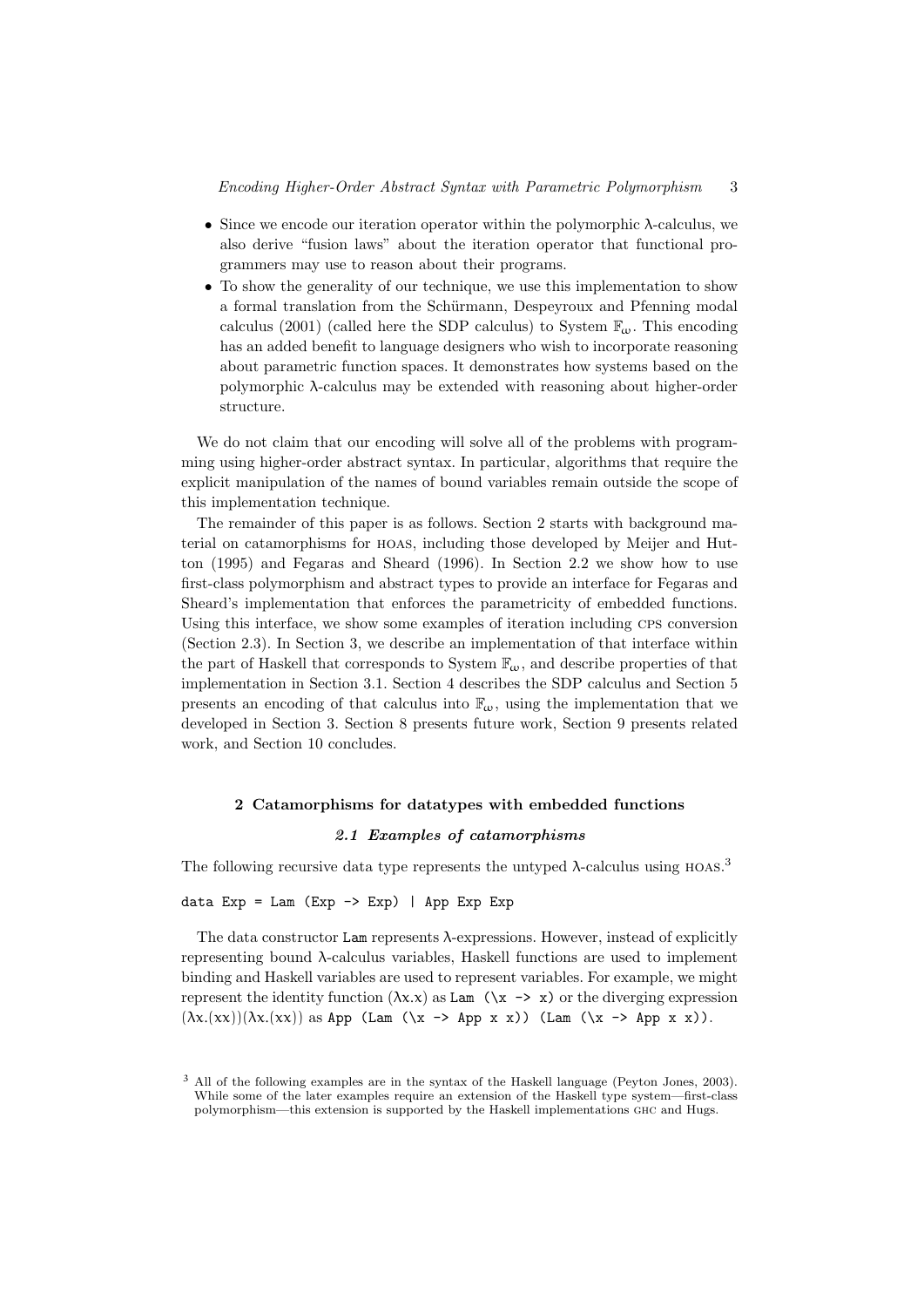Using this data type, we can implement an interpreter for the  $\lambda$ -calculus. To do so, we must also provide a representation of values (also using hoas).

data Value =  $Fn$  (Value  $\rightarrow$  Value)

unFn  $(Fn x) = x$ 

It is tricky to define recursive operations, such as call-by-value evaluation, over this implementation of expressions. The argument, x, to Lam below is a function of type  $Exp \rightarrow Exp$ . To evaluate it, we must convert x to a function of type Value -> Value. Therefore, we must also simultaneously define a right inverse to evaluation, called uneval, such that eval . uneval =  $\x \rightarrow x$ . This inverse is used to convert the argument of  $x$  from a Value to an Exp, in the evaluation of Lam x.

```
eval :: Exp -> Value
eval (Lam x) = Fn (eval x . uneval)eval (App y z) = unFn (eval y) (eval z)
uneval :: Value -> Exp
uneval (Fn x) = Lam (uneval x, eval)
```
Consider the evaluation of the encoding of  $(\lambda x.x)(\lambda y.y)$ . First eval replaces App with  $\text{unFn}$  and pushes evaluation down to the two subcomponents of the application. Next, each Lam is replaced by Fn, and the argument is composed with eval and uneval. The unFn cancels the first Fn, and the identity functions can be removed from the compositions. As uneval is right inverse to eval, we can replace each (eval . uneval) with the identity function.

```
eval (App (Lam (\x \rightarrow x)) (Lam (\y \rightarrow y)))
  = unFn (eval (Lam (\xrightarrow x))) (eval (Lam (\yrightarrow y)))
  = unFn (Fn (eval . \x \rightarrow x . uneval)) (Fn (eval . \y \rightarrow y . uneval))
  = (eval . uneval) (Fn (eval . uneval))
  = (\x \rightarrow x) (Fn (\y \rightarrow y))= Fn (\y \rightarrow y)
```
Many functions defined over Exp will follow this same pattern of recursion, requiring an inverse for Lam and calling themselves recursively for the subcomponents of App. Catamorphisms capture the general pattern of recursion for functions defined over recursive datatypes. For example, foldr is a catamorphism for the list datatype and can implement many list operations. For lists of type [a], folder replaces  $\Box$  with a base case of type b and (:) with a function of type  $a \rightarrow b \rightarrow b$ .

Meijer and Hutton (1995) showed how to define catamorphisms for datatypes with embedded functions, such as Exp. The catamorphism for Exp systematically replaces Lam with a function of type  $(a \rightarrow a)$   $\rightarrow$  a and App with a function of type a -> a -> a. However, just as we defined eval simultaneously with uneval, the catamorphism for Exp must be simultaneously defined with an anamorphism. The catamorphism provides a way to consume members of type Exp and the anamorphism provides a way to generate them.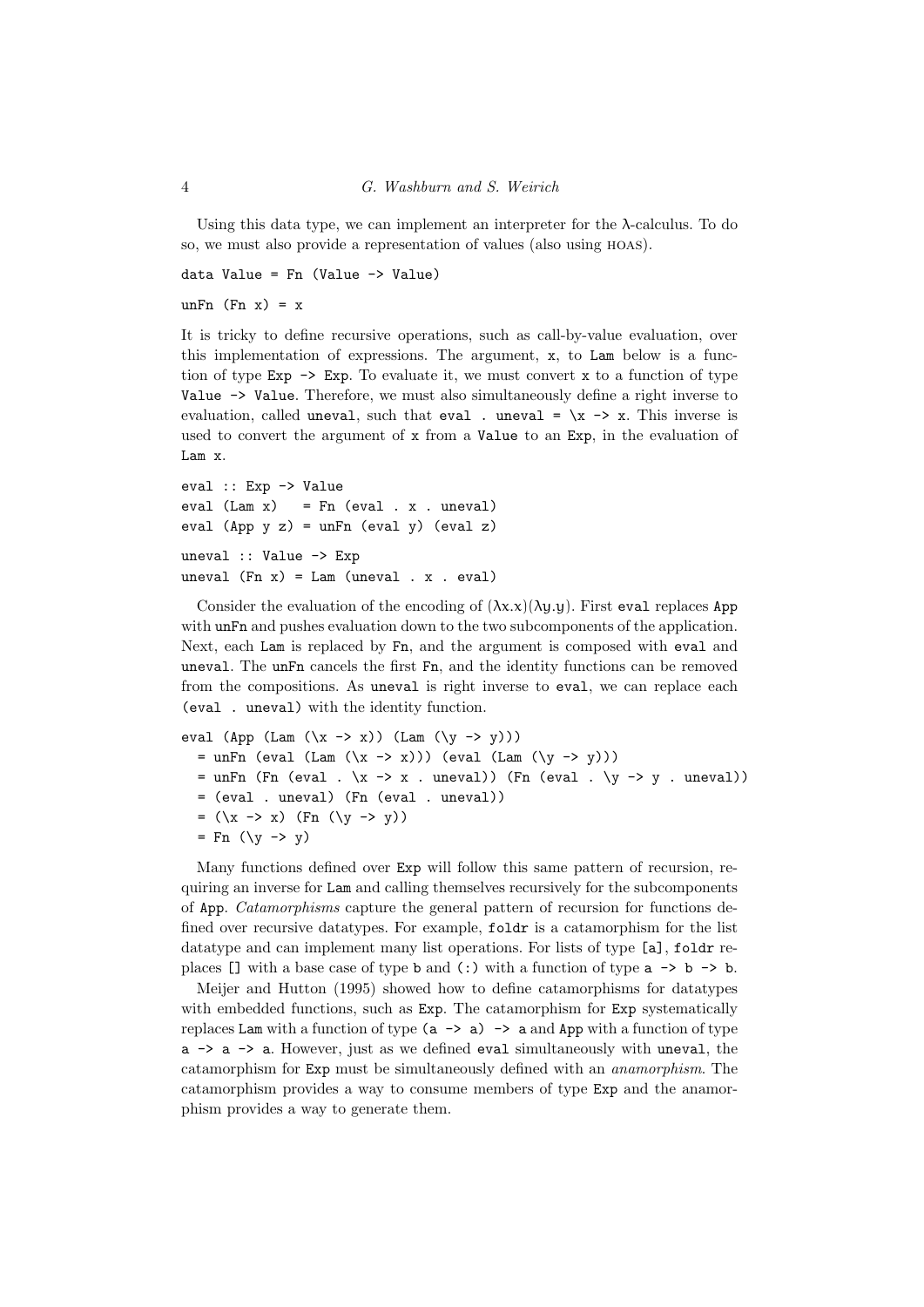```
newtype Rec a = Roll (a (Rec a))
data ExpF a = Lam (a \rightarrow a) | App a a
type Exp = Rec ExpF
lam :: (Exp -> Exp) -> Exp
lam x = Roll (Lam x)app :: Exp -> Exp -> Exp
app x y = Rol1 (App x y)
xmapExpF :: (a \rightarrow b, b \rightarrow a) \rightarrow (ExpF \ a \rightarrow ExpF \ b, ExpF \ b \rightarrow ExpF \ a)xmapExpF (f,g) = (\xrightarrow x \ -> \) case x of Lam x \rightarrow Lam (f \cdot x \cdot g)App y \, z \rightarrow App (f \, y) (f \, z),
                       \x \rightarrow case x of Lam x \rightarrow Lam (g \cdot x \cdot f)App y \, z \rightarrow App (g \, y) \, (g \, z)cata :: (ExpF a -> a) -> (a -> ExpF a) -> Rec ExpF -> a
cata f g (Roll x) = f ((fst (xmapExpF (cata f g, ana f g))) x)
ana :: (ExpF a \rightarrow a) \rightarrow (a \rightarrow ExpF a) \rightarrow a \rightarrow Rec ExpFana f g x = Roll (snd (xmapExpF (cata f g, ana f g)) (g x))
```
Fig. 1. Meijer/Hutton catamorphism

In order to easily specify this anamorphism, we use a slightly more complicated version of the Exp datatype, shown at the top of Figure 1. This version makes the recursion in the datatype explicit. The newtype Rec computes the fixed point of type constructors (functions from types to types). The type Exp is the fixed point of the type constructor ExpF, where the recursive occurrences of Exp have been replaced with the type parameter a. The first argument to cata is of type  $ExpF$  a  $\rightarrow$  a (combining the two functions mentioned above, of type  $(a \rightarrow a) \rightarrow a$  and  $a \rightarrow a \rightarrow a$ ). The first argument to ana has the inverse type a -> ExpF a.

The functions cata and ana are defined in terms of xmapExpF, a generalized version of a mapping function for the type constructor ExpF. Because of the function argument to Lam, xmapExpF maps two functions, one of type a -> b and the other of type  $b \rightarrow a$ . The definition of  $xmapExpF$  is completely determined by the definition of ExpF. With Generic Haskell (Clarke et al., 2001), we can define xmap and automatically generate xmapExpF from ExpF (see Figure 2).<sup>4</sup> That way, we can easily generalize this catamorphism to other datatypes. Unlike map, which is defined only for covariant type constructors, xmap is defined for type constructors that have both positive and negative occurrences of the bound variable. The only type constructors of  $\mathbb{F}_{\omega}$  for which xmap is not defined are those whose bodies contain first-class polymorphism. For example,  $\lambda \alpha : \star. \forall \beta : \star. \alpha \rightarrow \beta$ .

 $<sup>4</sup>$  Meijer and Hutton's version of  $x$ mapExpF only created the first component of the pair. In ana</sup> where the second component is needed, they swap the arguments. This is valid because fst  $(xmap (f,g)) = \text{snd}(xmap (g,f))$ . However, while the version that we use here is a little more complicated, it can be defined with Generic Haskell.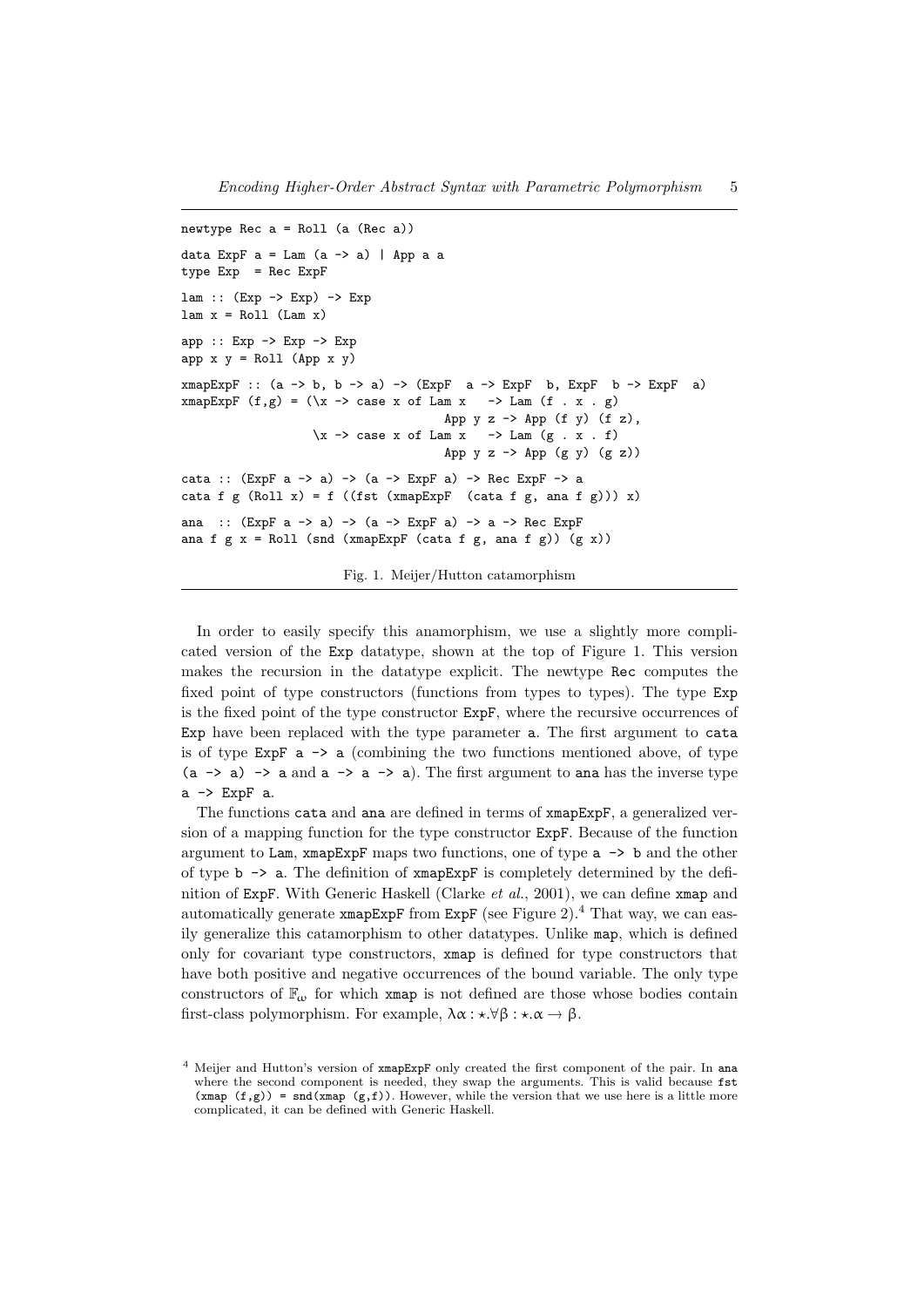```
type XMap {F*} t1 t2 = (t1 -> t2, t2 -> t1)
type XMap {[k -> l]} t1 t2 = forall u1 u2.
  XMap {[k]} u1 u2 -> XMap {[l]}(t1 u1)(t2 u2)
xmap {| t :: k |} :: XMap {[k]} t t
xmap {| Unit |} = (id,id)
xmap {| :+: |} (xmapA1,xmapA2) (xmapB1,xmapB2) =
      (\x \rightarrow \case x \text{ of } (Inl a) \rightarrow Inl (xmapA1 a) (Inr b) \rightarrow Inr (xmapB1 b),
      \langle x \rangle -> case x of (Inl a) -> Inl (xmapA2 a) (Inr b) -> Inr (xmapB2 b))
xmap \{ | :*: | \} (xmap A1, xmap A2) (xmap B1, xmap B2) =
      (\{a : *: b) \rightarrow (xmapA1 a) : *: (xmapB1 b),\(a :*: b) -> (xmapA2 a) :*: (xmapB2 b))
xmap {| (->) |} (xmapA1,xmapA2) (xmapB1,xmapB2) =
      (\forall f \rightarrow xmapB1 . f . xmapA2, \forall f \rightarrow xmapB2 . f . xmapA1)
xmap {| Int |} = (id, id)
xmap \{ | Bool | \} = (id, id)xmap {| IO |} (xmapA1,xmapA2) = (fmap xmapA1, fmap xmapA2)
xmap \{ | [] | \} (xmapA1, xmapA2) = (map xmapA1, map xmapA2)Fig. 2. Generic Haskell implementation of xmap
```
We can use cata to implement eval. To do so we must describe one step of turning an expression into a value (the function evalAux) and one step of turning a value into an expression (the function unevalAux).

```
evalAux :: ExpF Value -> Value
evalAux (Lam f) = Fn fevalAux (App \times y) = (unFn \times) yunevalAux :: Value -> ExpF Value
unevalAux (Fn f) = Lam feval :: Exp -> Value
eval x = cata evalAux unevalAux x
```
Using cata to implement operations such as eval is convenient because the pattern of recursion is already specified. None of eval, evalAux or unevalAux are recursively defined. However, for some operations, there is no obvious (or efficient) inverse. For example, to using cata to print out expressions also requires writing a parser. Fegaras and Sheard (1996) noted that the catamorphism often undoes with f what it has just done with g. This situation occurs when the argument to cata contains only parametric functions. A parametric function is one that does not analyze its argument with case or cata.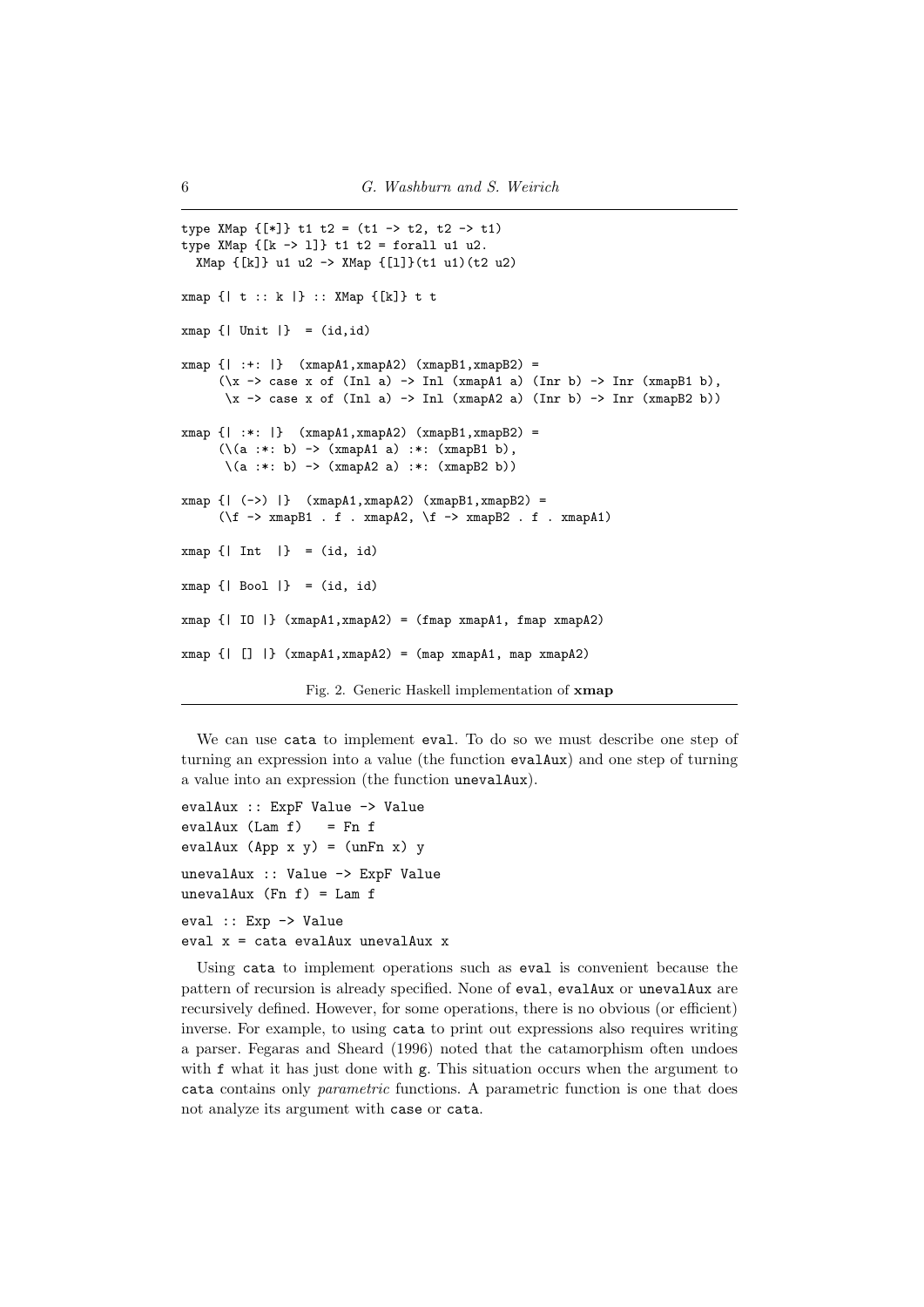```
data Rec a b = Roll (a (Rec a b)) | Place bdata ExpF a = Lam (a \rightarrow a) | App a a
type Exp a = Rec ExpF a
lam :: (Exp a -> Exp a) -> Exp a
lam x = Roll (Lam x)app :: Exp a -> Exp a -> Exp a
app x y = Rol1 (App x y)
xmapExpF :: (a \rightarrow b, b \rightarrow a) \rightarrow (ExpF \ a \rightarrow ExpF \ b, ExpF \ b \rightarrow ExpF \ a)xmapExpF (f,g) = (\xrightarrow x \ -> \) case x of Lam x \rightarrow Lam (f \cdot x \cdot g)App y \, z \rightarrow App (f \, y) (f \, z),
                      \x \rightarrow case x of Lam x \rightarrow Lam (g \cdot x \cdot f)App y z \rightarrow App (g \, y) (g \, z)cata :: (ExpF a -> a) -> Exp a -> a
cata f (Roll x) = f ((fst (xmapExpF (cata f, Place))) x)
cata f (Place x) = x
```
Fig. 3. Fegaras/Sheard catamorphism

When the argument to cata is *parametric*, Fegaras and Sheard showed how to implement cata without ana. The basic idea is that for parametric functions, any use of ana during the computation of a catamorphism will always be annihilated by cata in the final result. Therefore, instead of computing the anamorphism, they use a place holder to store the original argument. When cata reaches that place holder, it returns the stored argument.

To implement Fegaras and Sheard's catamorphism, we must redefine Rec. In Figure 3, we extend it with an extra constructor (called Place) that is the place holder. Because Place can contain any type of value, Rec (and consequently  $Exp$ ) must be parameterized with the type of the argument to Place. This type is the result of the catamorphism over the expression. In the implementation of cata, Place is the second argument to xmapExpF instead of ana f. It is a right inverse to cata f by definition.

For example, to count the number of occurrences of bound variables in an expression, we might use the following code.

```
countvarAux :: ExpF Int -> Int
countvarAux (App x y) = x + ycountvarAux (Lam f) = f 1countvar :: Exp Int -> Int
countvar = cata countvarAux
```
The function countvarAux describes what to do in one step. The number of variables in an application expression is the sum of the number of variables in x and the number of variables in y. In the case of a  $\lambda$ -expression, f is a function from the number of variables in a variable expression (i.e. one) to the number of variables in the body of the lam.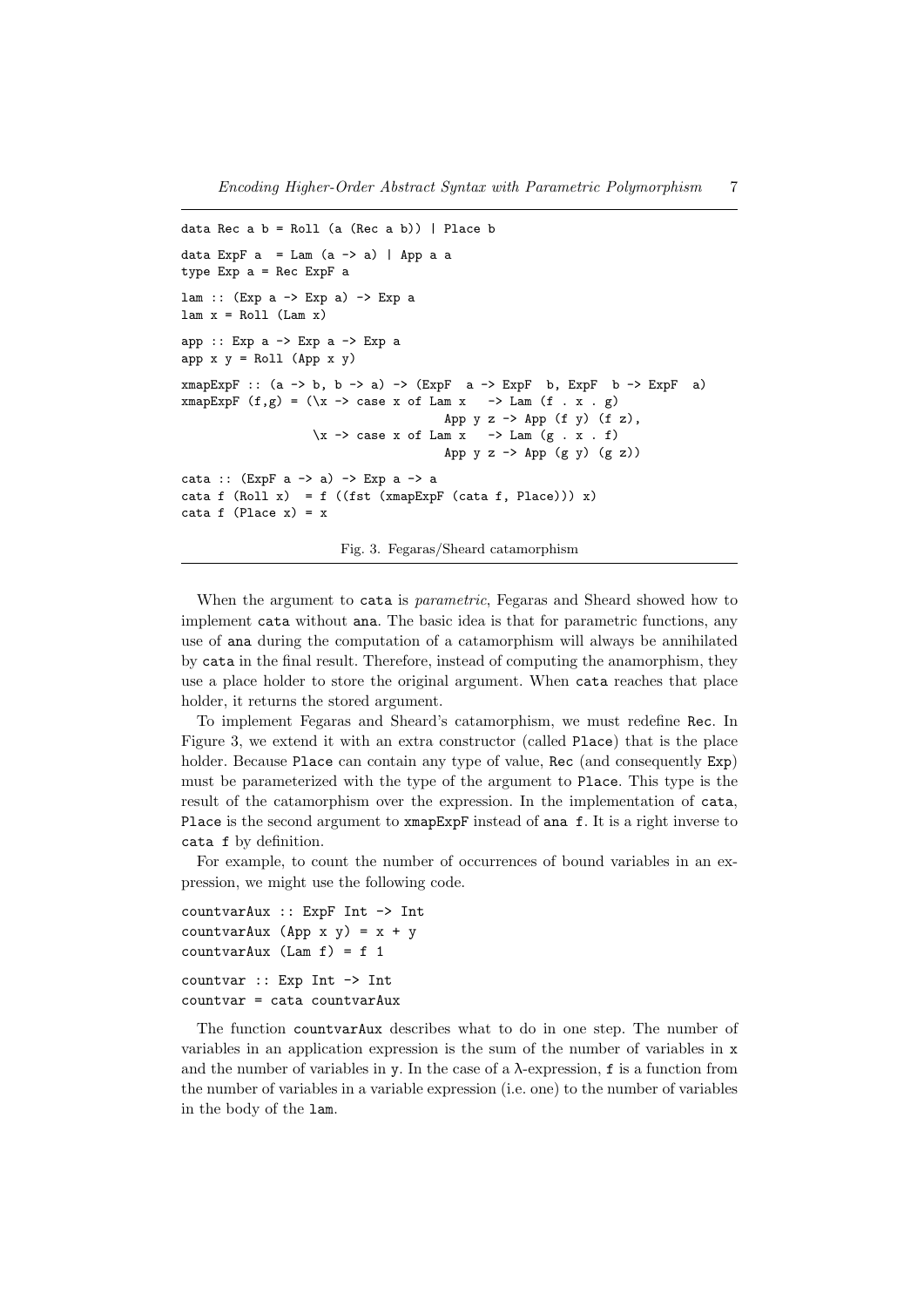Counting the number of variables in  $(\lambda x. x x)$  will evaluate as follows:

countvar (lam  $(\x \rightarrow x)$ )  $=$  (countvar .  $(\x \rightarrow x + x)$  . Place) 1  $= (\x \rightarrow (\text{counter (Place x)}) + (\text{counter (Place x)})) 1$ = (countvar (Place 1)) + (countvar (Place 1))  $= 2$ 

This definition of cata may sometimes return a meaningless result. For example, say we define the following term:

badplace :: Exp Int badplace =  $\text{lam} (\x \rightarrow \text{Place} 3)$ 

Then countvar badplace = 3, even though it contains no bound variables.

We can approximate when cata will be meaningful by separating expressions into two classes. Sound expressions do not use Place and furthermore, do not contain any non-parametric function spaces (see below). All other expressions are unsound.

There are two ways for function-space parametricity to fail, corresponding to the two destructors for the type Exp a. A function is not parametric if it uses cata or case to examine its argument, as below:

```
badcata :: Exp Int
badcata = lam (\x \rightarrow x \text{ if } (counter x == 1) \text{ then } app x x \text{ else } x)badcase :: Exp a
badcase = \text{lam} (\x \rightarrow \text{case} x \text{ of } \text{Roll} (\text{App } v \text{ w}) \rightarrow \text{app} x \text{ x})Roll (Lam f) \rightarrow xPlace v \rightarrow x)
```
The distinction between sound and unsound terms is important for representing the untyped λ-calculus because with higher-order abstract syntax, because some unsound terms may not correspond to any untyped λ-calculus expressions. However, all  $\lambda$ -calculus expressions may be encoded by sound terms.<sup>5</sup>

Fegaras and Sheard designed a type system to distinguish between sound and unsound expressions. Datatypes such as Exp were annotated with flags to indicate whether they had been examined with either case or cata, and if so, they were prevented from appearing inside of non-flagged datatypes. Furthermore, their language prevented the user from accessing Place by automatically generating cata from the definition of the user's datatype.

<sup>5</sup> It is also important to distinguish between sound and unsound members of datatypes that have meaningful non-parametric representations. For these datatypes, the behavior of the Fegaras and Sheard catamorphism on unsound arguments does not correspond to the Meijer and Hutton version.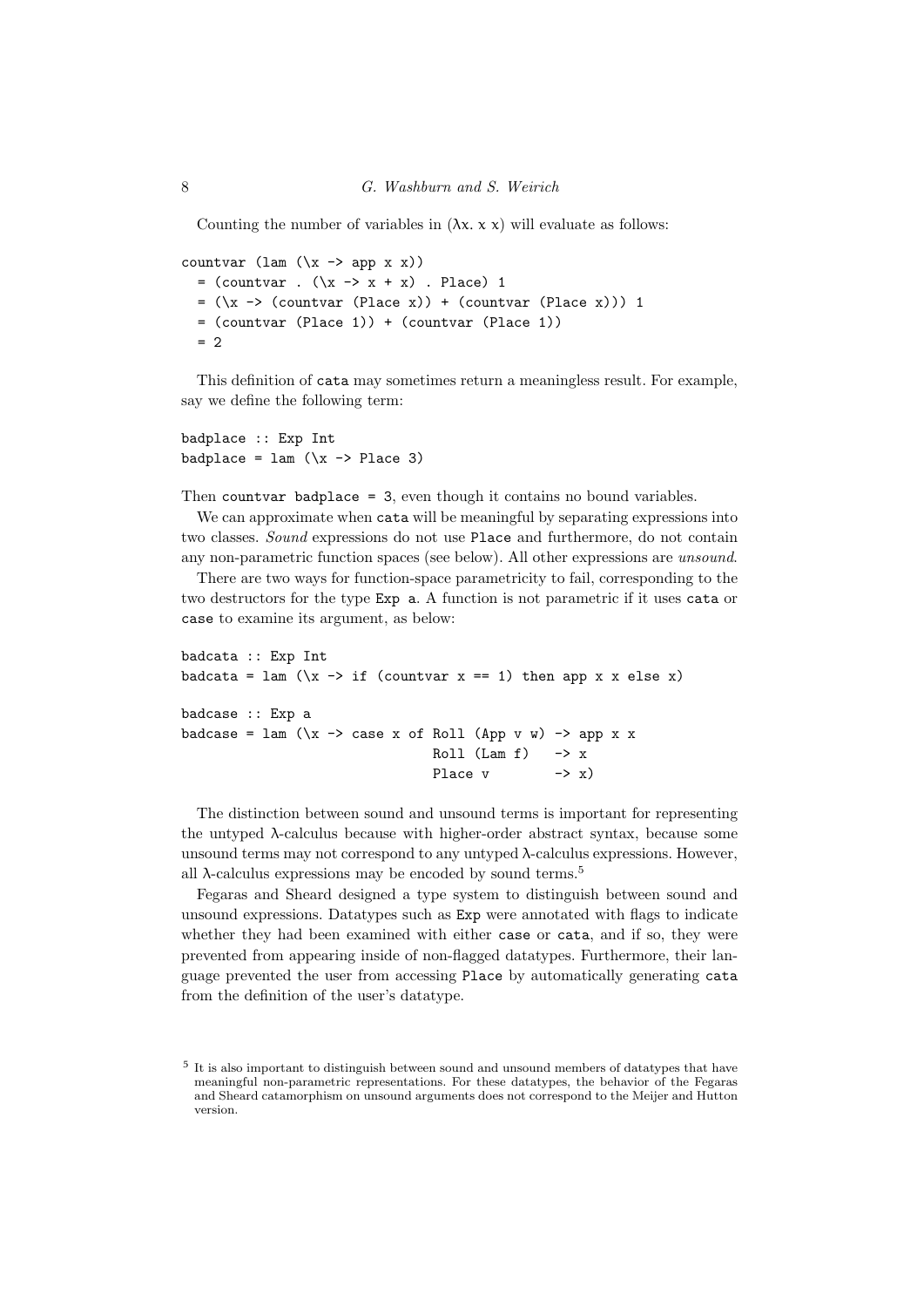#### 2.2 Enforcing term parametricity with type parametricity

The terms badplace, badcata, and badcase are *exotic terms*, values in the metalanguage that do not correspond to any members of the object language. In other words, our encoding of untyped λ-calculus expressions as Haskell terms of type Exp  $t$ , for some  $t$ , is not *adequate*—there are some terms in this type that are not equivalent to the encoding of any object language term. If our encoding were adequate, there would be no exotic terms. The distinction between sound and unsound expressions approximates the distinction between non-exotic and exotic terms sound expressions are guaranteed to be non-exotic (i.e. correspond to some object language term).

The reason that our encoding is not adequate can be seen from the type of badplace and badcata. The type parameter of Exp is constrained to be Int, so we can only use cata on this expression to produce an Int. Whenever we use cata or Place inside an expression, this parameter will be constrained. Therefore, to eliminate unsound terms containing cata or Place we can use higher-rank polymorphism to ensure that the type parameter of  $Exp$  is always abstract. Instead of considering terms of type  $Exp t$ , for some t, we will only consider terms of type forall a. Exp a.

We can then define a version of cata, called iter0 that may only be applied to expressions of type forall a. Exp a, below. The implementation of cata uses the argument at the specific type Exp a, so it is safe for iter0 to require that its argument has the more general type forall a. Exp a.

iter0 ::  $(\text{ExpF } b \rightarrow b) \rightarrow (\text{for all } a. \text{Exp } a) \rightarrow b$ iter0 = cata

Consequently, we will not be able to use badplace and badcata with iter0.

However, our encoding of untyped λ-terms as expressions of type forall a. Exp a is not yet quite adequate. It does not prevent terms like badcase. We can prevent such case analysis inside lam expressions by ruling out case analysis for all terms of type Exp t. If the user cannot use case, then they cannot write badcase. While this restriction means that some operations cannot be naturally defined in this calculus, cata alone can define a large number of operations, as we demonstrate below and in Section 2.3.

There are two ways to prohibit case analysis. The first way is to re-implement Exp in such a way that cata is the only possible operation (in other words without using a Haskell datatype). We discuss this alternative in Section 3.

The second way to prohibit case analysis is to make Rec an abstract type constructor. If the definition of Rec is hidden by some module boundary, such as with the interface in Figure 4, then the only way to destruct an expression of type Exp t is with cata. Because Roll and Place are datatype constructors of Rec, and cata pattern matches these constructors, they must all be defined in the same module as Rec. However, because we only need to prohibit case analysis, we can export Roll and Place as the functions roll and place. With roll we can define the terms app and lam anywhere.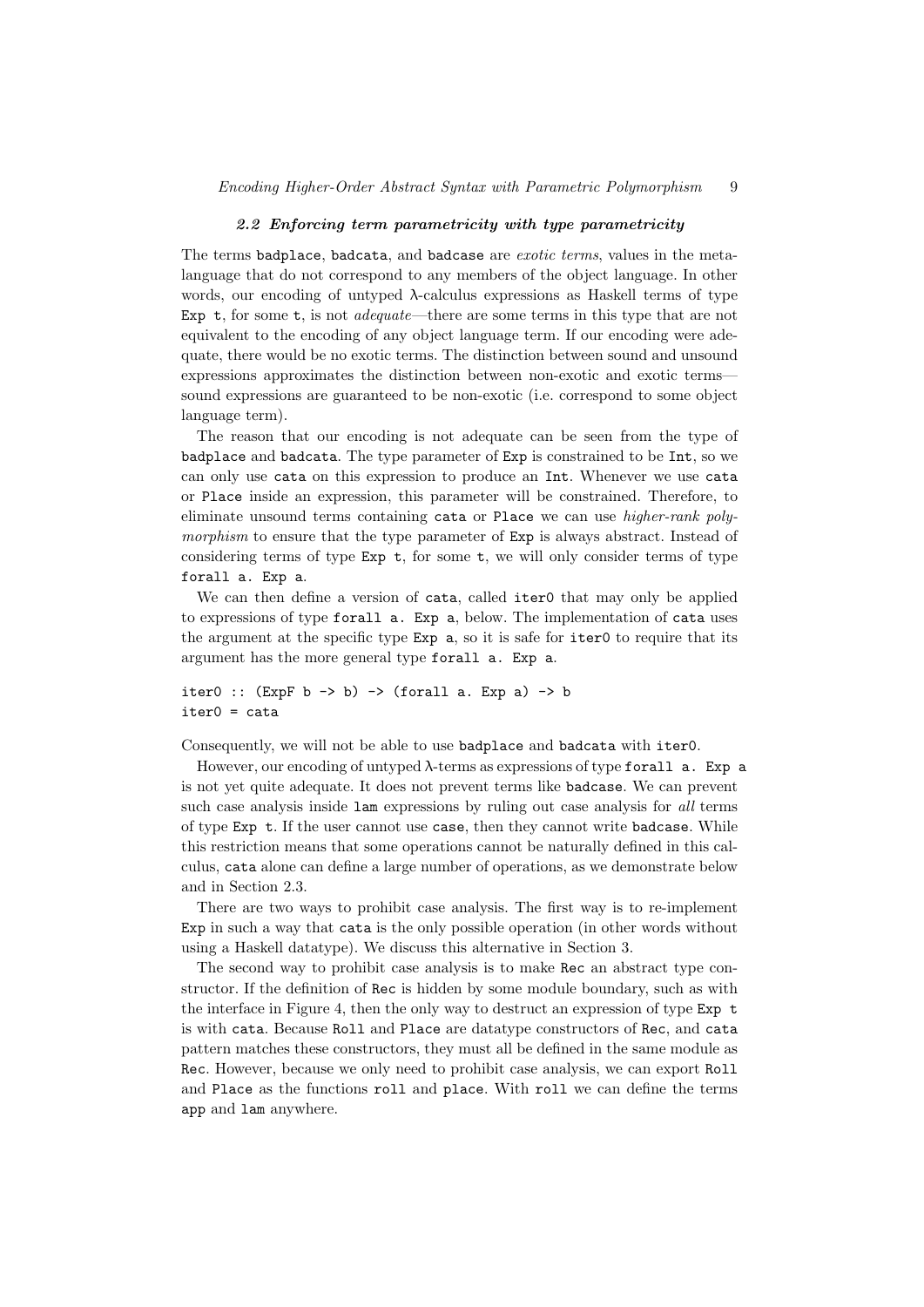```
type Rec a b -- abstract
data ExpF a = Lam (a \rightarrow a) | App a a
type Exp a = Rec ExpF a
roll :: ExpF (Exp a) \rightarrow Exp a
place :: a -> Exp a
cata :: (ExpF a -> a) -> Exp a -> a
```
Fig. 4. Iteration library interface

We can also make good use of place. The type forall a. Exp a enforces that all embedded functions are parametric, but it can only represent closed expressions. What if we would like to examine expressions with free variables? In hoas, an expression with one free variable has type  $Exp t - > Exp t$ . To compute the catamorphism for the expression, we use place to provide the value for the free variable.

```
openiter1 :: (\text{ExpF } b \rightarrow b) \rightarrow (\text{Exp } b \rightarrow \text{Exp } b) \rightarrow (b \rightarrow b)openiter1 f x = \y \rightarrow \text{cata } f(x (\text{place } y))
```
If we would like to make sure that the expression is sound, we must quantify over the parameter type and require that the expression have type for all  $a$ . Exp  $a \rightarrow$ Exp a.

```
iter1 :: (\text{ExpF } b \rightarrow b) \rightarrow (\text{for all a. Exp } a \rightarrow \text{Exp } a) \rightarrow (b \rightarrow b)iter1 = openiter1
```
With iter1 we can determine if that one free variable occurs in an expression.

```
freevarused :: (forall a. Exp a -> Exp a) -> Bool
freevarused e = iter1 (\x \rightarrow x case x of App x y -> x || y
                                            Lam f \rightarrow f False) e True
```
An app expression uses the free variable if either the function or the argument uses it. The occurrence of the bound variable of a lam is not an occurrence of the free variable, so False is the argument to f, but the expression does use the free variable if it appears somewhere in the body of the abstraction. Finally, the program works by feeding in True for the value of the free variable. If the result is True then it must have appeared somewhere in the expression. There is no reason to stop with one free variable. There are an infinite number of related iteration operators, each indexed by the type inside the forall. The types of several such iterators are shown below. For example, the third one, iterList, may analyze expressions with arbitrary numbers of free variables.

```
iter2 :: (ExpF b \rightarrow b) \rightarrow (for all a. Exp a \rightarrow Exp a \rightarrow Exp a)-> (b -> b -> b)
iterFun :: (ExpF b \rightarrow b) \rightarrow (for all a. (Exp a \rightarrow Exp a) \rightarrow Exp a)\rightarrow ((b -> b) -> b)
iterList :: (ExpF b \rightarrow b) \rightarrow (for all a. ([Exp a] \rightarrow Exp a))-> ([b] -> b)
```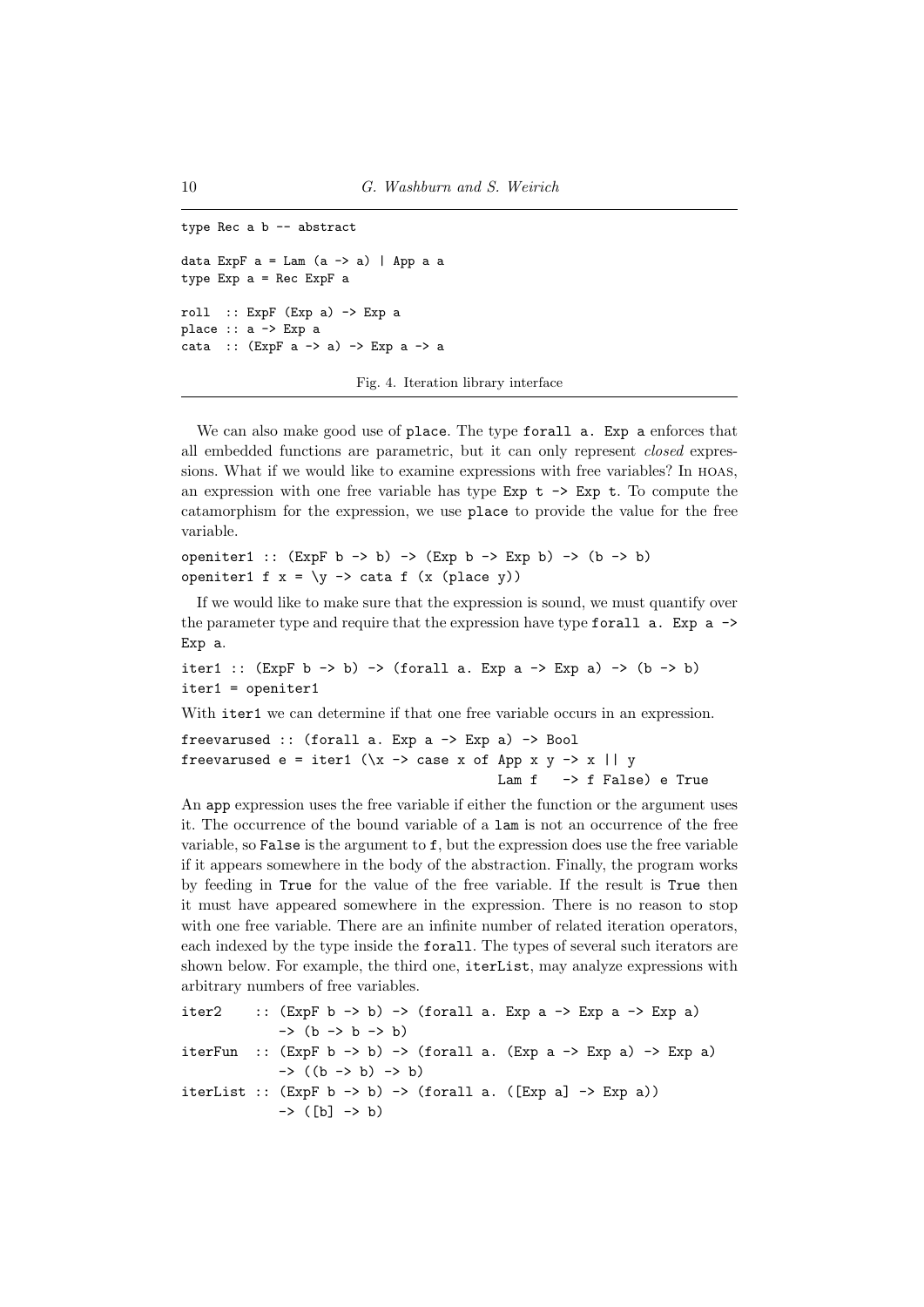Each of these iterators is defined by using xmap to map (cata f) and place. Thus we can easily implement them by defining the appropriate version of  $xmap$ . However, because xmap is a polytypic function, we should be able to automatically generate all of these iterators using Generic Haskell. The following code implements these operations. Below, the notation  $\text{xmap} \{ |g| \}$  generates the instance of  $\text{xmap}$  for the type constructor g.

```
openiter{| g : : * -\rangle * |} :: (ExpF a -> a) -> g (Exp a) -> g a
openiter\{|g|\} f = fst (xmap\{|g|\} (cata f, place))
iter{| g : : * \rightarrow * | :: (ExpF a -> a) -> (forall b. g (Exp b)) -> g a
iter{ |g| } = openiter{ |g| }
```
Unfortunately, the above Generic Haskell code cannot automatically generate all the iterators that we want, such as iter1, iterFun and iterList. Because of type inference, g can only be a type constructor that is a constant or a constant applied to type constructors (Jones, 1995). In particular, we cannot represent the type constructor  $(\lambda \alpha : \star \alpha \rightarrow \alpha)$  in Haskell, so we cannot automatically generate the instance

iter1 :: (f b -> b) -> (forall a. (Exp a) -> (Exp a)) -> b -> b

Fortunately, using a different extension of Haskell, called functional dependencies (Jones, 2000), we can generate these versions of openiter. For each version of iter that we want, we still need to redefine the generated openiter with the more restrictive type.

```
iter1 :: (ExpF a -> a) -> (for all b. Exp b -> Exp b) -> a -> aiter1 = openiter
```
The Iterable class defines openiter simultaneously with its inverse. The parameters m and n should be  $g(Exp a)$  and g a, where each instance specifies g. (The type a is a parameter of the type class so that m and n may refer to it.) Also necessary are the functional dependencies that state that m determines both a and n. These dependencies rule out ambiguities during type inference.

class Iterable  $a \text{ m } n \mid m \rightarrow a, m \rightarrow n$  where openiter ::  $(ExpF a \rightarrow a) \rightarrow m \rightarrow n$ uniter ::  $(\text{ExpF a} \rightarrow a) \rightarrow n \rightarrow m$ 

If  $g$  is the identity type constructor, then  $m$  and  $n$  are Exp a and a respectively.

```
instance Iterable a (Exp a) a where
   openiter = cata
   uniter f = place
```
Using the instances for the subcomponents, we can define instances for types that contain ->.

```
instance (Iterable a m1 n1, Iterable a m2 n2)
 \Rightarrow Iterable a (m1 -> m2) (n1 -> n2) where
   openiter f x = openiter f . x . uniter funiter f(x) = uniter f(x), openiter f(x)
```
With these instances, we have a definition for openiter  $\{ | \{a.a \rightarrow a | \} \}$ . It is not difficult to add instances for other type constructors, such as lists and tuples.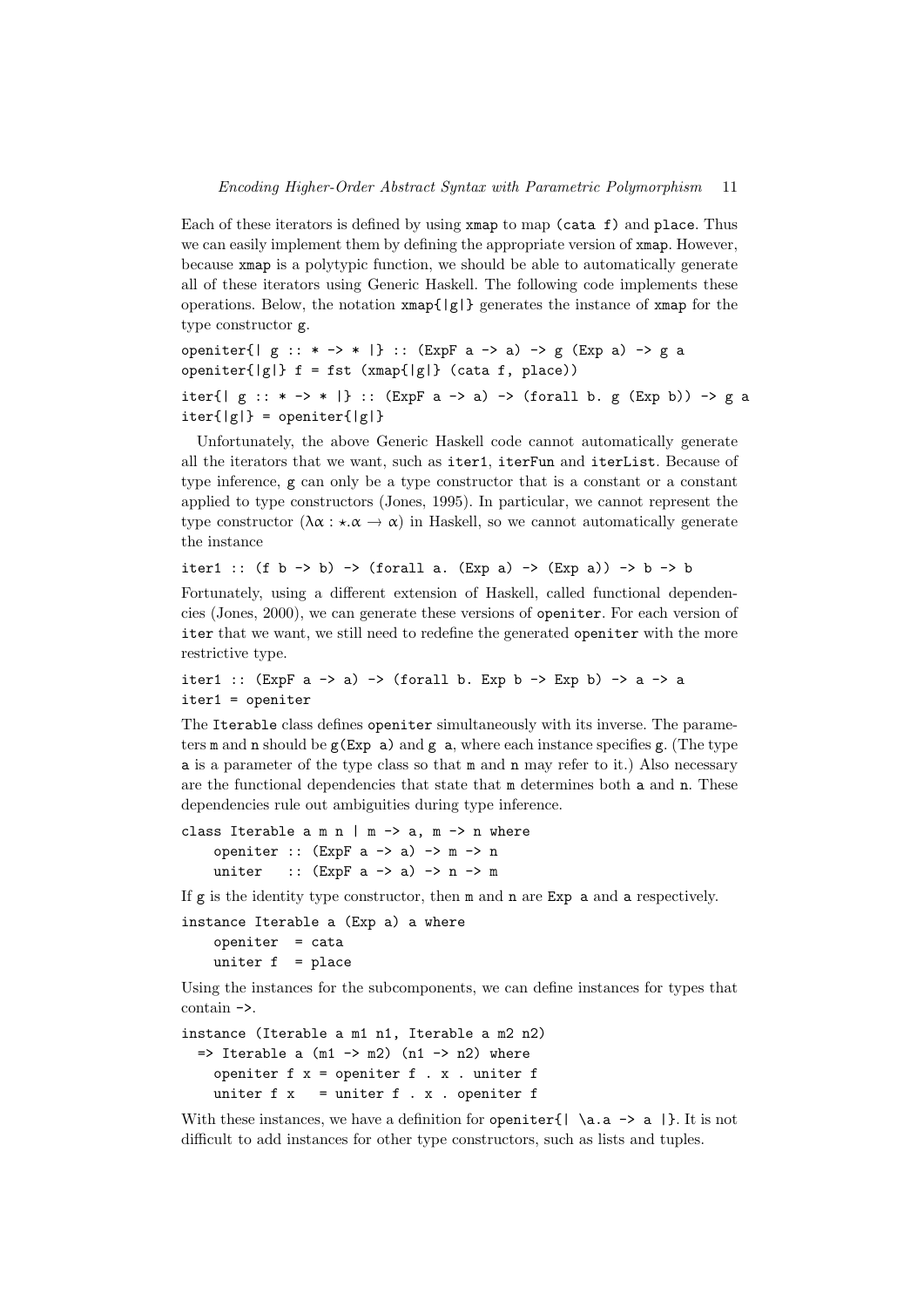#### 2.3 Examples of iteration

We next present several additional examples of the expressiveness of iter0 for arguments of type forall a. Exp a. The purpose of these examples is to demonstrate how to implement some of the common operations for  $\lambda$ -calculus terms without case analysis.

For example, we can use iter0 to convert expressions to strings. So that we have different names for each nested binding occurrence, we must parameterize this iteration with a list of variable names. A Haskell list comprehension provides us with an infinite supply of strings.

```
vars :: [String]
vars = [ [i] | i \leftarrow [ 'a' \dots 'z' ] ] ++[ i : show j | j \leftarrow [1..], i \leftarrow ['a'..'z'] ]showAux :: ExpF ([String] -> String) -> ([String] -> String)
showAux (App \times y) vars =
 "(" + (x \text{ vars}) + + " " + (y \text{ vars}) + + ")"showAux (Lam z) (v:vars) =
 "(fn " ++ y ++ ". " ++ (z (const y) vars) ++ ")"
show :: (forall a. Exp a) -> String
show e = iter0 showAux e vars
```
Applying show to an expression produces a readable form of the expression.

show (lam  $(\x \rightarrow \text{lam } (\y \rightarrow \text{ app } x y))) = (\text{fn } a. (\text{fn } b. (a b)))$ 

Another operation we might wish to perform for a  $\lambda$ -calculus expression is to reduce it to a simpler form. As an example, we next implement parallel reduction for a  $\lambda$ -calculus expression.<sup>6</sup> Parallel reduction differs from full reduction in that it does not reduce any newly created redexes. Therefore, it terminates even for expressions with no β-normal form. Parallel reduction may be specified by the following inductive definition.

$$
\frac{M \Rightarrow M'}{\chi \Rightarrow \chi} \quad \frac{M \Rightarrow M'}{\lambda \chi.M \Rightarrow \lambda \chi.M'} \quad \frac{M \Rightarrow M' \quad N \Rightarrow N'}{MN \Rightarrow M'N'} \quad \frac{M \Rightarrow M' \quad N \Rightarrow N'}{(\lambda \chi.M)N \Rightarrow M'\{N'/\chi\}}
$$

We use iter0 to implement parallel reduction below. The tricky part is the case for applications. We must determine whether the first component of an application is a lam expression, and if so, perform the reduction. However, we cannot do a case analysis on expressions, as the type Exp a is abstract. Therefore, we implement parallel reduction with a "pairing" trick<sup>7</sup>. As we iterate over the term we produce two results, stored in the following record:

data PAR  $a = PAR \{ par : : Exp a, apply : : Exp a -> Exp a \}$ 

 $6$  This example is from Schürmann et. al  $(2001)$ .

<sup>7</sup> Pairing was first used to implement the predecessor operation for Church numerals. The iteration simultaneously computes the desired result with auxiliary operations.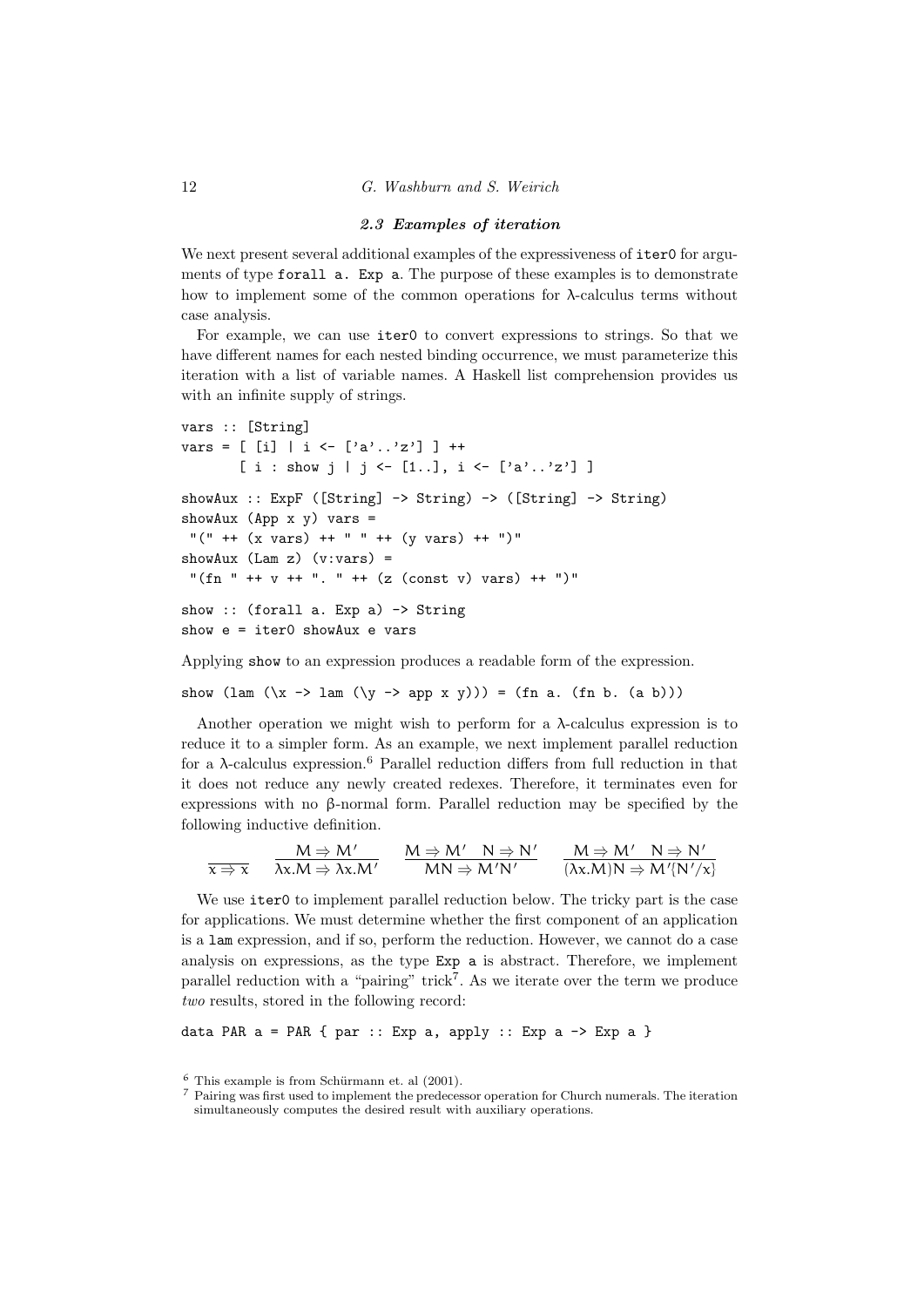The first component, par, is the actual result we want—the parallel reduction of the term. The second component, apply, is a function that we build up for the application case. In the case of a lam expression, apply performs the substitution in the reduced term. Otherwise, apply creates an app expression with its argument and the reduced term.<sup>8</sup>

```
parAux :: ExpF (PAR a) -> PAR a
parAux (Lam f) = PAR { par = lam (par . f . var),
                       apply = par : f : varwhere
                   var :: Exp a -> PAR a
                  var x = PAR { par = x, apply = app x }
parAux (App \ x \ y) = PAR \{ par = apply x (par y),apply = app (apply x (par y))parallel :: (forall v. Exp v) -> (forall v. Exp v)
```
parallel  $x = par$  (iter0 parAux x)

For example:

```
show (parallel (app (lam (\x \rightarrow) app x x)) (lam (\y \rightarrow y)))
  = "((fn a. a) (fn a. a))"
```
While we could not write the most natural form of parallel reduction with iter0, other operations may be expressed in a very natural manner. For example, we can implement the one-pass call-by-value cps-conversion of Danvy and Filinski (1992). This sophisticated algorithm performs "administrative" redexes at the meta-level so that the result term has no more redexes than the original expression. The algorithm is based on two mutually recursive operations: cpsmeta performs closure conversion given a meta-level continuation (a term of type  $Exp a \rightarrow Exp a$ ), and cpsobj does the same with an object-level continuation (a term of type Exp a).

```
data CPS a = CPS { cpsmeta :: (Exp a -> Exp a) -> Exp a,
                    cpsobj :: Exp a \rightarrow Exp a
```
If we are given a value (i.e. a  $\lambda$ -expression or a variable) the function value below describes its CPS conversion. Given a meta-continuation k, we apply k to the value. Otherwise, given an object continuation c, we create an object application of c to the value.

value :: Exp a -> CPS a value  $x = CPS$  { cpsmeta = \k -> k x, cpsobj = \c -> app c x }

<sup>8</sup> In Haskell, the notation apply x projects the apply component from the record x.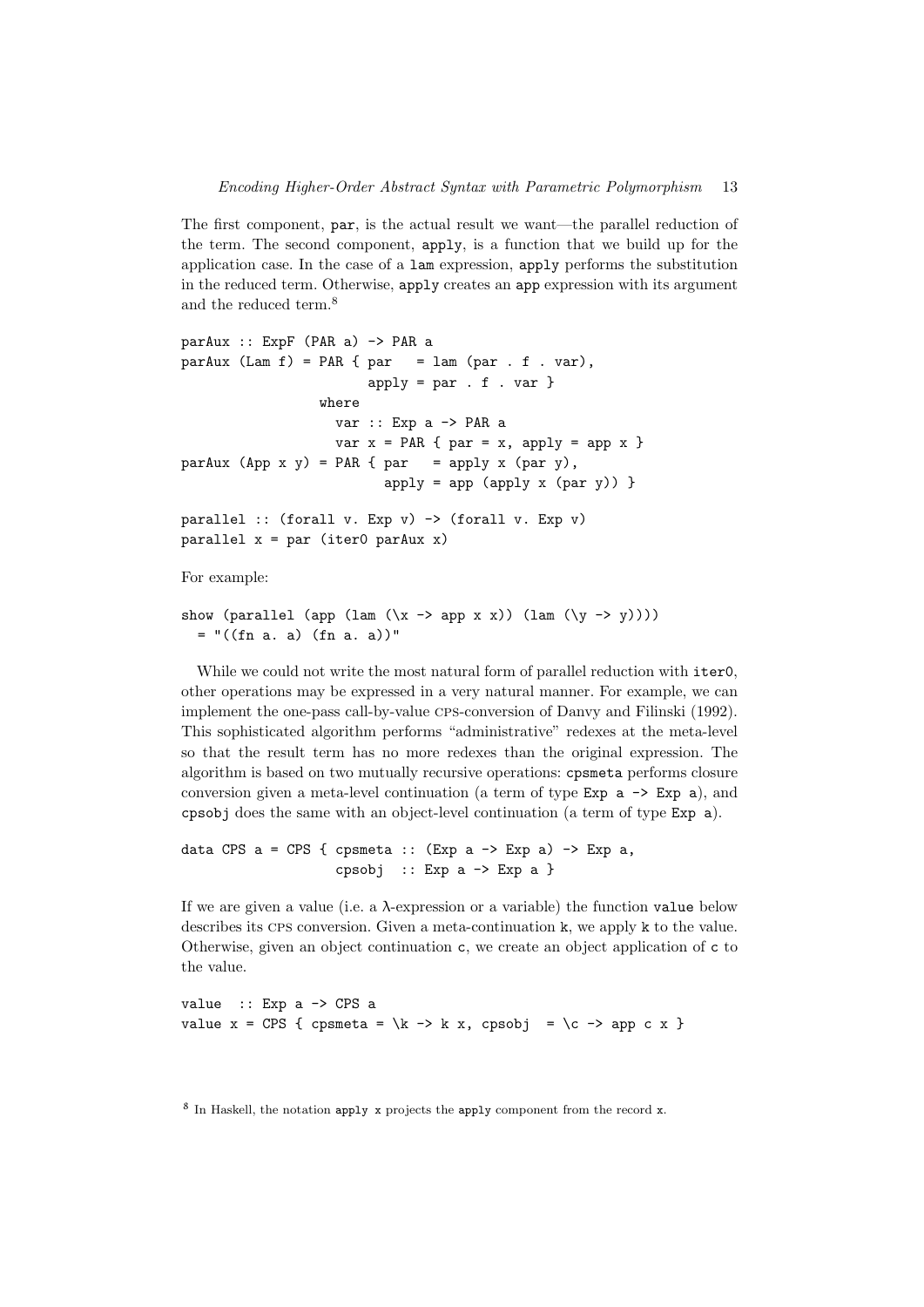The operation cpsAux takes an expression whose subcomponents have already been cps converted and cps converts it. For application, translation is the same in both cases except that the meta-case converts the meta-continuation into an object continuation with lam.

```
cpsAux :: ExpF (CPS a) -> CPS a
cpsAux (App e1 e2) = CPS { cpsmeta = \kappa -> appexp (lam k),
                            cpsobj = appexp }
                     where appexp c =(cpsmeta e1) (\y1 -\)(cpsmeta e2) (\y2 -\)app (app y1 y2) c))
```
For functions, we use value, but we must transform the function to bind both the original and continuation arguments and transform the body of the function to use this object continuation. The outer lam binds the original argument. We use value for this argument in f and cpsobj yields a body expecting an object continuation that the inner lam converts to an expression.

cpsAux (Lam f) = value (lam (lam . cpsobj . f . value))

Finally, we start cps with iter0 by abstracting an arbitrary dynamic context a and transforming the argument with respect to that context.

```
cps :: (forall a. Exp a) -> (forall a. Exp a)
cps x = \text{lam } (\a -> \text{cpsmeta } (iter0 \text{ cpsAux } x) (\m -> \text{app } a \text{ m}))show (cps (lam (\xrightarrow x \rightarrow app x x)))
  = "(fn a. (a (fn b. (fn c. ((b b) c)))))"
```
Above, a is the initial continuation, b is the argument  $x$ , and  $c$  is the continuation for the function.

# 3 Encoding iteration in  $\mathbb{F}_{\omega}$

In the previous section, we implemented iter as a recursive function and used a recursive type, Rec, to define Exp. To prevent case analysis, we hid this definition of Rec behind a module boundary. However, this module abstraction is not the only way to prevent case analysis. Furthermore, term and type recursion is not necessary to implement this data type. We may define iter and Rec in the fragment of Haskell that corresponds to  $\mathbb{F}_{\omega}$  (Girard, 1971) so that iteration is the only elimination form for Rec. This implementation appears in Figure 5.

The encoding is similar to the encoding of covariant data types in the polymorphic  $\lambda$ -calculus (Böhm & Berarducci, 1985) or to the encoding of Church numerals. We encode an expression of type Exp a as its elimination form. For example, something of type Exp a should take an elimination function of type (ExpF  $a \rightarrow a$ ) and return an a. To implement cata we apply the expression to the elimination function.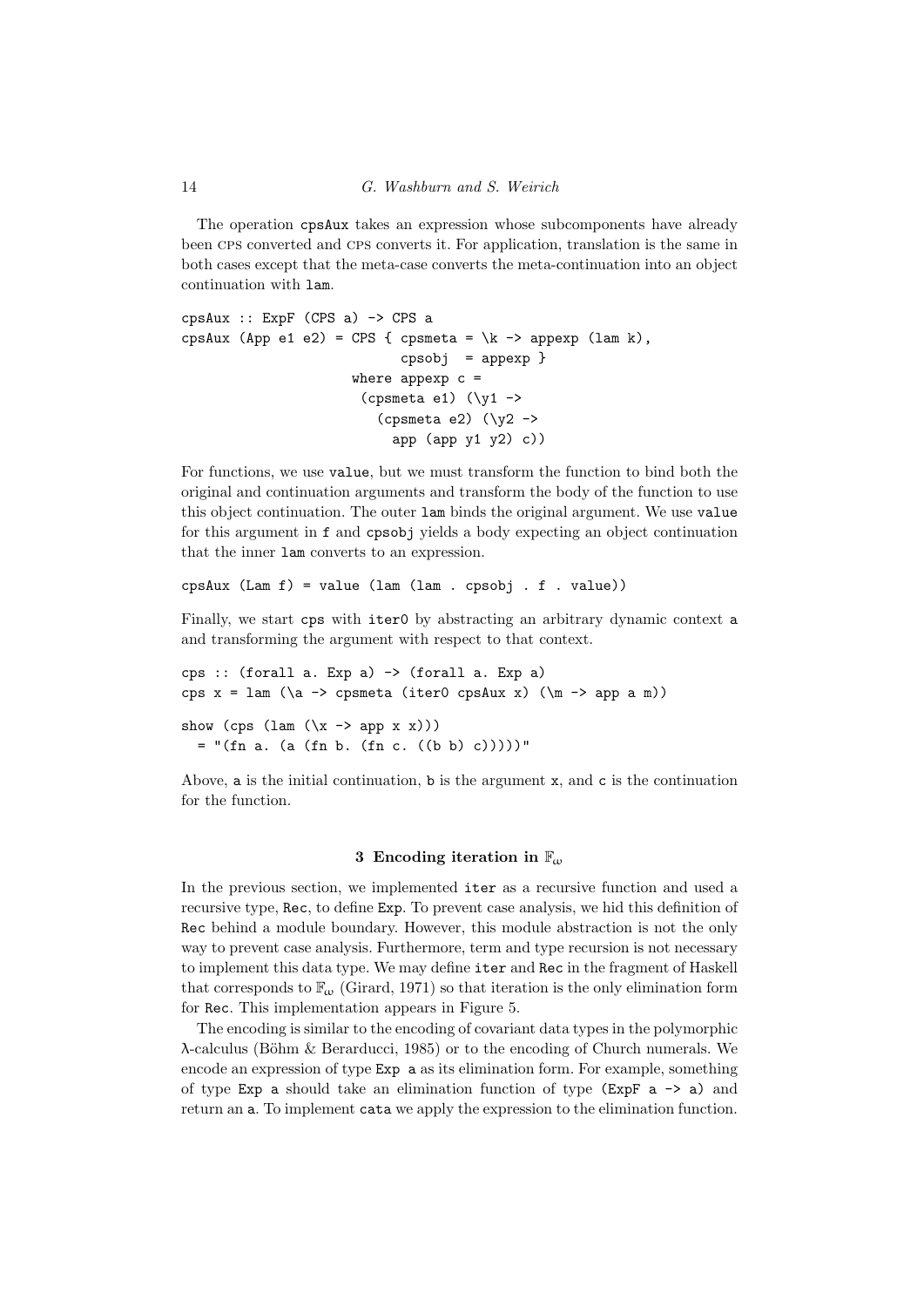```
type Rec f a = (f a \rightarrow a) \rightarrow adata ExpF a = Lam (a \rightarrow a) | App a a
type Exp a = Rec ExpF a
roll :: ExpF (Exp a) \rightarrow Exp aroll x = \{ f \rightarrow f \text{ (fst } (xmapExpF \text{ (cata f, place)) } x) \}place :: a -> Exp a
place x = \{f \rightarrow xlam :: (Exp a -> Exp a) -> Exp a
lam x = roll (Lam x)app :: Exp a \rightarrow Exp a \rightarrow Exp aapp y = roll (App y =)
xmapExpF :: (a \rightarrow b, b \rightarrow a) \rightarrow (ExpF \ a \rightarrow ExpF \ b, ExpF \ b \rightarrow ExpF \ a)xmapExpF (f,g) = (\xrightarrow x \rightarrow case x \text{ of } Lam \xrightarrow y \text{ Lam } (f \xrightarrow x \xrightarrow g)App y z \rightarrow App (f y) (f z),
                         \x \rightarrow case x of Lam x \rightarrow Lam (g \cdot x \cdot f)App y \, z \rightarrow App (g \, y) (g \, z)cata :: (ExpF a -> a) -> Exp a -> a
cata f x = x fiter0 :: (ExpF a \rightarrow a) \rightarrow (for all b. Exp b) \rightarrow aiter0 = cata
```
Fig. 5. Catamorphism in the  $\mathbb{F}_{\omega}$  fragment of Haskell

To create an expression, roll must encode this elimination. Therefore, roll returns a function that applies its argument f (the elimination function) to the result of iterating over x. Again, to use xmap we need a right inverse for cata f. The term place in Figure 5 is an expression that when analyzed returns its argument. We can show that **place** is a right inverse by expanding the above definitions:

```
cata f . place = (\x \rightarrow x \text{ data f } (place x))= (\x \rightarrow (place x) f)
                       = (\x \rightarrow (\x \rightarrow \x) f))= (\x \rightarrow x)
```
#### 3.1 Reasoning about iteration

There are powerful tools for reasoning about programs written in the polymorphic λ-calculus. For example, we know that all programs that are written in  $\mathbb{F}_{\omega}$  will terminate. Therefore, we can argue that the examples of the previous section are total on all inputs that may be expressed in the polymorphic  $\lambda$ -calculus, such as app (lam  $(\xrightarrow x)(\tan (\xrightarrow x))$ )(lam  $(\xrightarrow x)$ ). Unfortunately, we cannot argue that these examples are total for arbitrary Haskell terms. For example, calling any of these routines on lam (let  $f \times = f \times in f$ ) will certainly diverge. Furthermore, even if the arguments to iteration are written in  $\mathbb{F}_{\omega}$ , if the operation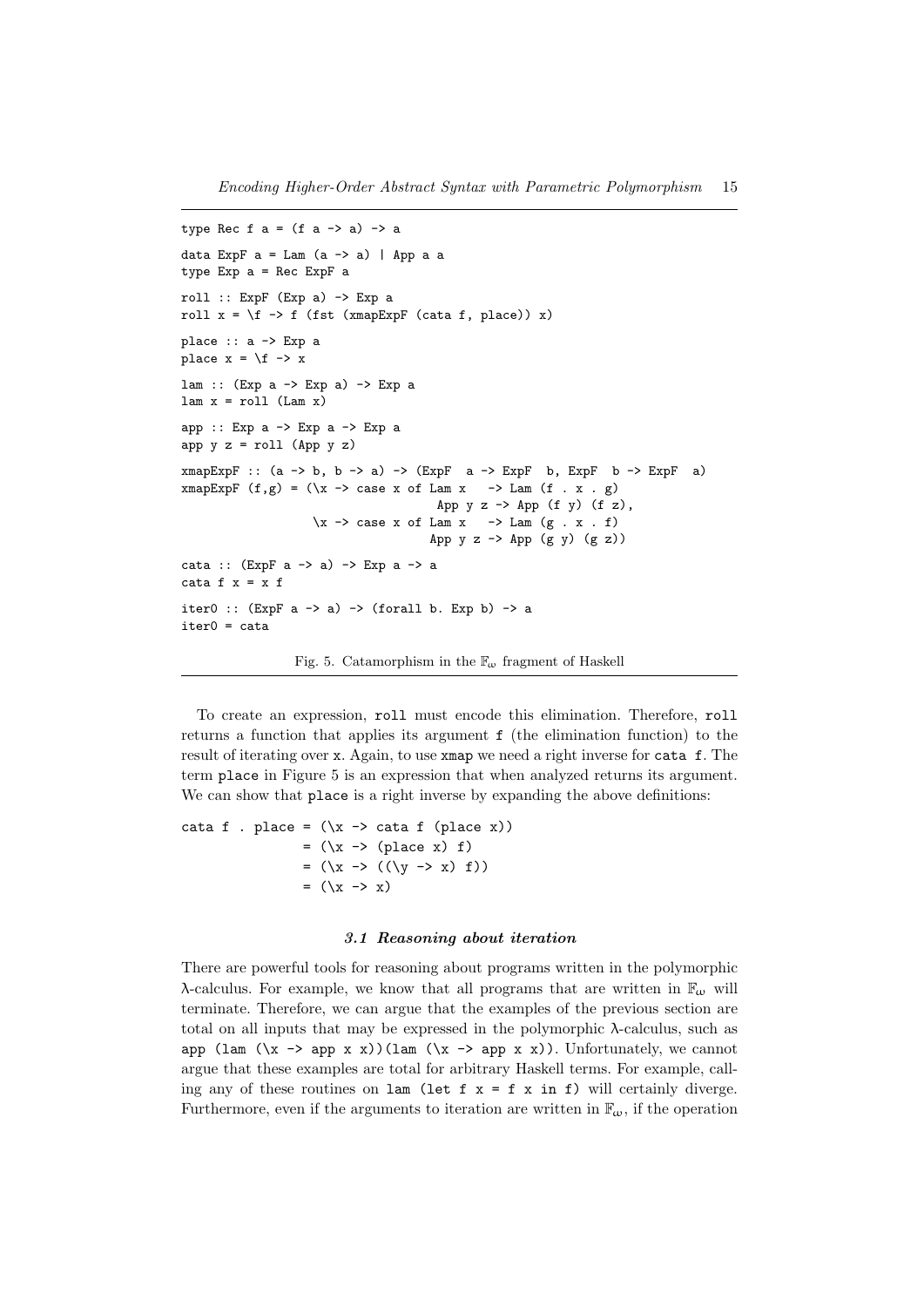itself uses type or term recursion, then it could still diverge. For example, using the recursive datatype Value from Section 2, we can implement the untyped  $\lambda$ -calculus evaluator with iter0.

Parametricity is another way to reason about programs written in  $\mathbb{F}_{\omega}$  (Reynolds, 1983). As awkward as they may be, one of the advantages to programming with catamorphisms instead of general recursion is that we may reason about our programs using algebraic laws that follow from parametricity. While the following laws only hold for  $\mathbb{F}_{\omega}$ , we may be able to prove some form of them for Haskell using techniques developed by Johann (2002).

Using parametricity, we can derive what are know as free theorem (Wadler, 1989) about expressions. They are "free" in the sense that we do not actually need to know anything about the implementation of the expression, they just are available merely as consequence of the expression type-checking. For example, any expression x of type forall a. (b a  $\rightarrow$  a)  $\rightarrow$  a, we know that the following free theorem holds

```
(f f \cdot f') = id \wedge f \cdot g = h \cdot fst (xmap{ |b|}(f,f')) ) \Rightarrow f (x g) = x h.
```
In particular, we know it holds for expressions of type forall a. Exp a by substituting ExpF for b. This is not entirely obvious because Exp is defined in terms of other constructors: forall a. Exp a is the same as forall a. (Rec ExpF a), which in turn is equal to forall  $a$ . (ExpF  $a \rightarrow a$ )  $\rightarrow a$ .

The equivalence = in this theorem is equivalence in some parametric model of  $\mathbb{F}_{\omega}$ , such as the term model with  $\beta$ η-equivalence. Using the free theorem, we can prove a number of properties about iteration. First, we can show that iterating roll is an identity function.

Theorem 3.1 iter0 roll = id.

#### Proof

By the definitions of  $\texttt{iter0}$  and  $\texttt{cata}$  we know that for  $\texttt{iter0}$   $\texttt{roll} = \texttt{id}$  to be true, it must be the case that  $x$  roll =  $x$ , for all  $x$ . If we instantiate the free theorem such that  $f$  is iter0  $h$ ,  $f'$  is place, and  $g$  is roll we have that

```
(iter0 h . place = id ∧iter0 h . roll = h . fst (xmap{|ExpF|\}(iter0 h, place))) \Rightarrowiter0 h (x roll) = x h.
```
Then by unfolding the definitions of iter0 and place

\n
$$
\text{iter0 } h \quad \text{place} = (\x \to x h) \quad (\y \to \f \to y) \\
 = \x \to (\y \to \f \quad y) \quad x h \\
 = \x \to (\f \to x) h \\
 = \x \to x
$$
\n

we can see that we have the first equality required by the implication. Next we need to prove that it is the case that

iter0 h . roll = h . fst  $(xmap{|ExpF|})(iter0 h, place)).$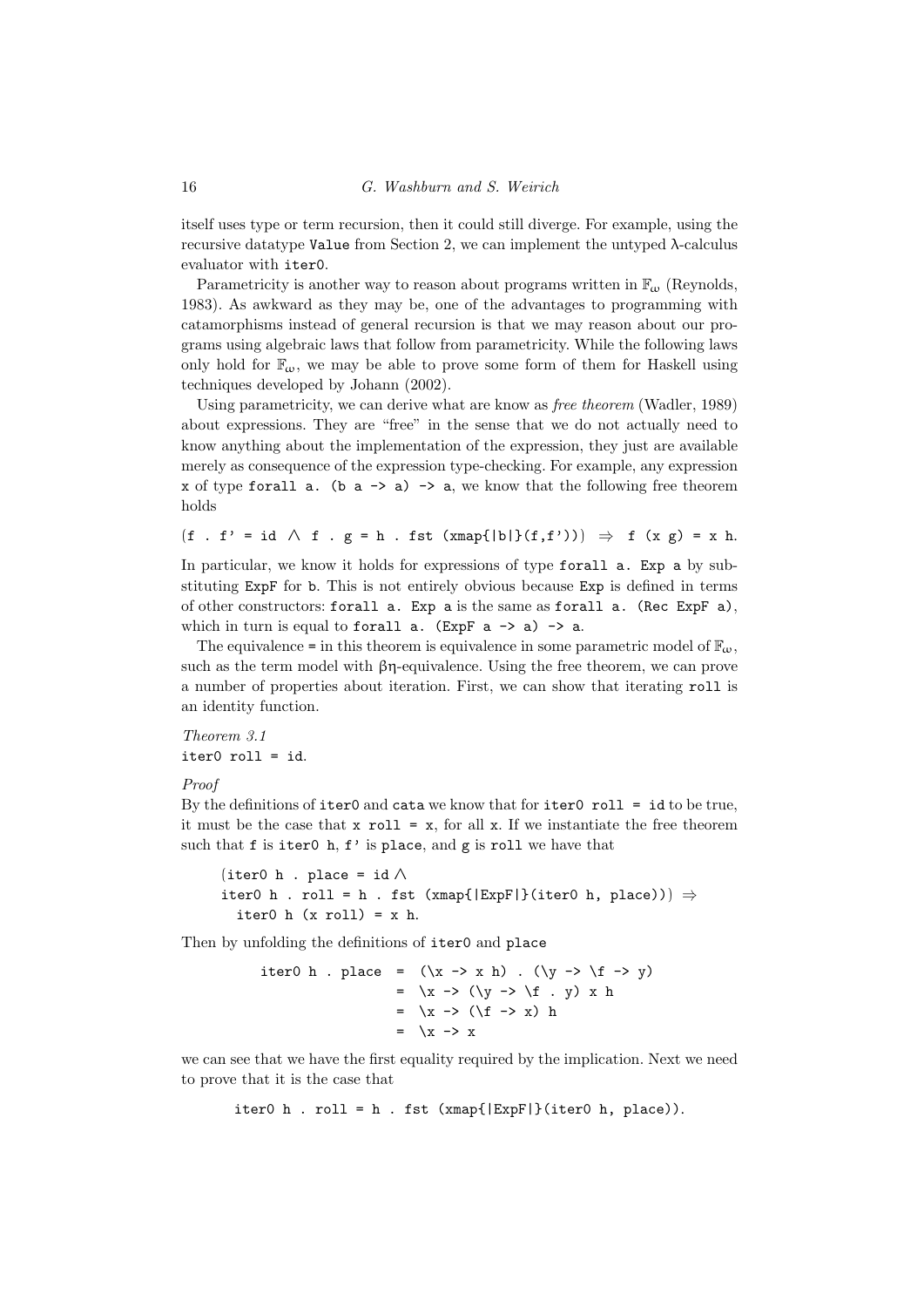By extensionality we can conclude this equality will only be true if for any  $x$ ,

iter0 h (roll  $x$ ) = h (fst (xmap{|ExpF|}(iter0 h, place))) x.

Here we can note that on the right-hand side of the equation,

h (fst (xmap{|ExpF|}(iter0 h, place))) x,

is just the expansion of roll x h. Dually, the left-hand side of the equation, iter0 h (roll x), reduces to roll x h. Therefore, we have our second premise.

Our free theorem then gives us iter0 h  $(x \text{ roll}) = x h$ , which is the same as x roll  $h = x h$  by reducing iter0. Finally, we can conclude x roll = x by extensionality.  $\square$ 

Using this result we can show the *uniqueness property* for iter, which describes when a function is equal to an application of iter. It resembles an "induction principle" for iter0.

Theorem 3.2 (Uniqueness)

$$
\exists f'.f . f' = id \land f . roll = h . fst (xmap{|\text{ExpF}|}(f, f'))
$$

$$
\Leftrightarrow
$$

$$
f = iter0 h.
$$

Proof

The reverse direction of the biconditional follows directly from the definitions of iter0 and roll. The forward direction of the biconditional follows from the free theorem.

For the forward direction we need to show that

 $(f f \cdot f' \wedge f \cdot r$ oll = h . fst  $(xmap{[ExpF]}(f,f'))$   $\Rightarrow$  f = iter0 h. Therefore, we assume f . f' and f . roll = h . fst  $(xmap{|ExpF|}(f,f'))$ .

By our free theorem we know that

 $(f f \cdot f') \wedge f$ . roll = h . fst  $(xmap{[ExpF]}(f,f'))$   $\Rightarrow$  f  $(x \text{ roll}) = x$  h.

So by our assumptions we know that  $f(x \text{ roll}) = x h$ . From our previous result, we know that iter0 roll = id, which is the same as  $x$  roll =  $x$  by extensionality and reduction. Given  $x$  roll =  $x$ , it is the case that  $f \times x = x$  h holds. By definition iter0 h  $x = x$  h which implies  $f(x) = iter0$  h x which in turn implies  $f = iter0$  h by extensionality.

For the other direction, assume that  $f = iter 0$  h. Next we need to show there exists a  $f'$  such that the equalities  $f$  .  $f' = id$  and  $f$  .  $roll = h$  .  $fst$  $(xmap{|ExpF|}(f, f'))$  are true. We guess that place would be a good choice for  $f'$ , because we know iter0 h. place = id from Theorem 3.1. Therefore choosing place for f' provides us with the first equality. Next we want to prove that f . roll = h . fst(xmap{ $|ExpF|$ }(f, place)). This equality holds if iter0 h . roll = h . fst(xmap{ $|ExpF|$ }(iter 0 h, place)) does. However, we have already shown that both sides of this equation are equal to roll  $x$  h as part of Theorem 3.1, so the proof is complete.  $\square$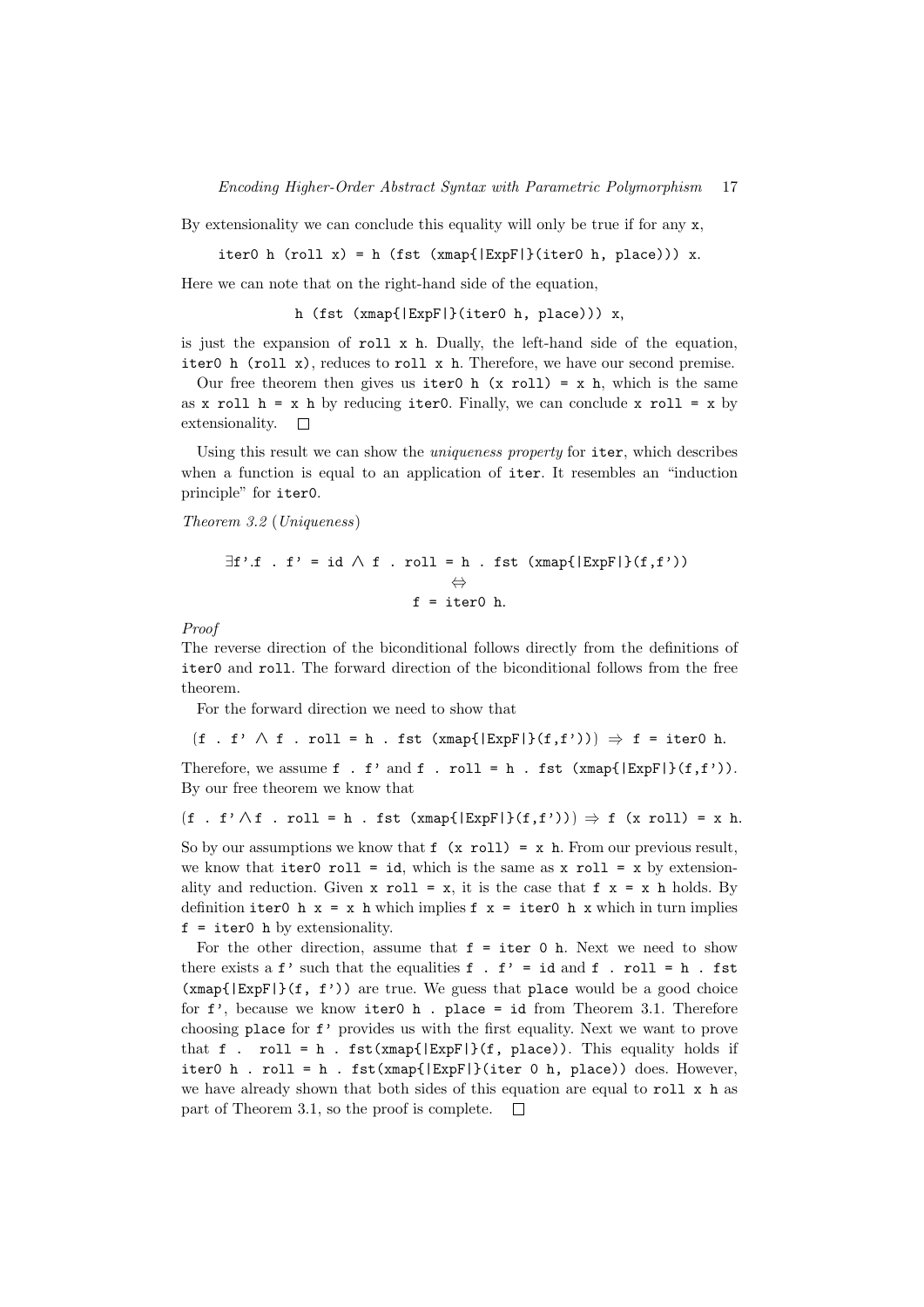Finally, the *fusion law* can be used to combine the composition of a function **f** and an iteration into one iteration. This law follows directly from the free theorem.

Theorem 3.3 (Fusion)

$$
(f f \cdot f') = id \wedge f \cdot g = h \cdot fst(xmap\{|ExpF|\}(f, f')))
$$
  

$$
\Rightarrow
$$
  

$$
f \cdot iter0 g = iter0 h.
$$

Proof

By using the free theorem, we know

 $(f f \cdot f') \wedge f$ . roll = h . fst  $(xmap{[ExpF]}(f,f'))$   $\Rightarrow$  f  $(x \text{ roll}) = x$  h. Then begin by assuming  $f : f' = id$  and  $f : g = h : fst(xmap{|\text{ExpF}|}(f, f'))$ 

to obtain f  $(x g) = x h$ . From f  $(x g) = x h$  we want to prove f . iter0 g = iter0 h. This holds if  $f(x g) = x h$  does, which we know is true from the definition of iter0.  $\square$ 

#### 4 Enforcing parametricity with modal types

In the next section, we formally describe the connection between the interface we have provided for iteration over higher-order abstract syntax and the modal calculus of Schürmann, Despeyroux and Pfenning (SDP) (2001). We do so by using this library to give a sound and complete embedding of the SDP calculus into  $\mathbb{F}_{\alpha}$ . First, we provide a brief overview of the static and dynamic semantics of this calculus. The syntax of the SDP calculus is shown in Figure 6.

The static semantics of the SDP calculus in shown in Figure 8. The SDP type system is defined in terms of a judgment  $\Omega$ ;  $\Upsilon \vDash^{\text{p}} M$  : A which is read as "term M has type A with respect to the valid environment  $\Omega$  and the local environment  $\Upsilon$ ". A separate typing judgment  $\Omega; \Upsilon \vDash^{\text{sp}} \Theta : A\langle \Sigma \rangle$  is used to mean "the replacement" Θ maps constants in Σ to their well-typed terms iterated with type A with respect to the valid environment  $\Omega$  and the local environment  $\Upsilon$ ". Iteration types are defined in Figure 7, and will be explained in more detail shortly. In addition to well-formed terms, the SDP static semantics also defines what it means for a term to be *atomic* or in *canonical form*. This is indicated with the judgments  $\Psi^{\text{sep}}$  M  $\downarrow$  B and  $\Psi \vDash^{s_{DP}} M \uparrow B$  respectively. Canonical forms in SDP are β-normal, η-long terms.

The dynamic semantics of the SDP calculus in described in Figure 9 and 10. The dynamic semantics consist of two judgments and a rewrite system: The first judgment is  $\Psi \stackrel{\text{spp}}{\vdash} M \hookrightarrow V : A$ , read as "term M evaluates to value V with type A", and the second judgment is  $\Psi \stackrel{\text{sp}}{=} M \uparrow V : B$ , which is read as "term M is canonicalized to value  $V$  with type  $B$ ". Replacements are evaluated using a rewrite system called *elimination*, written as  $\langle A, \Psi, \Theta \rangle$  (V) and read as "value V is eliminated with respect to the pure context  $\Psi$  and the type A". Elimination always rewrites to another value, and is analogous to the application of a catamorphism.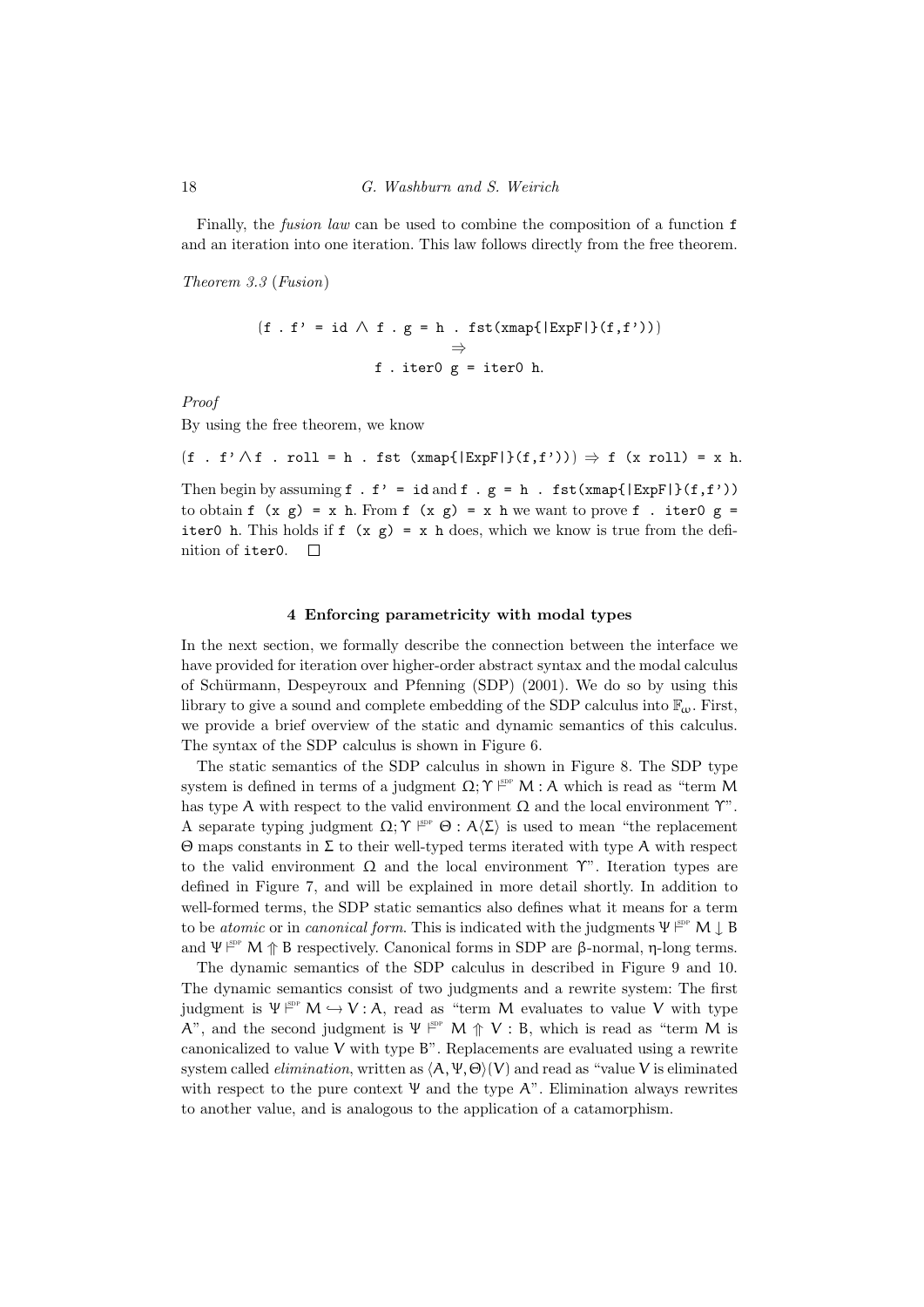| (Pure Types)           | $B ::= b \mid 1 \mid B_1 \rightarrow B_2 \mid B_1 \times B_2$                    |
|------------------------|----------------------------------------------------------------------------------|
| (Types)                | A ::= $B   A_1 \rightarrow A_2   A_1 \times A_2   \square A$                     |
| (Terms)                | $M := x  c  \langle \rangle   \lambda x : A.M   M_1 M_2   \textbf{box } M$       |
|                        | let box $x : A = M_1$ in $M_2   \langle M_1, M_2 \rangle  $ fst M   snd M        |
|                        | $\text{iter } [A_1, A_2][\Theta]$ M                                              |
| $(Term\; Replacement)$ | $\Theta \coloneqq \emptyset \mid \Theta \cup \{\mathbf{c} \mapsto \mathbf{M}\}\$ |
| (Pure Environment)     | $\Psi ::= \emptyset   \Psi \oplus {\mathbf{x} : B}$                              |
| $(Valid\ Environment)$ | $\Omega := \emptyset   \Omega \oplus \{x : A\}$                                  |
| (Local Environment)    | $\Upsilon ::= \emptyset   \Upsilon \oplus \{x : A\}$                             |
| (Sianatures)           | $\Sigma ::= \emptyset   \Sigma \uplus \{c : B \rightarrow b\}$                   |
|                        |                                                                                  |
|                        | Fig. 6. Syntax of SDP calculus                                                   |

The SDP calculus enforces the parametricity of function spaces with modal types. Modal necessity in logic is used to indicate those propositions that are true in all worlds. Consequently, these propositions can make use of only those assumptions that are also true in all worlds. In Pfenning and Davies's (2001) interpretation of modal necessity, necessarily true propositions correspond to those formulae that can be shown to be valid. Validity is defined as derivable with respect to only assumptions that themselves are valid assumptions. As such, the typing judgments have two environments (also called contexts), one for valid assumptions,  $\Omega$ , and one for "local" assumptions, Υ. The terms corresponding to the introduction and elimination forms for modal necessity are box and let box. We give them the following typing rules:

$$
\cfrac{\Omega;\varnothing\stackrel{\text{gpp}}{\longmapsto}M:A}{\Omega;\Upsilon\stackrel{\text{gpp}}{\longmapsto}b\textbf{ox}M:\square A} \text{ tp-box}\\[1mm]\cfrac{\Omega;\Upsilon\stackrel{\text{gpp}}{\longmapsto}M_1:\square A_1\quad \Omega\uplus\{x:A_1\};\Upsilon\stackrel{\text{gpp}}{\longmapsto}M_2:A_2}{\Omega;\Upsilon\stackrel{\text{gpp}}{\longmapsto}B}\text{ tpt}\text{letb}
$$

A boxed term, M, has type  $\Box A$  only if it has type A with respect to the valid assumptions in  $\Omega$ , and no assumptions in local environment. The let box elimination construct allows for the introduction of valid assumptions into  $\Omega$ , binding the contents of the boxed term  $M_1$  in the body  $M_2$ . This binding is allowed because the contents of boxed terms are well-typed themselves with only valid assumptions. Another way to think about modal necessity is that terms with boxed type are "closed" and do not contain any free variables, except those that are bound to closed terms themselves.

Operationally, boxed terms behave like suspensions, while let box substitutes the contents of a boxed term for the bound variable. Because the operational semantics is defined simultaneously with conversion to canonical forms, it is parameterized by the environment Ψ that describes the types of free local variables appearing in the expression.

$$
\frac{\Psi \nrightarrow{\mathbb{P}} M_1 \hookrightarrow \mathbf{box}\, M_1':\Box A_1 \quad \Psi \nrightarrow{\mathbb{P}} M_2\{M_1/x\} \hookrightarrow V:A_2}{\Psi \nrightarrow{\mathbb{P}} \mathbf{let\, box}\,\, x:A_1=M_1\,\mathbf{in}\, M_2 \hookrightarrow V:A_2} \text{ ev\_letb}
$$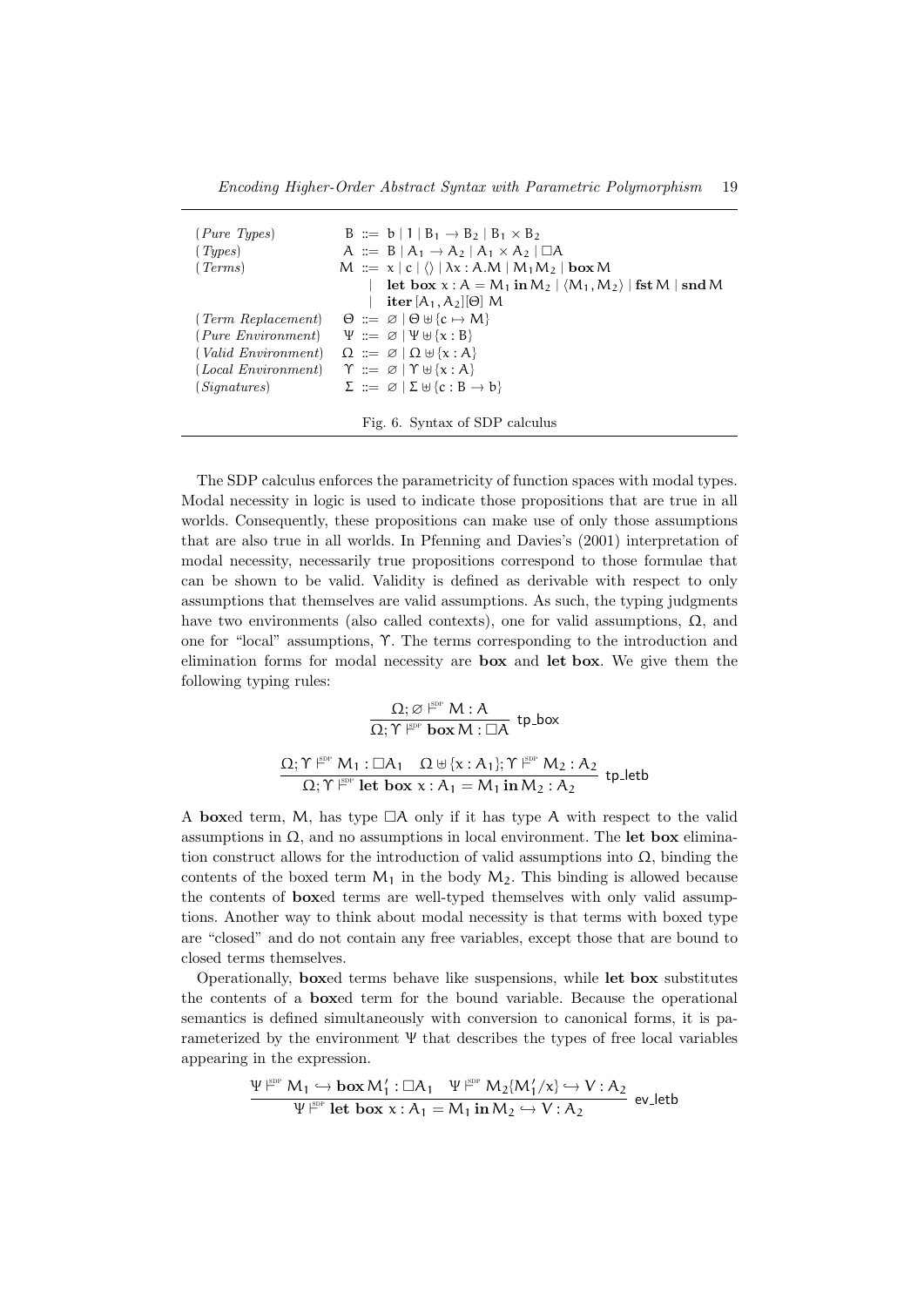$$
\begin{array}{rcl} A\langle b\rangle & \triangleq & A \\ A\langle 1\rangle & \triangleq & 1 \\ A\langle B_1 \rightarrow B_2 \rangle & \triangleq & A\langle B_1\rangle \rightarrow A\langle B_2\rangle \\ A\langle B_1 \times B_2 \rangle & \triangleq & A\langle B_1\rangle \times A\langle B_2\rangle \end{array}
$$

Fig. 7. Iteration types

To enforce the separation between the iterative and parametric function spaces, the SDP calculus defines those types, B, that do not contain a  $\Box$  type to be "pure". Objects in the calculus with type  $\Box B$ , boxed pure types, can be examined intensionally using an iteration operator, while objects of arbitrary impure type, A, cannot. This forces functions of pure type,  $\lambda x : B_1.M : B_1 \to B_2$ , to be *parametric*. This is because the input,  $x$ , to such a function does not have a boxed pure type, and there is no way to convert it to one  $-\infty$  will not be free inside of a **boxed** expression in M. Consequently, the functions of pure type may only treat their inputs extensionally, making them parametric.

The language is parameterized by a constant type b and a signature,  $\Sigma$ , of data constructor constants, c, for that base type. Each of the constructors in this signature must be of type  $B \to b$ . Because B is a pure type, these constructors may only take parametric functions as arguments. In the original presentation of SDP multiple base types were allowed, however this required keeping track of the subordination relationship which characterizes the dependencies between constants in the signature. We felt that the added complication did not add anything to our results.

Consider a signature describing the untyped  $\lambda$ -calculus,  $\Sigma = \{ \text{app} : b \times b \rightarrow$  $\mathfrak{b}$ , lam :  $(\mathfrak{b} \to \mathfrak{b}) \to \mathfrak{b}$ , where the constant type b corresponds to Exp. Using this signature, we can write a function to count the number of bound variables in an expression, as we did in Section 2.<sup>9</sup>

> countvar  $\triangleq \lambda x : \Box b$ .iter $[\Box b, \text{int}][\{\text{app} \mapsto \lambda y : \text{int.}\lambda z : \text{int.}\,y + z,$  $\textbf{lam} \mapsto \lambda f : \textbf{int} \rightarrow \textbf{int}.f 1$ ] x

The term iter intensionally examines the structure of the argument  $x$  and replaces each occurrence of app and lam with  $\lambda y : \text{int.}\lambda z : \text{int.}y + z$  and  $\lambda f : \text{int} \rightarrow \text{int.}f$ respectively.

The argument to iteration, M, must have a pure closed type to be analyzable. Analysis proceeds via walking over M and using the replacement  $\Theta$ , a finite map from constants to terms, to substitute for the constants in the term M. The type A is the type that will replace the base type b in the result of iteration. The notation  $A\langle B\rangle$ , defined in Figure 7, substitutes A for the constant b in the pure type B. Each term in the range of the replacements must also agree with replacing b with A. We verify this fact with the judgment  $\Omega$ ;  $\Upsilon \vDash^{\text{pp}} \Theta$  :  $A\langle \Sigma \rangle$ , which requires that if  $\Theta(c) = M_c$  and  $\Sigma(c) = B_c$ , then  $M_c$  must have type  $A \langle B_c \rangle$ .

 $9\degree$  For simplicity, our formal presentation of SDP (in Figure 6) does not include integers. However, it is straightforward to extend the language with integer types distinct from pure types.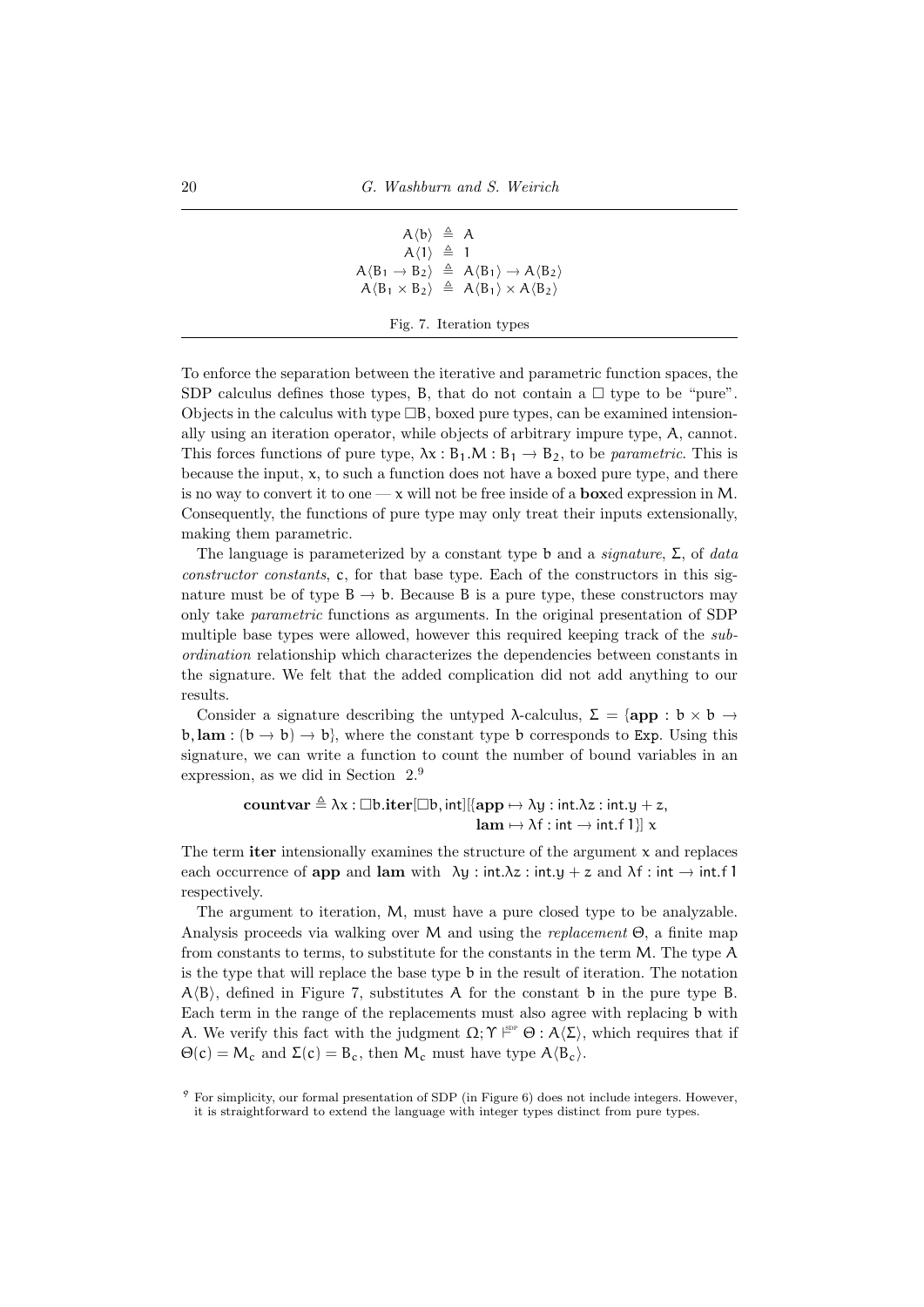$$
\frac{\Psi^{\text{gen}} \vee \mathbf{I} \mathbf{B}}{\Psi^{\text{gen}} \vee \mathbf{I} \mathbf{L} \mathbf{B}} \text{ at } \mathbf{var} \qquad \frac{\mathbf{I}(c) = B \rightarrow b}{\Psi^{\text{gen}} \times \mathbf{I} \mathbf{B}} \text{ at } \mathbf{var} \qquad \frac{\mathbf{I}(c) = B \rightarrow b}{\Psi^{\text{gen}} \times \mathbf{I} \mathbf{B} \rightarrow b} \text{ at } \mathbf{cones}
$$
\n
$$
\frac{\Psi^{\text{gen}} \vee \mathbf{I} \mathbf{L} \mathbf{B} \mathbf{I}}{\Psi^{\text{gen}} \vee \mathbf{I} \mathbf{B} \mathbf{I}} \text{ at } \mathbf{var} \qquad \frac{\mathbf{I}(c) = B \rightarrow b}{\Psi^{\text{gen}} \times \mathbf{I} \mathbf{B} \mathbf{I}} \text{ at } \mathbf{cones}
$$
\n
$$
\frac{\Psi^{\text{gen}} \vee \mathbf{I} \mathbf{B} \mathbf{I}}{\Psi^{\text{gen}} \vee \mathbf{I} \mathbf{B} \mathbf{I}} \text{ Canonical terms}
$$
\n
$$
\frac{\Psi^{\text{gen}} \vee \mathbf{I} \mathbf{B} \mathbf{I}}{\Psi^{\text{gen}} \vee \mathbf{I} \mathbf{B}} \text{ Canat\n
$$
\frac{\Psi^{\text{gen}} \vee \mathbf{I} \mathbf{B} \mathbf{I}}{\Psi^{\text{gen}} \vee \mathbf{I} \mathbf{B} \mathbf{B}} \text{ Canat\n
$$
\frac{\Psi^{\text{gen}} \vee \mathbf{I} \mathbf{B} \mathbf{I}}{\Psi^{\text{gen}} \vee \mathbf{I} \mathbf{B} \mathbf{I}} \text{ Ne} \Psi^{\text{gen}} \text{ Ne} \text{ Se} \text{ can.}\end{aligned}
$$
\n
$$
\frac{\mathbf{I} \mathbf{I} \mathbf{I} \mathbf{I} \mathbf{I}}{\mathbf{I} \mathbf{I} \mathbf{I} \mathbf{I}} \text{ Ne} \text{ Se} \text{ Se} \text
$$
$$
$$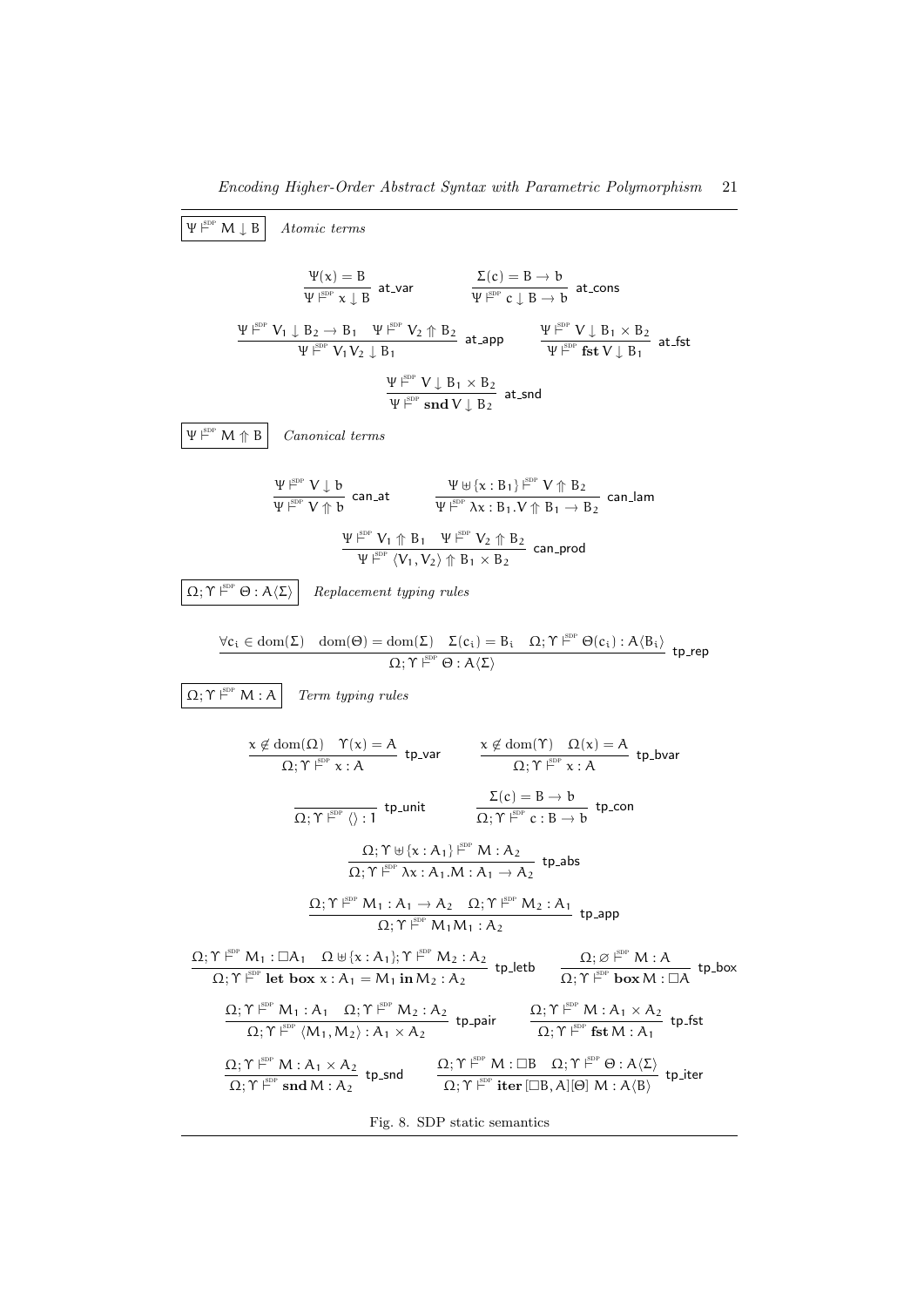$\Psi \stackrel{\text{SDP}}{\sim} M \uparrow V : B$  Canonicalization

$$
\frac{\Psi^{\text{E}}}{\Psi^{\text{E}}}\frac{M \hookrightarrow V:b}{M \uparrow V:b} \text{ e.c.at}
$$
\n
$$
\frac{\Psi^{\text{E}}}{\Psi^{\text{E}}}\frac{W}{M \uparrow Nx:B_{1} \vee B_{2}} \text{ e.c.ar}
$$
\n
$$
\frac{\Psi^{\text{E}}}{\Psi^{\text{E}}}\frac{W}{M \uparrow Nx:B_{1} \vee B_{2}} \text{ e.c.ar}
$$
\n
$$
\frac{\Psi^{\text{E}}}{\Psi^{\text{E}}}\frac{fst M \uparrow V_{1}:B_{1} \Psi^{\text{E}}}{M \uparrow V_{1},V_{2}):B_{1} \times B_{2}} \text{ e.c.pair}
$$
\n
$$
\frac{\Psi^{\text{E}}}{\Psi^{\text{E}}}\frac{W}{M \uparrow V_{2}:A} \text{ Evaluate for } \Psi^{\text{E}}\frac{W}{M \uparrow V_{2}:B_{2}} \text{ e.c.par}
$$
\n
$$
\frac{\Psi^{\text{E}}}{\Psi^{\text{E}}}\frac{W}{N \rightarrow V:A} \text{ Evaluate for } \Psi^{\text{E}}\frac{W}{N \rightarrow V:A} \text{ and } \Psi^{\text{E}}\frac{W}{N \rightarrow V:A} \text{ and } \Psi^{\text{E}}\frac{W}{N \rightarrow V:A} \text{ and } \Psi^{\text{E}}\frac{W}{N \rightarrow V:A} \text{ and } \Psi^{\text{E}}\frac{W}{N \rightarrow V:A} \text{ and } \Psi^{\text{E}}\frac{W}{N \rightarrow V:A} \text{ and } \Psi^{\text{E}}\frac{W}{N \rightarrow V:A} \text{ and } \Psi^{\text{E}}\frac{W}{N \rightarrow V:A} \text{ and } \Psi^{\text{E}}\frac{W}{N \rightarrow V:A} \text{ and } \Psi^{\text{E}}\frac{W}{N \rightarrow V:A} \text{ and } \Psi^{\text{E}}\frac{W}{N \rightarrow V:A} \text{ and } \Psi^{\text{E}}\frac{W}{N \rightarrow V:A} \text{ and } \Psi^{\text{E}}\frac{W}{N \rightarrow V:A} \text{ and } \Psi^{\text{E}}\frac{W}{N \rightarrow V:A} \text{ and } \Psi^{\text{E}}\frac{W}{N \rightarrow V:A} \text{ and } \Psi^{\text{E}}\frac{W}{N \rightarrow V:A} \text{ and } \Psi^{\text{E}}\frac
$$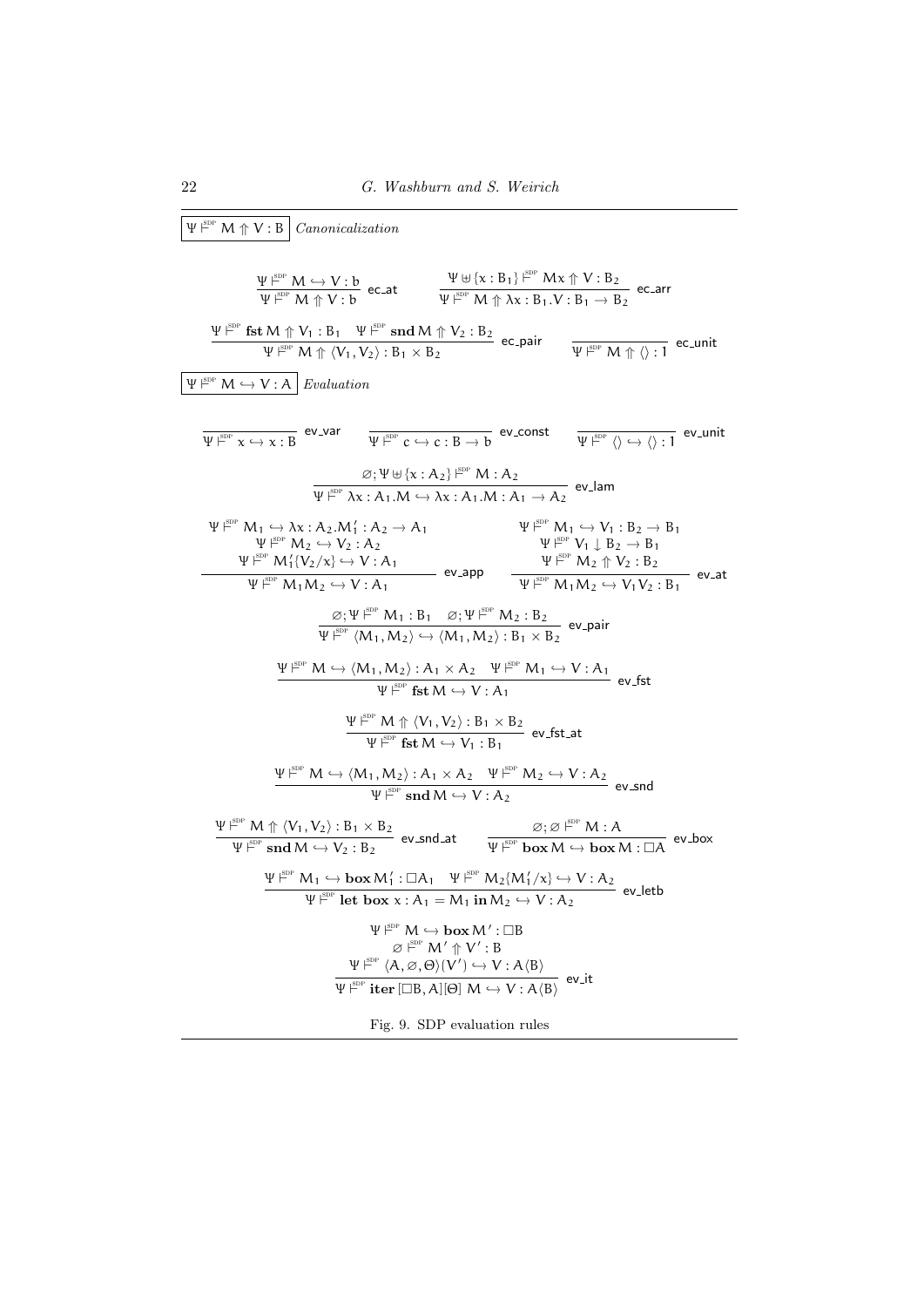| $\langle A,\Psi,\Theta\rangle(M)$ Elimination                                                                                                                                                                                                                                                                                                                             |  |  |  |  |  |  |  |
|---------------------------------------------------------------------------------------------------------------------------------------------------------------------------------------------------------------------------------------------------------------------------------------------------------------------------------------------------------------------------|--|--|--|--|--|--|--|
| $\overline{\langle A,\Psi,\Theta\rangle(c)} \triangleq \Theta(c)$ el_const<br>$\overline{\langle A,\Psi,\Theta\rangle(x)} \triangleq \Theta(x)$ el_var                                                                                                                                                                                                                    |  |  |  |  |  |  |  |
| $\frac{\langle A,\Psi\uplus{\{\mathbf{x}:\mathbf{B}\},\Theta\}}{\langle A,\Psi,\Theta\rangle(\lambda\mathbf{x}:\mathbf{B}.\mathbf{V})\triangleq\lambda\mathbf{x}:\mathbf{A}\langle\mathbf{B}\rangle.\mathbf{M}}$ el_lam                                                                                                                                                   |  |  |  |  |  |  |  |
| $\frac{\langle A,\Psi,\Theta\rangle(V_1)\triangleq M_1\quad \langle A,\Psi,\Theta\rangle(V_2)\triangleq M_2}{\langle A,\Psi,\Theta\rangle(V_1V_2)\triangleq M_1M_2}~~\text{el\_app}~~\frac{\langle A,\Psi,\Theta\rangle(V)\triangleq M}{\langle A,\Psi,\Theta\rangle(\text{fst }V)\triangleq \text{fst }M}~~\text{el\_fst}$                                               |  |  |  |  |  |  |  |
| $\frac{\langle A,\Psi,\Theta\rangle(V)\triangleq M}{\langle A,\Psi,\Theta\rangle(\operatorname{snd}\nolimits V)\triangleq\operatorname{snd}\nolimits}$ el.snd $\frac{\langle A,\Psi,\Theta\rangle(V_1)\triangleq M_1\quad \langle A,\Psi,\Theta\rangle(V_2)\triangleq M_2}{\langle A,\Psi,\Theta\rangle(\langle V_1,V_2\rangle)\triangleq\langle M_1,M_2\rangle}$ el.prod |  |  |  |  |  |  |  |
| $\overline{\langle A,\Psi,\Theta\rangle(\langle\rangle)\triangleq\langle\rangle}$ el_unit                                                                                                                                                                                                                                                                                 |  |  |  |  |  |  |  |
| Fig. 10. SDP elimination rules                                                                                                                                                                                                                                                                                                                                            |  |  |  |  |  |  |  |

Operationally, iteration in the SDP calculus works in the following fashion.

$$
\begin{array}{c}\Psi \stackrel{\text{\tiny{\rm SDP}}}{\longmapsto} M \hookrightarrow {\bf box}\,M': \square B \\ \varnothing \stackrel{\text{\tiny{\rm SDP}}}{\longmapsto} M' \Uparrow V': B\\ \Psi \stackrel{\text{\tiny{\rm SDP}}}{\longmapsto} \langle A, \Psi, \Theta \rangle(V') \hookrightarrow V: A \langle B \rangle \\ \overline{\Psi \stackrel{\text{\tiny{\rm SDP}}}{\longmapsto} {\bf iter}\, [\square B, A][\Theta]\,M \hookrightarrow V: A \langle B \rangle} \end{array} {\bf ev\_it}
$$

First, the argument to iteration M is evaluated,  $\Psi \xrightarrow{\text{spp}} M \hookrightarrow \text{box } M' : \Box B$ , producing a **box**ed object M'. M' is then evaluated to η-long canonical form via  $Ø \stackrel{\text{SPP}}{\sim} M' \uparrow$ V': B. Next we perform elimination of that canonical form,  $\langle A, \Psi, \Theta \rangle$  (V'), walking over  $V'$  and using  $\Theta$  to replace the occurrences of constants. Finally, we evaluate that result,  $\Psi \xrightarrow{\text{gpp}} \langle A, \Psi, \Theta \rangle(V') \hookrightarrow V : A \langle B \rangle.$ 

Elimination, described in Figure 10, is used to describe the structure of a term after iteration. The only interesting cases to elimination are those for variables, constants, and abstractions. When elimination encounters an abstraction, it chooses a fresh variable and adds it to the mapping Θ. It then eliminates recursively on the body M of the abstraction, wrapping the result with an abstraction of the correct type, one where b is replaced by A. The variable and the constant cases use the mappings in the replacement Θ.

In order to simplify the presentation of the encoding, we have made a few changes to the SDP calculus. First, while the language presented in this paper has only one pure base type b, the SDP calculus allows the signature  $\Sigma$  to contain arbitrarily many base types. However, the extension of the encoding to several base types is straightforward. Also, in order to make the constants of the pure language more closely resemble datatype constructors, we have forced them all to be of the form  $B \rightarrow b$  instead of any arbitrary pure type B. To facilitate this restriction, we add unit and pairing to the pure fragment of the calculus so that constructors may take any number of arguments.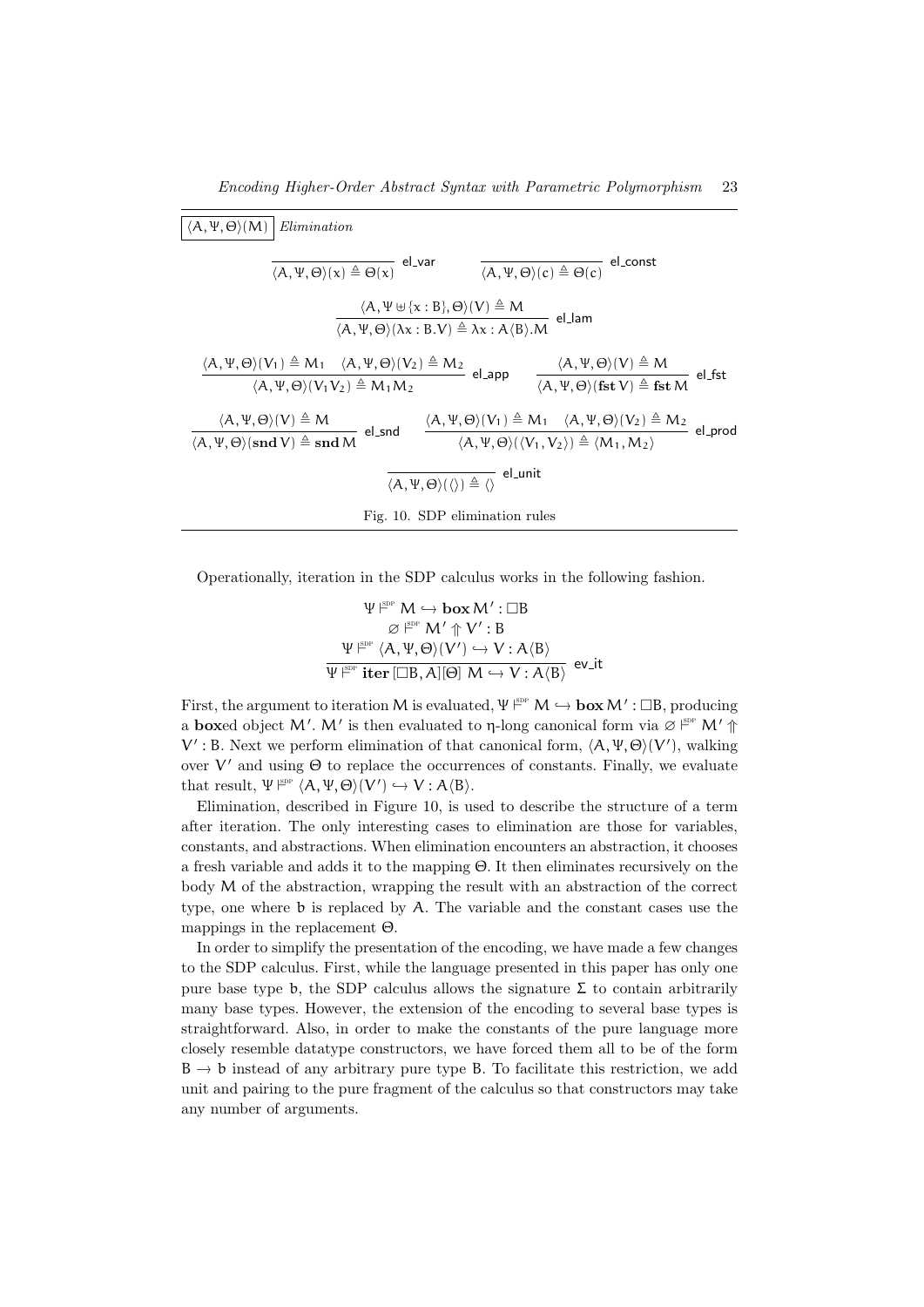| (Kinds)                                                                              |  | $K \nightharpoonup = \star   K_1 \rightarrow K_2$                                                                                                             |
|--------------------------------------------------------------------------------------|--|---------------------------------------------------------------------------------------------------------------------------------------------------------------|
| (Types)                                                                              |  | $\tau := 1   0   \alpha   \tau_1 \rightarrow \tau_2   \forall \alpha: \kappa. \tau   \tau_1 \times \tau_2   \langle l_1: \tau_1, \ldots, l_n: \tau_n \rangle$ |
|                                                                                      |  | $\lambda \alpha$ : $\kappa$ . $\tau$   $\tau_1 \tau_2$                                                                                                        |
| (Terms)                                                                              |  | $e := x   \langle \rangle   \lambda x : \tau.e   e_1 e_2   \Lambda \alpha : \kappa.e   e[\tau]   \langle e_1, e_2 \rangle   \text{fst } e   \text{snd } e$    |
|                                                                                      |  | $\text{inj}_1$ e of $\tau \mid \text{case } e \text{ of } \text{inj}_{1}$ , $x_1$ in $e_1$ $\text{inj}_{1}$ , $x_n$ in $e_n$                                  |
| $\{Type\ Environment\} \Delta ::= \emptyset   \Delta \oplus \{\alpha : \kappa\}$     |  |                                                                                                                                                               |
| $\lceil Term\ Environment\rceil$ $\Gamma ::= \emptyset   \Gamma \oplus \{x : \tau\}$ |  |                                                                                                                                                               |





$$
\frac{\forall x: \tau \in \Gamma \quad \Delta \stackrel{\mathbb{F}_\omega}{\longrightarrow} \tau: \star}{\Delta \stackrel{\mathbb{F}_\omega}{\longleftarrow} \Gamma} \text{ wf\_env}
$$



# 5 Encoding SDP in  $\mathbb{F}_{\omega}$

The terms that we defined in Section 3, roll and iter, correspond very closely to the constructors and iteration primitive of the SDP calculus. In this section, we strengthen this observation by showing how to encode all programs written in the SDP calculus into  $\mathbb{F}_{\omega}$  using a variation of these terms.

There are two key ideas behind our encoding:

• We use type abstraction to ensure that the encoding of **boxed** objects obeys the closure property of the source language, and prevents variables from the local environment from appearing inside these terms. To do so, we parameterize our encoding by a type that represents the current world and maintain the invariant that all variables in the local environment mention the current world in their types. Because a term enclosed within a box must be well-typed in any world, when we encode a boxed term we use a fresh type variable to cre-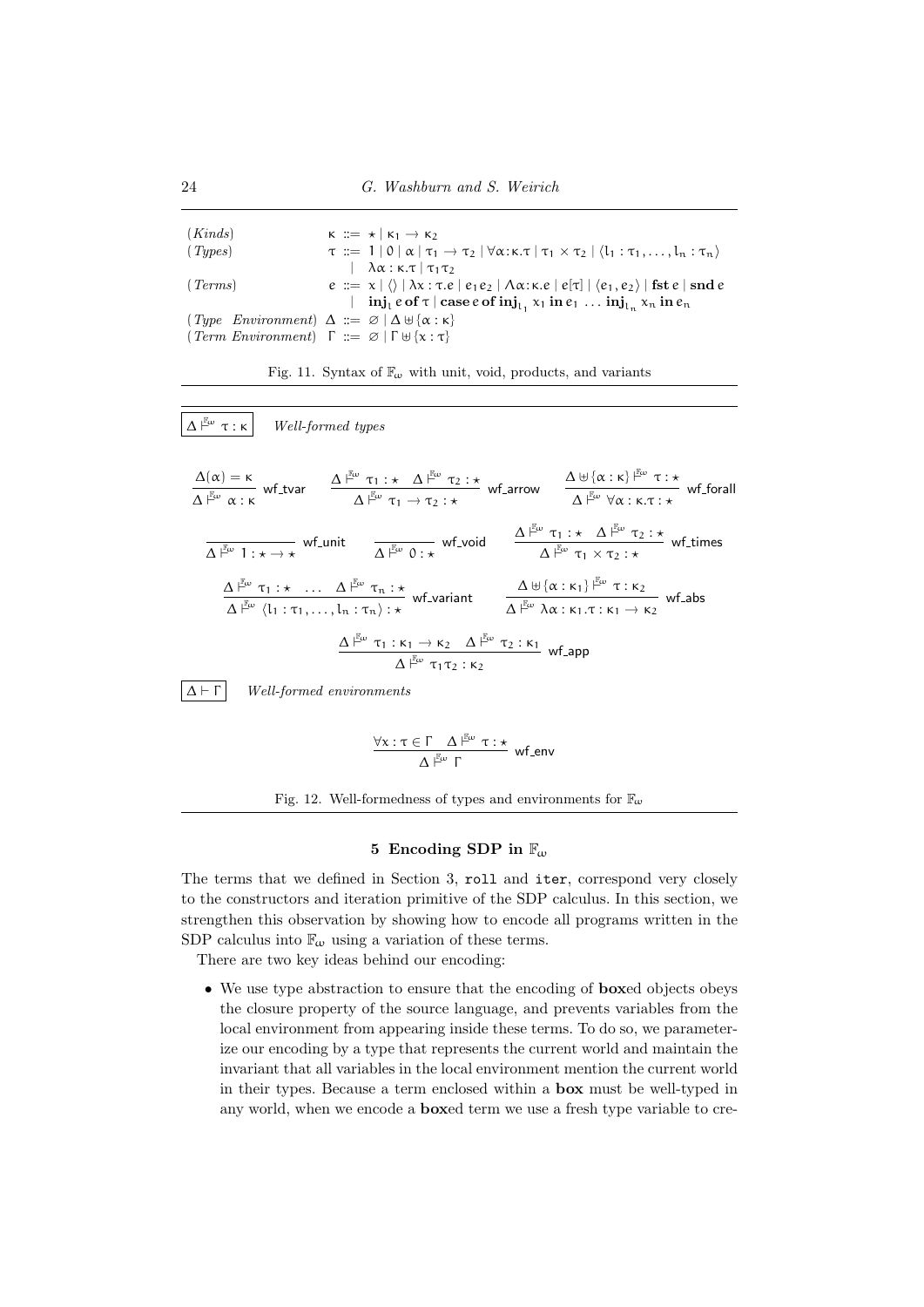$$
\Delta; \Gamma \stackrel{\mathbb{E}_{\omega}}{\models} e : \tau
$$
\n
$$
\frac{\Delta \vdash \Gamma \quad \Gamma(x) = \tau}{\Delta; \Gamma \stackrel{\mathbb{E}_{\omega}}{\models} x : \tau} \quad \text{where } \Delta; \Gamma \stackrel{\mathbb{E}_{\omega}}{\models} e : \tau \Delta \stackrel{\mathbb{E}_{\omega}}{\models} e : \tau' \quad \text{therefore } \Delta; \Gamma \neq \omega \text{ and } \Delta; \Gamma \stackrel{\mathbb{E}_{\omega}}{\models} e : \tau' \quad \text{therefore } \Delta; \Gamma \stackrel{\mathbb{E}_{\omega}}{\models} e : \tau' \quad \text{therefore } \Delta; \Gamma \stackrel{\mathbb{E}_{\omega}}{\models} e : \tau' \quad \text{therefore } \Delta; \Gamma \stackrel{\mathbb{E}_{\omega}}{\models} \lambda x : \tau_1 \cdot e : \tau_1 \rightarrow \tau_2 \quad \text{therefore } \Delta; \Gamma \stackrel{\mathbb{E}_{\omega}}{\models} e : \tau_2 \quad \text{then } \Delta; \Gamma \stackrel{\mathbb{E}_{\omega}}{\models} e : \tau_2 \quad \text{then } \Delta; \Gamma \stackrel{\mathbb{E}_{\omega}}{\models} e : \forall \alpha : \forall \alpha : \forall \alpha : \pi \cdot \alpha \in \mathbb{R}; \Gamma \stackrel{\mathbb{E}_{\omega}}{\models} e : \tau_2 \quad \text{then } \Delta; \Gamma \stackrel{\mathbb{E}_{\omega}}{\models} e : \forall \alpha : \forall \alpha : \pi \cdot \alpha \in \mathbb{R}; \Gamma \stackrel{\mathbb{E}_{\omega}}{\models} e : \tau_2 \quad \text{then } \Delta; \Gamma \stackrel{\mathbb{E}_{\omega}}{\models} e : \tau' \cdot \alpha \in \mathbb{R}; \tau \quad \text{then } \Delta; \Gamma \stackrel{\mathbb{E}_{\omega}}{\models} e : \tau_1 \land \text{then } \Delta; \Gamma \stackrel{\mathbb{E}_{\omega}}{\models} e : \tau_1 \land \text{then } \Delta; \Gamma \stackrel{\mathbb{E}_{\omega}}{\models} e : \tau_1 \land \text{then } \Delta; \Gamma \stackrel{\mathbb{E}_{\omega}}{\models} e : \tau_1 \land \text{then } \Delta; \Gamma \stackrel{\mathbb{E}_{\omega}}{\models} e : \tau_1 \land \text{then } \Delta; \Gamma \stackrel{\mathbb{E}_{\omega}}{\models} e : \tau
$$

ate an arbitrary world. We then encode the enclosed term with that new world and wrap the result with a type abstraction. As a consequence, the encoding of a data-structure within a box cannot contain free local variables because their types would mention that fresh type variable outside of the scope of the type abstraction. The essence of this encoding was also used by Honsell and Miculan in formalizing dynamic logic within a logical framework (Honsell & Miculan, 1995).

• We encode constants in the source language as their elimination form with roll. Furthermore, we restrict the result of elimination to be of the type that is the world in which the term was encoded. However, the encoding of boxed expressions quantifies over that world, allowing the resulting computations to be of arbitrary type.

The encoding of the SDP calculus can be broken into four primary pieces: the encodings for signatures, types, terms, and replacements. To simplify our presen-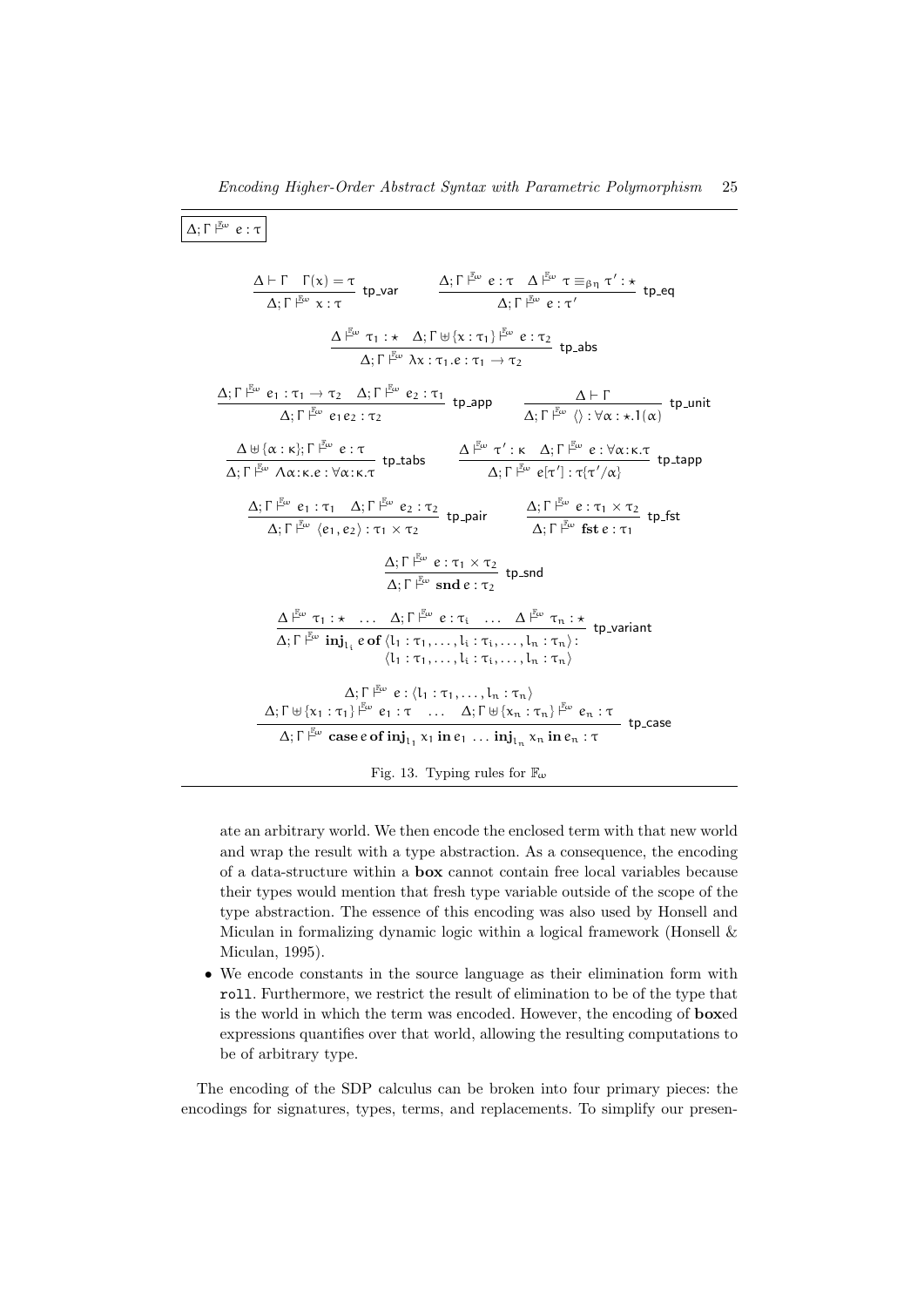$$
\Delta \frac{\beta_{\omega}}{f^{\alpha}} \tau_{1} \equiv_{\beta \eta} \tau_{2}: \kappa
$$
\n
$$
\frac{\Delta \frac{\beta_{\omega}}{f^{\alpha}} \tau_{1} \equiv_{\beta \eta} \tau_{2}: \kappa}{\Delta \frac{\beta_{\omega}}{f^{\alpha}} \tau_{1} \equiv_{\beta \eta} \tau_{2}: \kappa} \quad \text{the-q-ref} \quad \frac{\Delta \frac{\beta_{\omega}}{f^{\alpha}} \tau_{1} \equiv_{\beta \eta} \tau_{2}: \kappa}{\Delta \frac{\beta_{\omega}}{f^{\alpha}} \tau_{1} \equiv_{\beta \eta} \tau_{3}: \kappa} \quad \text{the-q-rans} \quad \frac{\Delta(\alpha) = \kappa}{\Delta \frac{\beta_{\omega}}{f^{\alpha}} \alpha \equiv_{\beta \eta} \alpha: \kappa} \quad \text{the-q-var}
$$
\n
$$
\frac{\Delta \frac{\beta_{\omega}}{f^{\alpha}} (\lambda \alpha: \kappa_{1}, \tau) \tau': \kappa \quad \text{or} \quad \Delta \frac{\beta_{\omega}}{f^{\alpha}} \tau(\tau'/\alpha): \kappa}{\Delta \frac{\beta_{\omega}}{f^{\alpha}} (\lambda \alpha: \kappa_{1}, \tau) \tau' \equiv_{\beta \eta} \tau_{1}: \kappa_{1} \to \kappa_{2} \quad \alpha \notin \text{FTV}(\tau)}{\Delta \frac{\beta_{\omega}}{f^{\alpha}} (\lambda \alpha: \tau_{1}, \tau \alpha) \equiv_{\beta \eta} \tau_{2}: \kappa_{1} \to \kappa_{2} \quad \alpha \notin \text{FTV}(\tau)}{\Delta \frac{\beta_{\omega}}{f^{\alpha}} \tau_{1} \equiv_{\beta \eta} \tau_{3}: \kappa_{1} \to \kappa_{2} \quad \alpha \notin \text{FTV}(\tau)}{\Delta \frac{\beta_{\omega}}{f^{\alpha}} \tau_{1} \equiv_{\beta \eta} \tau_{3}: \kappa_{1} \to \kappa_{2} \quad \Delta \frac{\beta_{\omega}}{f^{\alpha}} \tau_{2} \equiv_{\beta \eta} \tau_{4}: \kappa_{1}} \quad \text{the-q-abs\_eta}
$$
\n
$$
\frac{\Delta \frac{\beta_{\omega}}{f^{\alpha}} \tau_{1} \equiv_{\beta \eta} \tau_{3}: \kappa_{1} \to \kappa_{2} \quad \Delta \frac{\beta_{\omega}}{f^{\alpha}} \tau_{2} \equiv_{\beta
$$

tation, we extend the target language with unit, void, products, and variants. The syntax of these terms appears in Figure 11. In the remainder of this section, we present the details of the encoding and describe the most interesting cases.

**Signatures.** The encoding of signatures in the SDP calculus, notated  $\tau(\Sigma)$ , corresponds to generating the type constructor whose fixed point defines the recursive datatype. (For example,  $ExpF$  in Section 2.) The argument of the encoding, a specified world τ, corresponds to the argument of the type constructor.

For this encoding, we assume the aid of an injective function  $\mathcal L$  that maps data constructors in the source language to distinct labels in the target language. We also

┑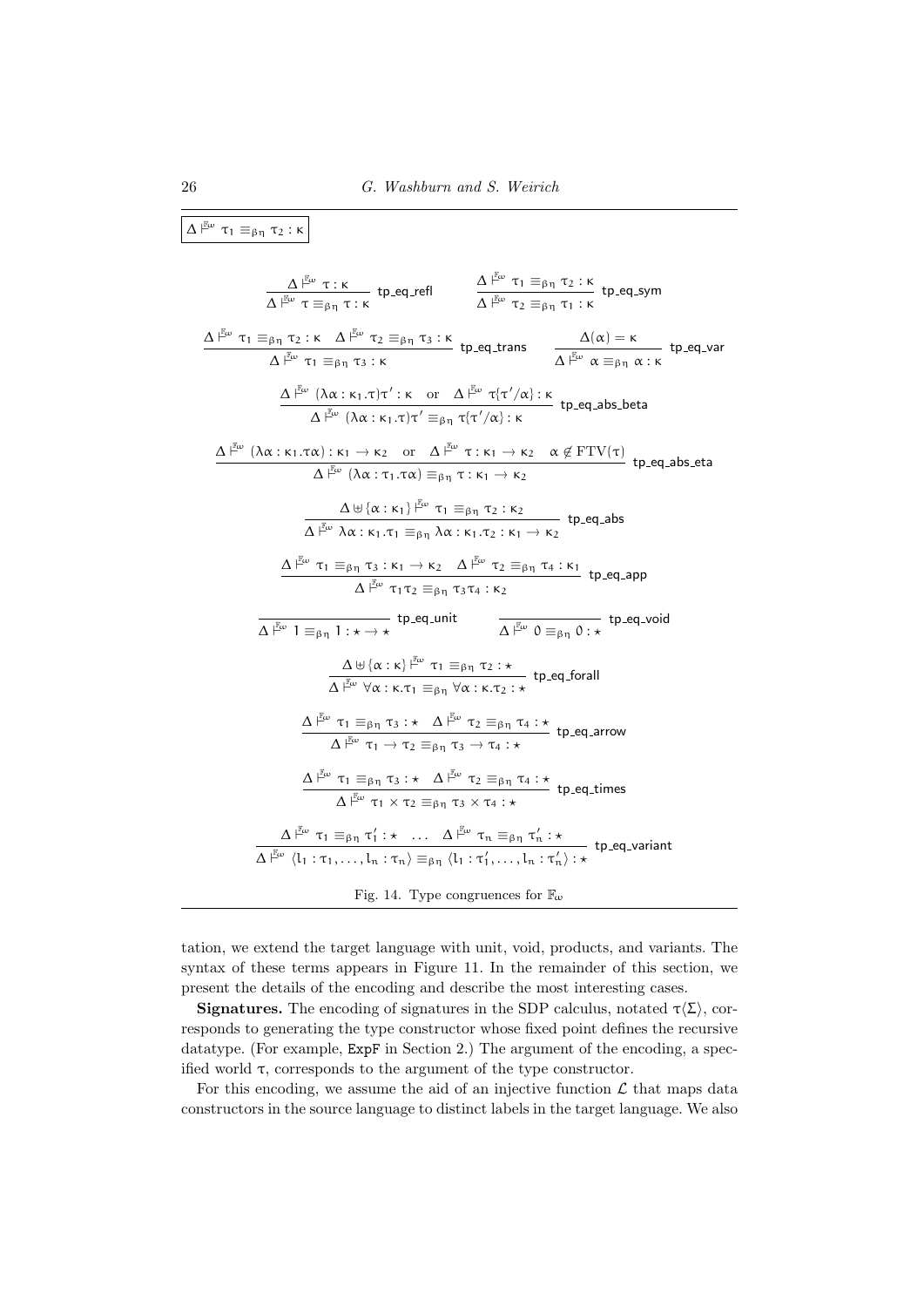$$
\boxed{\Delta;\Gamma^{\frac{2}{10}\omega}e_1\equiv_{\beta\eta}e_2:\tau\qquad\alpha,\Gamma\upharpoonright^{E\omega}e:\tau\qquad\alpha,\Gamma\upharpoonright^{E\omega}e_1\equiv_{\beta\eta}e_2:\tau\qquad\alpha,\Gamma\upharpoonright^{E\omega}e_1\equiv_{\beta\eta}e_2:\tau\qquad\alpha,\Gamma\upharpoonright^{E\omega}e_2\equiv_{\beta\eta}e_1:\tau\qquad\Delta;\Gamma^{\frac{2}{10}\omega}e_1\equiv_{\beta\eta}e_2:\tau\qquad\Delta;\Gamma^{\frac{2}{10}\omega}e_1\equiv_{\beta\eta}e_2:\tau\qquad\Delta;\Gamma^{\frac{2}{10}\omega}e_1\equiv_{\beta\eta}e_2:\tau\qquad\Delta;\Gamma^{\frac{2}{10}\omega}e_1\equiv_{\beta\eta}e_2:\tau\qquad\Delta;\Gamma^{\frac{2}{10}\omega}e_1\equiv_{\beta\eta}e_2:\tau\qquad\Delta;\Gamma^{\frac{2}{10}\omega}e_1\equiv_{\beta\eta}e':\tau\qquad\Delta;\Gamma^{\frac{2}{10}\omega}e_1\equiv_{\beta\eta}e':\tau\qquad\Delta;\Gamma^{\frac{2}{10}\omega}e_1\equiv_{\beta\eta}e':\tau\qquad\Delta;\Gamma^{\frac{2}{10}\omega}e_1\equiv_{\beta\eta}e'_1\equiv_{\beta\eta}e'_1\equiv_{\beta\eta}e'_1\equiv_{\beta\eta}e'_1\equiv_{\beta\eta}e'_1\equiv_{\beta\eta}e'_1\equiv_{\beta\eta}e'_1\equiv_{\beta\eta}e'_1\equiv_{\beta\eta}e'_1\equiv_{\beta\eta}e'_1\equiv_{\beta\eta}e'_1\equiv_{\beta\eta}e'_1\equiv_{\beta\eta}e'_1\equiv_{\beta\eta}e'_1\equiv_{\beta\eta}e'_1\equiv_{\beta\eta}e'_1\equiv_{\beta\eta}e'_1\equiv_{\beta\eta}e'_1\equiv_{\beta\eta}e'_1\equiv_{\beta\eta}e'_1\equiv_{\beta\eta}e'_1\equiv_{\beta\eta}e'_1\equiv_{\beta\eta}e'_1\equiv_{\beta\eta}e'_1\equiv_{\beta\eta}e'_1\equiv_{\beta\eta}e'_1\equiv_{\beta\eta}e'_1\equiv_{\beta\eta}e'_1\equiv_{\beta\eta}e'_
$$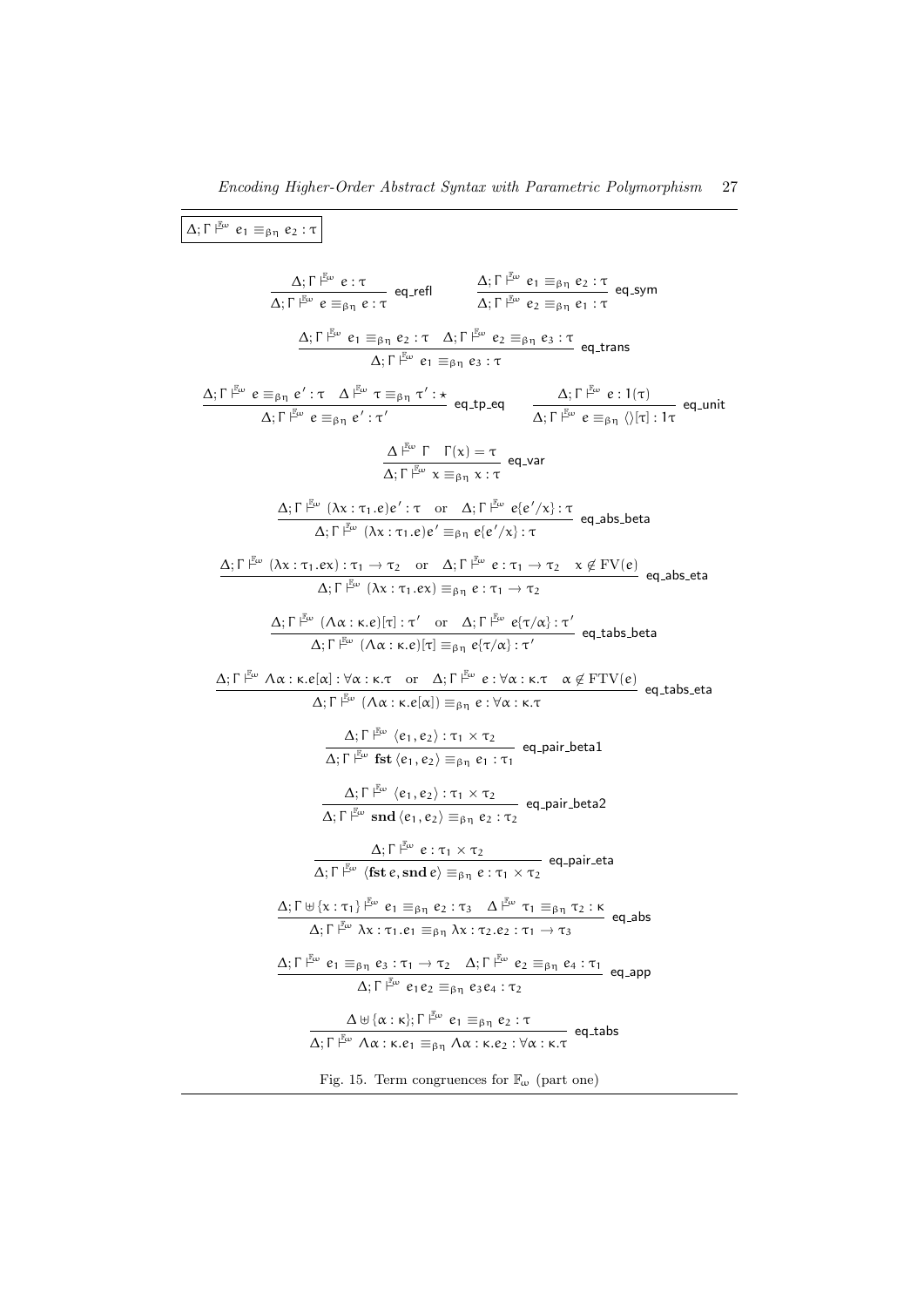$$
\Delta; \Gamma \nvdash^{\mathbb{Z}_{\omega}} e_{1} \equiv_{\beta \eta} e_{2} : \tau
$$
\n
$$
\Delta; \Gamma \nvdash^{\mathbb{Z}_{\omega}} e_{1} \equiv_{\beta \eta} e_{2} : \forall \alpha : \kappa. \tau \quad \Delta \nvdash^{\mathbb{Z}_{\omega}} \tau_{1} \equiv_{\beta \eta} \tau_{2} : \kappa \quad \text{eq.tapp}
$$
\n
$$
\Delta; \Gamma \nvdash^{\mathbb{Z}_{\omega}} e_{1} [\tau_{1}] \equiv_{\beta \eta} e_{2} [\tau_{2}] : \tau_{\{\tau_{1}/\alpha\}} e_{2} \equiv_{\beta \eta} e_{4} : \tau_{2}
$$
\n
$$
\Delta; \Gamma \nvdash^{\mathbb{Z}_{\omega}} (e_{1}, e_{2}) \equiv_{\beta \eta} (e_{3}, e_{4}) : \tau_{1} \times \tau_{2}
$$
\n
$$
\Delta; \Gamma \nvdash^{\mathbb{Z}_{\omega}} e_{1} \equiv_{\beta \eta} e_{2} : \tau_{1} \times \tau_{2}
$$
\n
$$
\Delta; \Gamma \nvdash^{\mathbb{Z}_{\omega}} e_{1} \equiv_{\beta \eta} \tau_{2} : \tau_{1} \times \tau_{2}
$$
\n
$$
\Delta; \Gamma \nvdash^{\mathbb{Z}_{\omega}} e_{1} \equiv_{\beta \eta} e_{2} : \tau_{1} \quad \Delta \nvdash^{\mathbb{Z}_{\omega}} e_{1} \equiv_{\beta \eta} \text{ and } e_{2} : \tau_{2} \quad \text{eq\_snd}
$$
\n
$$
\Delta; \Gamma \nvdash^{\mathbb{Z}_{\omega}} e_{1} \equiv_{\beta \eta} e_{2} : \tau_{1} \quad \Delta \nvdash^{\mathbb{Z}_{\omega}} \tau_{1} \equiv_{\beta \eta} \tau_{2} : \kappa
$$
\n
$$
\Delta; \Gamma \nvdash^{\mathbb{Z}_{\omega}} e_{1} \equiv_{\beta \eta} e_{2} : \langle l_{1} : \tau_{1}, \ldots, l_{\eta} : \tau_{\eta} \rangle \quad \text{eq.ind}
$$
\n
$$
\Delta; \Gamma \nvdash^{\mathbb{Z}_{\omega}} e_{1} \equiv_{\beta \eta} e_{2} : \langle l_{1} : \tau_{1}, \ldots, l_{\eta} : \tau_{\eta} \
$$

need an operation called *parameterization*, notated  $\tau \langle B \rangle$  and defined in Figure 18. This operation parameterizes pure types in the source calculus with respect to a given world in the target language, and produces a type in the target language. Essentially,  $\tau \langle B \rangle$  "substitutes" the type  $\tau$  for the base type, b, in B.

We encode a signature as a variant. Each field corresponds to a constant  $c_i$  in the signature, with a label according to  $\mathcal{L}$ , and a type that is the result of parameterizing the argument type of  $c_i$  with the provided type.

$$
\frac{\forall c_i \in \text{dom}(\Sigma) \quad \Sigma(c_i) = B_i \rightarrow b}{\tau(\Sigma) \triangleq \langle \mathcal{L}(c_1) : \tau \langle B_1 \rangle, \dots, \mathcal{L}(c_n) : \tau \langle B_n \rangle \rangle} \text{ en\_sig}
$$

We often use parameterization and the signature translation to build type constructors in the target language, so we define the following two abbreviations:

$$
B^* \triangleq \lambda \alpha : \star. \alpha \langle B \rangle \quad \Sigma^* \triangleq \lambda \alpha : \star. \alpha \langle \Sigma \rangle
$$

If were to start from the version of SDP that includes multiple base types, each disjoint base type in the signature would be translated to a different variant type. If there was a mutually recursive dependency between two or more base types, we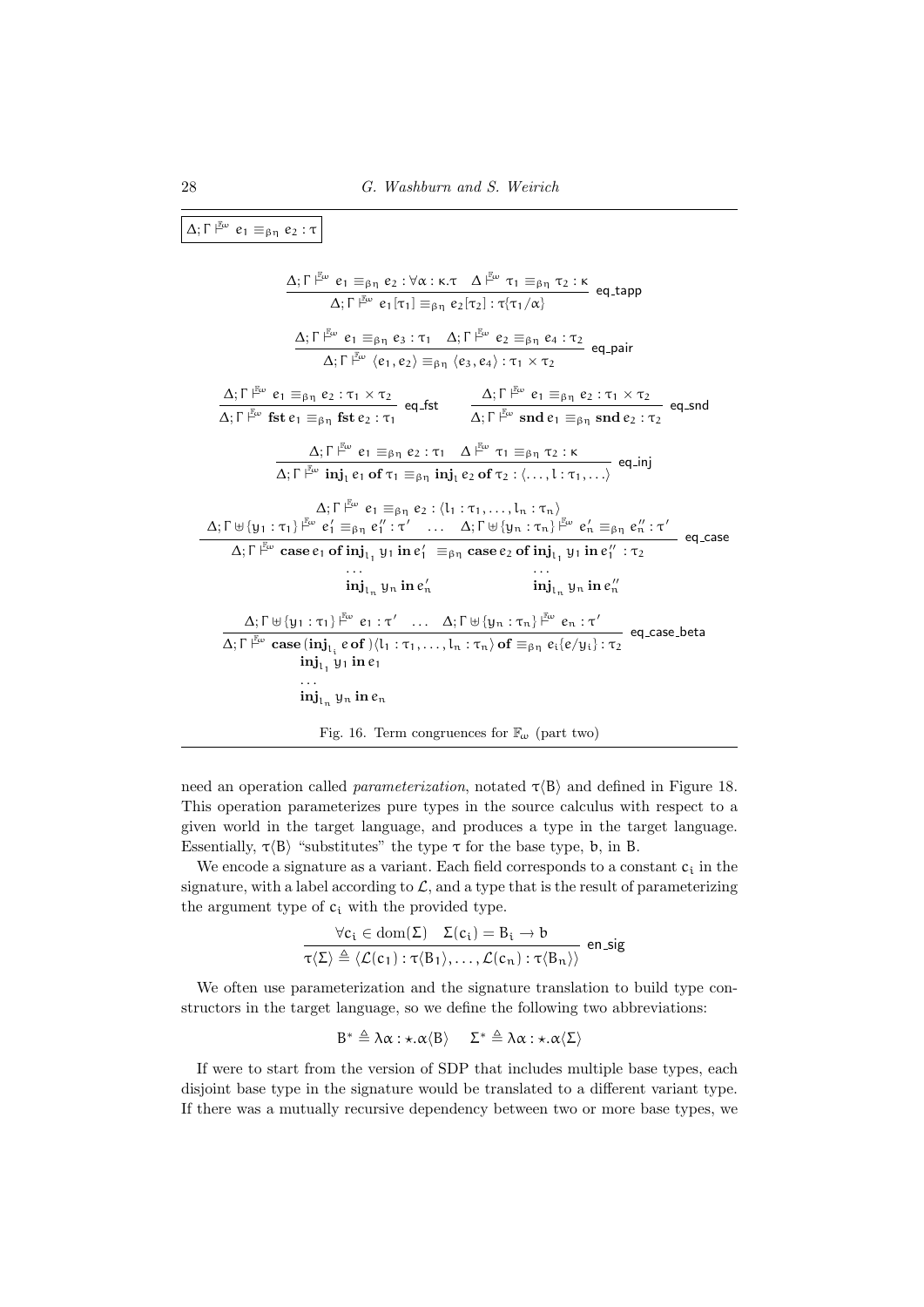| $\overline{(\tau_1(\Sigma) \triangleq \tau_2)}$ <i>Signatures</i>                                         |                       |
|-----------------------------------------------------------------------------------------------------------|-----------------------|
| $\forall c_i \in dom(\Sigma) \Sigma(c_i) = B_i \rightarrow b$                                             |                       |
| $\overline{(\Sigma) \triangleq (\mathcal{L}(c_1) : \tau(B_1),..., \mathcal{L}(c_n) : \tau(B_n))}$ e n.sig |                       |
| $\Delta \vdash A \rvert_{\Gamma \vdash \Gamma} T_2$                                                       | $\gamma$ <i>Types</i> |
| $\overline{\Delta \vdash b \rvert_{\Gamma \vdash \Gamma} \text{}} \text{ } (1, 1, 0)$                     |                       |
| $\overline{\Delta \vdash b \rvert_{\Gamma \vdash \Gamma} \text{}} \text{ } (1, 1, 0)$                     |                       |
| $\overline{\Delta \vdash b \rvert_{\Gamma \vdash \Gamma} \text{}} \text{ } (1, 1, 0)$                     |                       |
| $\overline{\Delta \vdash b \rvert_{\Gamma \vdash \Gamma} \text{}} \text{ } (1, 1, 0)$                     |                       |
| $\overline{\Delta \vdash b \rvert_{\Gamma \vdash \Gamma} \text{}} \text{ } (1, 1, 0)$                     |                       |
| $\overline{\Delta \vdash A \rvert_{\Gamma \vdash \Gamma} \text{}} \text{ } (1, 1, 0)$                     |                       |
| $\overline{\Delta \vdash A \rvert_{\Gamma \vdash \Gamma} \text{}} \text{ } (1, 1, 0)$                     |                       |
| $\overline{\Delta \vdash A \rvert_{\Gamma \vdash \Gamma} \text{}} \text{ } (1, 1, 0)$                     |                       |
| $\overline{\Delta \vdash \Gamma} \text{ } (1, 1, 0)$                                                      |                       |
| $\overline{\Delta \vdash \Gamma} \text{ } (1, 1, 0)$                                                      |                       |
| $\overline{\Delta \vdash \Gamma} \text{ } (1, 1, 0)$                                                      |                       |
| $\overline{\Delta \vdash \Gamma} \text{$                                                                  |                       |

Fig. 17. Full encoding of SDP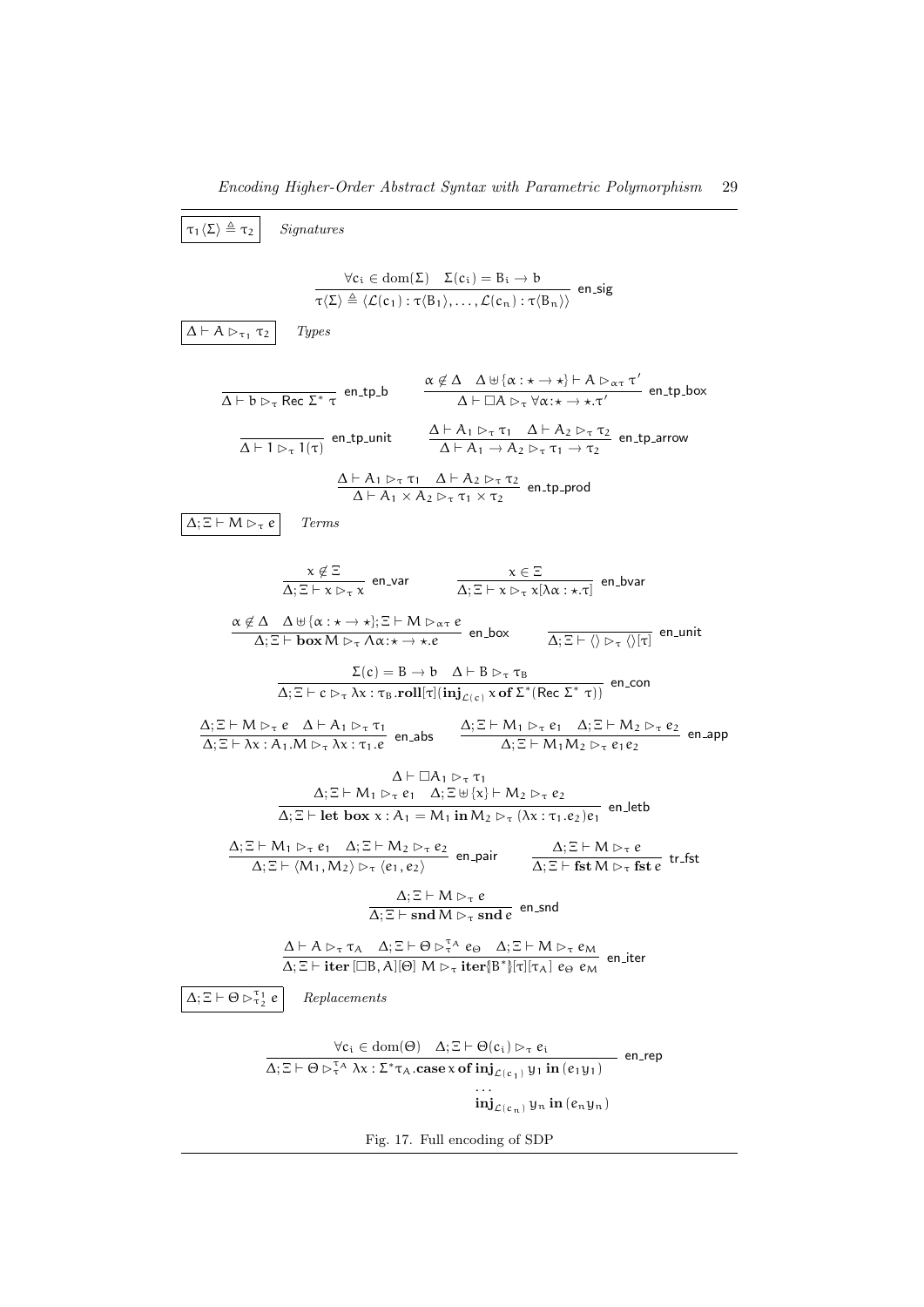```
\tau \langle b \rangle \triangleq \tau\tau(1) \triangleq 1(τ)
\tau \langle B_1 \rightarrow B_2 \rangle \triangleq \tau \langle B_1 \rangle \rightarrow \tau \langle B_2 \rangle\tau \langle B_1 \times B_2 \rangle \triangleq \tau \langle B_1 \rangle \times \tau \langle B_2 \rangleFig. 18. Parameterization
```
would need to combine them into a single base type using a technique like the Bekić-Leszczy lowski Theorem, and then encode that new type as a single variant in  $\mathbb{F}_{\omega}$  (1984; 2005).

Types. As with the encoding of signatures, the encoding of types is parameterized by the worlds in which they occur. We write the judgment for encoding a type A in the source calculus in world  $\tau$  as  $\Delta \vdash A \rhd_{\tau} \tau'$ . The environment  $\Delta$ tracks type variables allocated during the translation and allows us to choose variables that are not in scope. The two interesting cases for encoding types from the source calculus are those for the base type and for boxed types. The case for b corresponds to Rec ExpF a from Section 3. Therefore, we define the abbreviation Rec  $\Sigma^*$   $\alpha \triangleq (\Sigma^* \alpha \rightarrow \alpha) \rightarrow \alpha$ , intuitively a fixed point of  $\Sigma^*$ , to the same idea of encoding a datatype as its elimination form.

$$
\overline{\Delta \vdash b \rhd_\tau \mathsf{Rec} \; \Sigma^* \; \tau} \; \mathsf{en\_tp\_b}
$$

The rule for boxed types uses type abstraction to ensure the result is parametric with respect to its world. Naïvely, we might expect to use a fresh type variable as the new world and then encode the contents of the boxed type with that type variable. This encoding ensures that the type is parametric with respect to its world and then quantifies over the result.

$$
\frac{\alpha \not\in \Delta \quad \Delta \uplus \{\alpha: \star\} \vdash A \rhd_{\alpha} \tau'}{\Delta \vdash \Box A \rhd_{\tau} \forall \alpha: \star. \tau'} \text{ en\_tp\_box\_wrong}
$$

However, with this encoding we violate the invariant that the types of all free local variables mention the current world, because the encoding does not involve  $\tau$ . Instead, we use the fresh type variable to create a new world from the current world and consider  $\alpha$  as a "world transformer". During the translation, a term will be encoded with a stack of world transformers, somewhat akin to stack of environments in the implicit formulation of modal types by Pfenning and Davies (Davies  $&$  Pfenning, 2001). Their type system is inspired by the semantic interpretation of S4 modal logic in terms of Kripke models (Kripke, 1959).

$$
\frac{\alpha \notin \Delta \quad \Delta \uplus {\{\alpha : \star \to \star\} \vdash A \rhd_{\alpha \tau} \tau'}}{\Delta \vdash \Box A \rhd_{\tau} \forall \alpha : \star \to \star . \tau'}
$$
en\_tap-box

The naïve translation of the unit type also forgets the current world. For this reason, we add a non-standard unit to  $\mathbb{F}_{\omega}$  that is parameterized by the current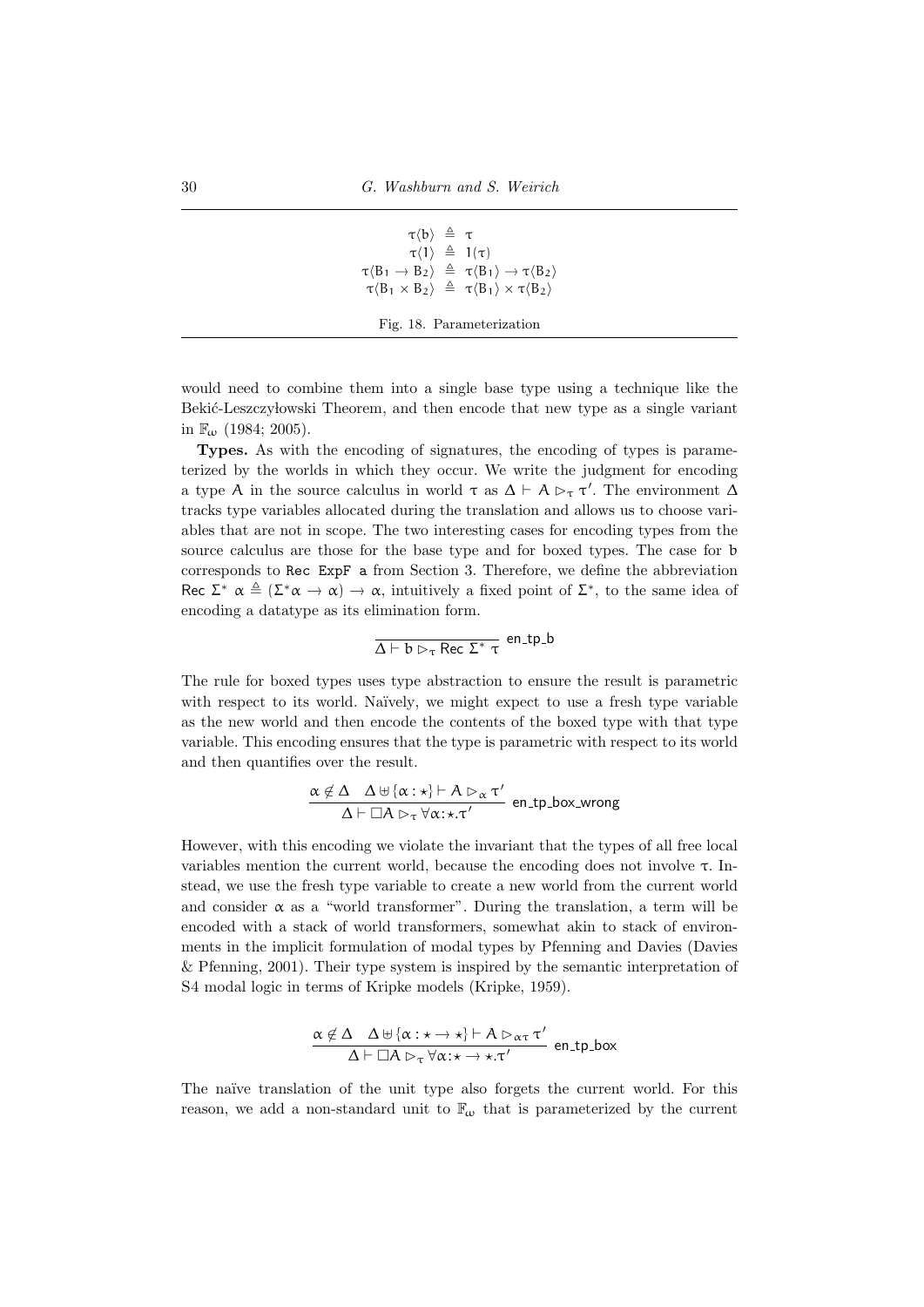world. In other words, the unit type 1 is of kind  $\star \to \star$  and the unit term  $\langle \rangle$  has type  $\forall \alpha$ : $\star$ .1( $\alpha$ ).

Our type translation instantiates this type with the current world.

$$
\overline{\Delta \vdash 1 \rhd_{\tau} 1(\tau)}
$$
en\_tpt\_ninit

This unconventional definition for unit is not a semantic problem, as it is derivable from a more standard unit, with term unit of type Unit, as follows:

$$
\begin{array}{rcl} 1 & \triangleq & \lambda \alpha::\star\,. \alpha \rightarrow \text{Unit} \\ \langle \rangle & \triangleq & \Lambda \alpha::\star\,. \lambda x:\alpha.\text{unit} \end{array}
$$

The semantics of our 1 and  $\langle \rangle$ , including the η-rule eq unit in Figure 15, are fully derivable from the standard semantics for unit and Unit.

The remaining types in the SDP language are encoded recursively in a straightforward manner. The complete rules can be found in Figure 17.

Terms and replacements. We encode the source term, M, with the judgment  $\Delta;\Xi\vdash M\triangleright_\tau e$ . In addition to the current world,  $\tau$ , and the set of allocated type variables,  $\Delta$ , the encoding of terms is also parameterized by a set of term variables, Ξ. This set of variables allows the encoding to distinguish between variables that were bound with  $\lambda$  and those bound with let box. We will elaborate on why this set is necessary shortly.

Our encoding of boxed terms follows immediately from the encoding of boxed types. Here we encode the argument term with respect to a fresh world transformer applied to the present world and then wrap the result with a type abstraction.

$$
\frac{\alpha \notin \Delta \quad \Delta \uplus {\alpha : \star \to \star}; \Xi \vdash M \rhd_{\alpha \tau} e}{\Delta; \Xi \vdash \mathbf{box } M \rhd_{\tau} \Lambda \alpha : \star \to \star.e} \text{ en-box}
$$

We encode **let box** by converting it to an abstraction and application in the target language. However, one might note the discrepancy between the type of the variable we bind in the abstraction and the type we might naïvely expect.

$$
\Delta \vdash \Box A_1 \rhd_{\tau} \tau_1
$$
\n
$$
\Delta; \Xi \vdash M_1 \rhd_{\tau} e_1 \quad \Delta; \Xi \uplus \{x\} \vdash M_2 \rhd_{\tau} e_2
$$
\n
$$
\Delta; \Xi \vdash \text{let box x}: A_1 = M_1 \text{ in } M_2 \rhd_{\tau} (\lambda x: \tau_1.e_2)e_1 \text{ en\_letb}
$$

The type of  $x$  is  $A_1$  and so one might assume that the type of  $x$  in the target should be the encoding of  $A_1$  in the world  $\tau$ . However, let box allows us to bind variables that are accessible in any world and using  $A_1$  encoded against  $\tau$  would allow the result to be used only in the present world. Because the encoding of  $M_1$  will evaluate to a type abstraction, a term parametric in its world, we do not immediately unpack it by instantiating it with the current world. Instead we pass it as  $x$  and then, when x appears we instantiate it with the current world. Consequently, we use  $\Xi$  to keep track of variables bound by let box. When encoding variables, we check whether x occurs in Ξ and perform instantiations as necessary.

$$
\frac{x \notin \Xi}{\Delta;\Xi \vdash x \rhd_{\tau} x} \text{ en\_var} \qquad \frac{x \in \Xi}{\Delta;\Xi \vdash x \rhd_{\tau} x[\lambda \alpha : \star.\tau]} \text{ en\_bar}
$$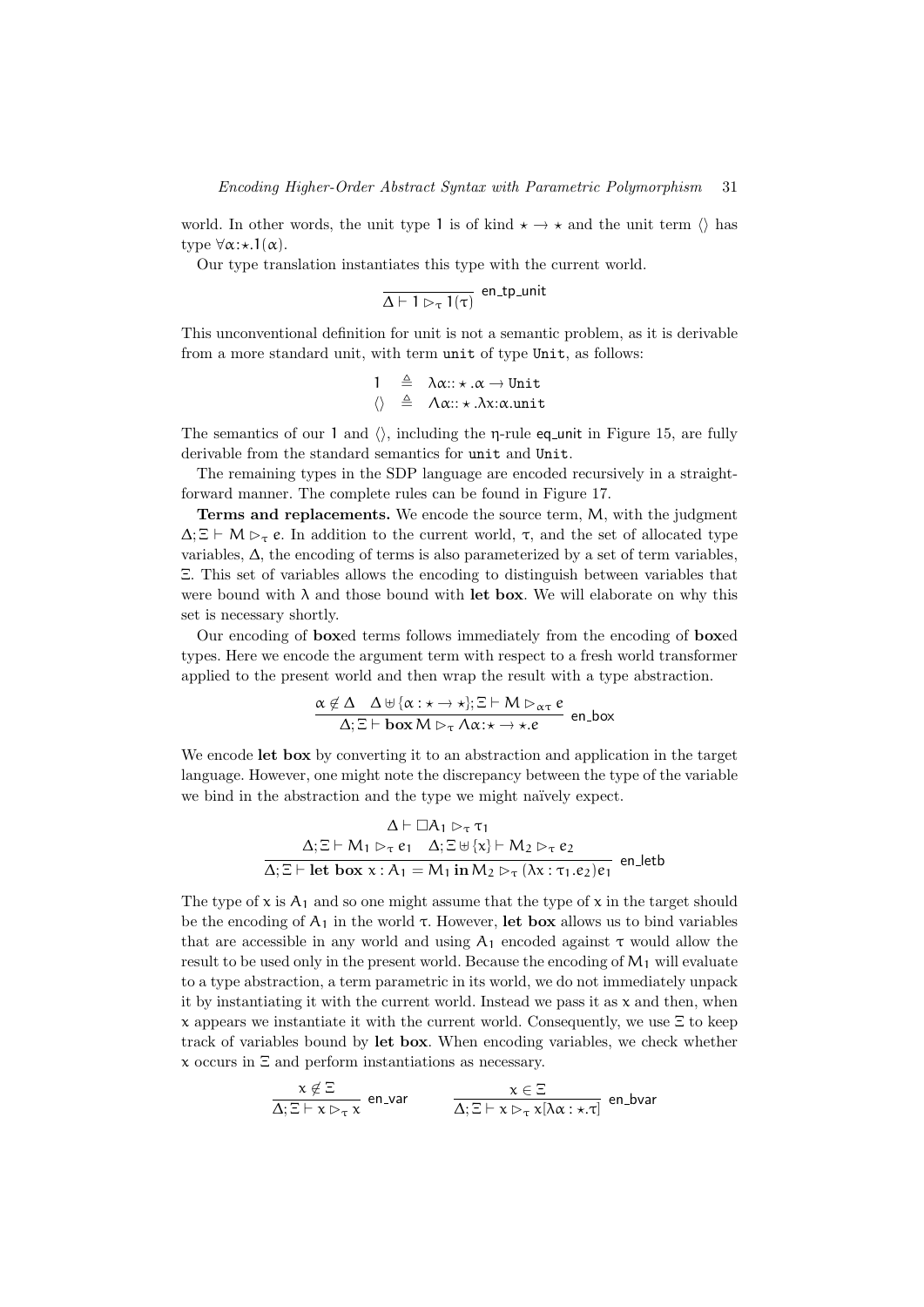```
cata : \forall \alpha : \star.(\Sigma^* \alpha \to \alpha) \to (\text{Rec } \Sigma^* \alpha) \to \alphacata \triangleq \Lambda \alpha:\star..\lambda f : (\Sigma^* \alpha \rightarrow \alpha).\lambda y : (\text{Rec } \Sigma^* \alpha).yf
place : \forall \alpha : \star \ldots \rightarrow \text{Rec} \Sigma^* \alphaplace \triangleq \Lambda \alpha:\star.\lambda x : \alpha.\lambda f : (\Sigma^* \alpha \to \alpha).xxmap[\tau : \star \to \star]: \forall \alpha : \star \cdot \forall \beta : \star.(\alpha \to \beta \times \beta \to \alpha) \to (\tau \alpha \to \tau \beta \times \tau \beta \to \tau \alpha)openiter{\tau : \star \to \star} : \forall \alpha : \star.(\Sigma^* \alpha \to \alpha) \to \tau(\text{Rec } \Sigma^* \alpha) \to \tau \alphaopeniter{|τ : \star \to \star} \triangleq \Lambda \alpha: \star \lambda f : Σ<sup>*</sup> α → α.
      fst (xmap[<math>\tau</math>](Rec <math>\Sigma^* \alpha</math>](<math>\alpha</math>](cata[<math>\alpha</math>](<math>\tau</math>), place[<math>\alpha</math>])iter[τ : \star \to \star]: \forall γ : \star. \forall \alpha : \star.(\Sigma^* \alpha \to \alpha) \to (\forall \beta : \star \to \star. \tau(\text{Rec } \Sigma^* (\beta \gamma)) \to \tau \alphaiter{\tau : \star \to \star} \triangleq \Lambda \gamma : \star \Lambda \alpha : \star \Lambda f : \Sigma^* \alpha \to \alpha.
      \lambdax : (∀β : \star \to \star.\tau(Rec Σ* (βγ))).openiter{\tau}[α]f(x[λδ : \star.\alpha])
roll : \forall \alpha: \star \Sigma^* (Rec \Sigma^* \alpha) \rightarrow Rec \Sigma^* \alpharoll \triangleq \Lambda \alpha : \star . \lambda \chi : \Sigma^* (\text{Rec } \Sigma^* \alpha) . \lambda f : \Sigma^* \alpha \to \alpha . f(\text{openiter}[\Sigma^*][\alpha] f \chi)
```
Fig. 19. Library routines

If the variable is in Ξ, then it is applied to a world transformer that ignores its argument, and returns the present world. This essentially replaces the bottom of the world transformer stack captured by the type abstraction substituted for  $x$  with the world  $\tau$ . Doing so ensures that if we substitute the encoding of a **boxed** term into the encoding of another boxed term, the type correctness of the embedding is maintained by correctly propagating the enclosing world.

Figure 19 shows the types and definitions of the library routines used by the encoding. The only difference between it and Figure 5 is that iter abstracts the current world and requires that its argument be valid in any transformation of the current world. Again, we make use of the polytypic function xmap to lift cata to arbitrary type constructors. Because xmap is defined by the structure of a type constructor  $\tau$ , we cannot directly define it as a term in  $\mathbb{F}_{\omega}$ . Instead, we will think of  $xmap|_{\mathcal{T}}$  as macro that expands to the mapping function for the type constructor τ. (We use the notation {|·|} to distinguish between polytypic instantiation and parametric type instantiation.) This expansion is done according to the definition in Figure 2. We do not cover the implementation here, see Hinze (2002) for details.

Encoding constants in the source calculus makes straightforward use of the library routine roll. We simply translate the constant into an abstraction that accepts a term that is the encoding of the argument of the constant, and then uses roll to transform the injection into the encoding of the base type, Rec  $\Sigma^*$  τ.

$$
\frac{\Sigma(c) = B \to b \quad \Delta \vdash B \rhd_{\tau} \tau_B}{\Delta; \Xi \vdash c \rhd_{\tau} \lambda \chi : \tau_B \cdot \text{roll}[\tau] (i\mathbf{n} \mathbf{j}_{\mathcal{L}(c)} \times \text{ of } \Sigma^* (\text{Rec } \Sigma^* \tau))}
$$
encon

The encoding of iteration is similarly straightforward. We instantiate our polytypic function iter with a type constructor created from parameterizing B, and then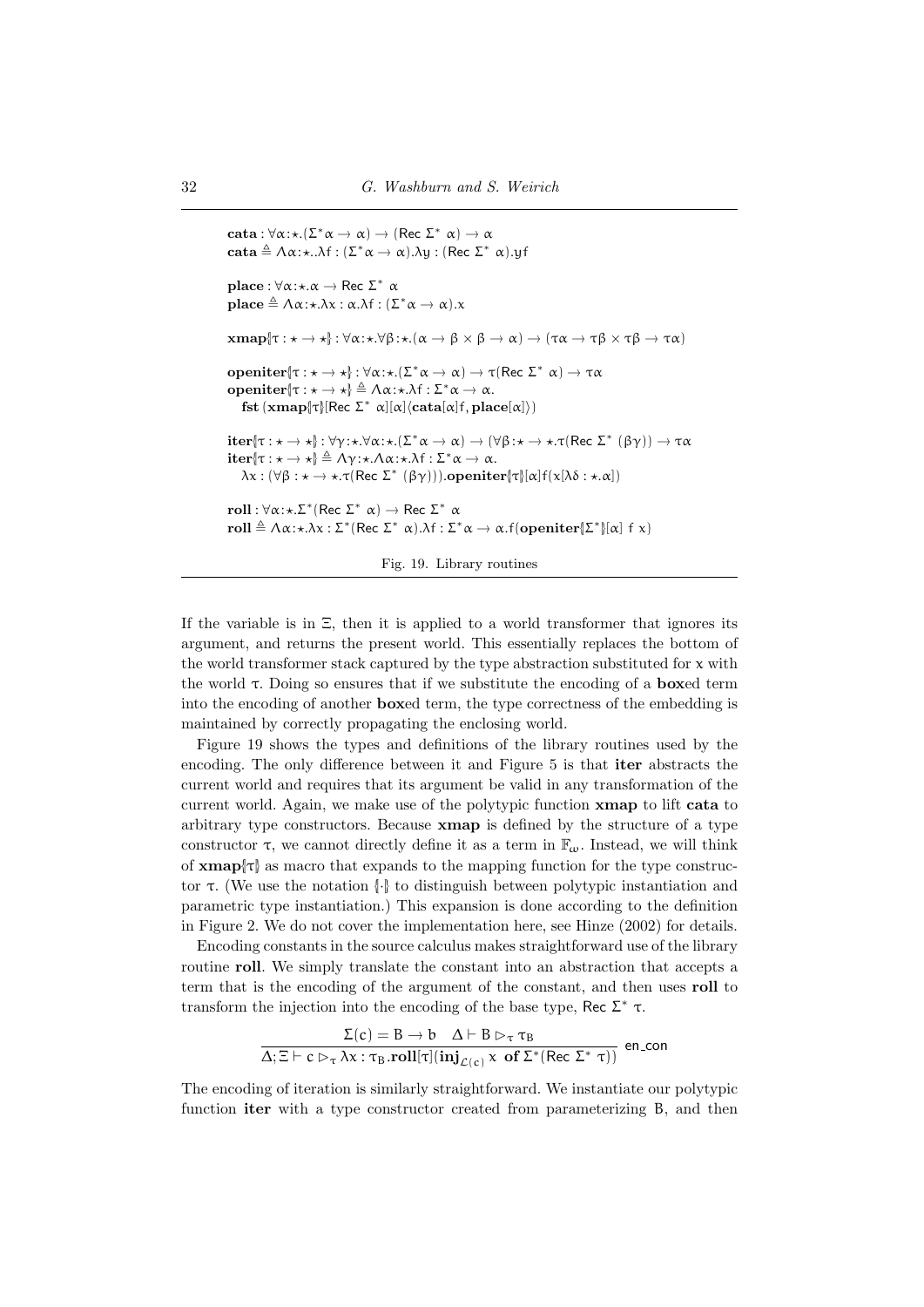apply it to the current world and the encodings of the intended result type A, the replacement term Θ and argument term M.

$$
\frac{\Delta \vdash A \rhd_{\tau} \tau_A \quad \Delta; \Xi \vdash \Theta \rhd_{\tau}^{\tau_A} e_{\Theta} \quad \Delta; \Xi \vdash M \rhd_{\tau} e_M}{\Delta; \Xi \vdash \textbf{iter} [\Box B, A][\Theta] \ M \rhd_{\tau} \textbf{iter} [B^*][\tau][\tau_A] e_{\Theta} e_M} \ \text{en\_iter}
$$

The encoding of replacements  $\Theta$  is uncomplicated and analogous to the encoding of signatures. We construct an abstraction that consumes an instance of an encoded signature, dispatching the variant using a case expression. In each branch, the encoding of the corresponding replacement is applied to the argument of the injection.

$$
\frac{\forall c_i \in \text{dom}(\Theta) \quad \Delta; \Xi \vdash \Theta(C_i) \rhd_{\tau} e_i}{\Delta; \Xi \vdash \Theta \rhd_{\tau}^{\tau_A} \lambda x : \Sigma^{\ast} \tau_A \text{.case } x \text{ of } \text{inj}_{\mathcal{L}(c_1)} y_1 \text{ in } (e_1 y_1)} \quad \text{en\_rep}
$$
\n
$$
\dots \quad \text{inj}_{\mathcal{L}(c_n)} y_n \text{ in } (e_n y_n)
$$

The encodings for the other terms in the source language are straightforward and appear in Figure 17. Now that we have defined all of our encoding for any closed term M in the SDP calculus, we put everything together to construct a term e in our target calculus using the initial judgment  $\varnothing$ ;  $\varnothing \vdash M \triangleright_0 e$ . We use the void type as the initial world to enforce the parametricity of unboxed constants.

#### 6 Static correctness

Our notion of static correctness is that encoding is type preserving. If we encode a well-typed term M, the resulting term will be well-typed under the appropriately translated environment. Furthermore, the converse is also true. If the encoding of a term M is well-typed in the target language, then M must have been well-typed in the source. This means that the target language preserves the abstractions of the source language.

However, because we allow for the encoding of open terms, before we can begin to reason about static correctness and other properties, we must first define a relationship between source and target language environments.

Definition 6.1 (Encoding typing environments) We write  $\Delta \vdash \Upsilon \rhd_{\tau} \Gamma_1$  and  $\Delta \vdash \Omega \rhd \Gamma_2$  to mean that

 $\forall x. x : A \in \Upsilon \Leftrightarrow x : \tau_A \in \Gamma_1 \quad \text{where } \Delta \models^{\mathbb{F}_{\omega}} \tau : \star \text{ and } \Delta \vdash A \triangleright_{\tau} \tau_A$  $\forall x \ldotp x : A \in \Omega \Leftrightarrow x : \tau_A \in \Gamma_2$  where there exists some  $\Delta \vDash^{\mathbb{F}_{\omega}} \tau' : \star \text{ such that}$  $\Delta \vdash \Box A \rhd_{\tau'} \tau_A$ 

The relation for valid environments above is not parameterized by the current world. A single valid environment may be encoded at many different target environments, depending on what worlds are chosen for each type in the environment. However, in a sense the encodings are equivalent. If the translation of M type checks with one encoding of  $\Omega$ , it will type check with any other encoding of  $\Omega$ .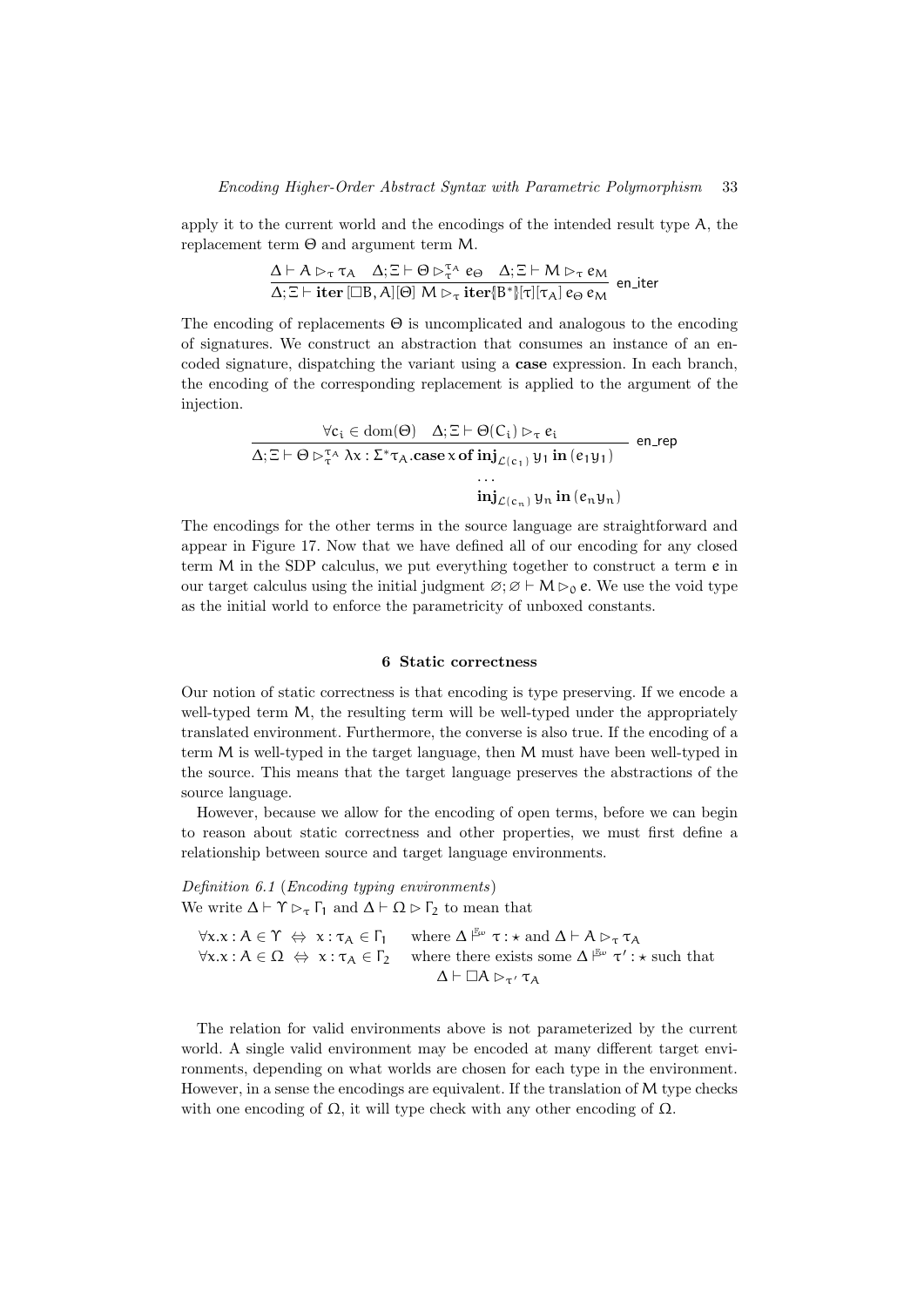The following theorem proves our primary static correctness result, supported by a number of lemmas that appear after the proof.

Theorem 6.2 (Static correctness)

1. If  $\Delta$ ; dom $(\Omega) \vdash M \rhd_{\tau} e$  then if  $\Delta \vdash \Upsilon \rhd_{\tau} \Gamma_1$ and  $\Delta \vdash \Omega \triangleright \Gamma_2$ and  $\Delta \vdash A \rhd_{\tau} \tau_A$ then  $\Omega; \Upsilon \stackrel{\text{gpp}}{\longleftarrow} M : A \Leftrightarrow \Delta; \Gamma_1 \uplus \Gamma_2 \stackrel{\mathbb{F}_{\text{av}}}{\longleftarrow} e : \tau_A.$ 2. If  $\Delta$ ; dom $(\Omega) \vdash \Theta \triangleright_{\tau}^{\tau_{A}} e_{\Theta}$  then if  $\Delta \vdash \Upsilon \rhd_{\tau} \Gamma_1$ and  $\Delta \vdash \Omega \triangleright \Gamma_2$ and  $\Delta \vdash A \rhd_{\tau} \tau_A$ then  $\Omega; \Upsilon \xrightarrow{\text{spp}} \Theta : A \langle \Sigma \rangle \Leftrightarrow \Delta; \Gamma_1 \uplus \Gamma_2 \xrightarrow{\text{gp}} e_{\Theta} : \Sigma^* \tau_A \to \tau_A.$ 

Proof

By mutual induction over the structure of  $\Delta$ ; dom( $\Omega$ )  $\vdash M \rhd_{\tau} e$  and  $\Delta$ ; dom $(\Omega) \vdash \Theta \triangleright_{\tau}^{\tau_{A}} e_{\Theta}.$ 

Most cases make use of Definition 6.1 (environment encoding), Lemma A.12 (environment encoding well-formedness), and Lemma A.3 (inversion). Additionally many cases involving explicitly typed terms make use of Lemma A.7 (uniqueness of type encoding), Lemma A.2 (well-formedness of type encoding), Lemma A.6 (type encodings is total and decidable), and Lemma 6.6 (type encoding with congruent results). The last, we cover in more detail later.

- The case for en\_bvar requires Lemma A.9 (world substitution on type encoding), Lemma A.8 (encoding under congruent worlds), and Lemma 6.6 (typing encoding with congruent results).
- The case for en box requires the most difficult lemma, Lemma 6.3 (local strengthening) which we cover in more detail later.
- The case for en\_con requires Lemma A.10 (commutativity of parameterization and type encoding).
- Finally, the case for en iter makes use of Lemma A.10 (commutativity of parameterization and type encoding) and Lemma A.11 (commutativity of iteration types and type encoding).

 $\Box$ 

An important lemma is required for boxed terms in the backward direction. To show that the boxed term is well-typed in the source language, we need to show that the local environment is empty.

We use the following lemma to do so, which guarantees that if the term is encoded with respect to some world containing a type variable  $\alpha$ , if the local environment is encoded with respect to a world that does not contain the type variable  $\alpha$ , then those bindings must be unnecessary for the typing derivation.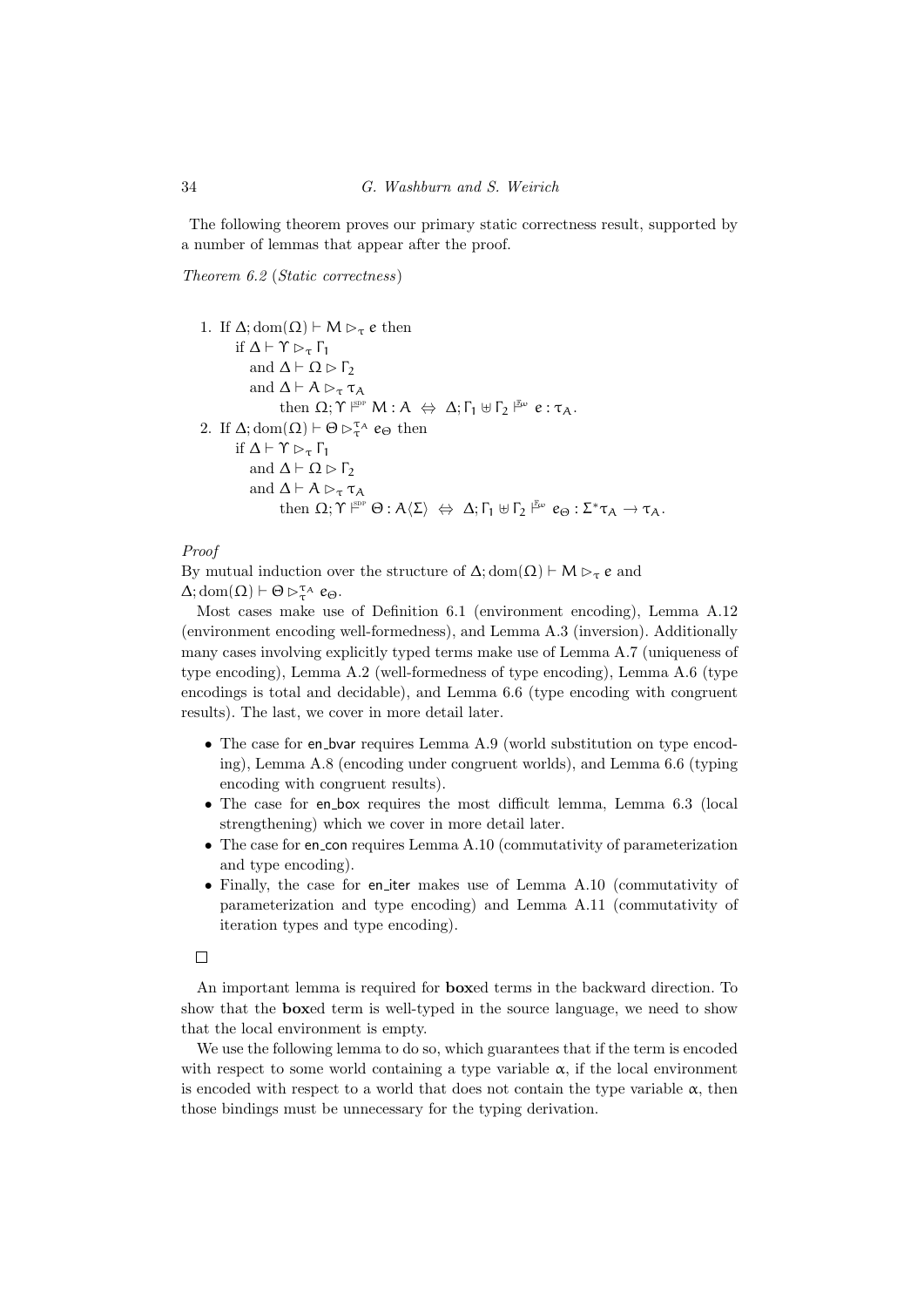#### Lemma 6.3 (Local strengthening)

- Assume  $\Delta \uplus {\alpha : \star \to \star} \vdash \Omega \triangleright \Gamma_1$  and  $\Delta \vdash \Upsilon \triangleright_{\tau} \Gamma_2$  and  $\alpha \notin \operatorname{FTV}(\tau)$ .
- If  $\Delta \uplus {\alpha : \star \to \star}$ ; dom $(\Omega) \vdash M \rhd_{\alpha \tau} e$ and  $\Delta \uplus {\alpha : \star \to \star};$   $\Gamma_1 \uplus \Gamma_2 \stackrel{\text{spp}}{\vdash} e : \tau'$ where  $\Delta \uplus {\alpha : \star \to \star}$   $\vdash A \rhd_{\alpha \tau} \tau'$ then  $\Delta \uplus {\alpha : \star \to \star};$   $\Gamma_1 \xrightarrow{\mathbb{F}_{\omega}} e : \tau'$

# Proof

We cannot prove this lemma directly, but must instead generalize the induction hypothesis, yielding the next Lemma 6.4 (superfluous context elimination). It then follows by instantiating Lemma 6.4 with  $\Upsilon_i \in {\Upsilon}$  and  $\Upsilon = \emptyset$ .  $\Box$ 

# Lemma 6.4 (Superfluous context elimination)

```
1. If \Delta \uplus {\alpha : \star \to \star}; dom(\Omega) \vdash M \rhd_{\alpha \tau} eand \Delta \vdash \Upsilon_i \rhd_{\tau_i} \Gamma_iand \alpha \notin \text{FTV}(\Gamma_i)and \Delta \uplus {\alpha : \star \to \star} \vdash \Omega \triangleright \Gammaand \Delta \uplus {\alpha : \star \to \star} \vdash \Upsilon' \rhd_{\alpha \tau} \Gamma'and \Delta \uplus {\alpha : \star \rightarrow \star}; \Gamma \uplus \Gamma_1 \uplus \ldots \uplus \Gamma_n \uplus \Gamma' \upharpoonright^{\mathbb{F}_{\omega}} e : \tau'where \Delta \uplus {\alpha : \star \to \star} \vdash A \rhd_{\alpha \tau} \tau'then \Delta \uplus {\alpha : \star \to \star}; \Gamma \uplus \Gamma' \vDash^{\omega} e : \tau'.2. If \Delta \uplus {\alpha : \star \to \star}; \text{dom}(\Omega) \vdash \Theta \triangleright_{\alpha \tau}^{\tau_{\mathcal{A}}} e_{\Theta}and \Delta \vdash \Upsilon_i \rhd_{\tau_i} \Gamma_iand \alpha \notin \text{FTV}(\Gamma_i)and \Delta \uplus {\alpha : \star \to \star} \vdash \Omega \triangleright \Gammaand \Delta \uplus {\alpha : \star \to \star} \vdash \Upsilon' \rhd_{\alpha \tau} \Gamma'\text{and}\Delta \uplus {\alpha : \star \to \star}; \Gamma \uplus \Gamma_1 \uplus \ldots \uplus \Gamma_n \uplus \Gamma' \upharpoonright^{\mathbb{F}_w} e_{\Theta} : \Sigma^* \tau_A \to \tau_Awhere \Delta \uplus {\alpha : \star \to \star} \vdash A \rhd_{\alpha \tau} \tau_Athen \Delta \uplus {\alpha : \star \to \star}; \Gamma \uplus \Gamma' \vDash^{\omega} e_{\Theta} : \Sigma^* \tau_A \to \tau_A.
```
# Proof

By mutual induction over the structure of  $\Delta \uplus {\alpha : \star \to \star}$ ; dom $(\Omega) \vdash M \rhd_{\alpha \tau} e$  and  $\Delta \uplus {\alpha : \star \to \star}; \text{dom}(\Omega) \vdash \Theta \triangleright_{\alpha \tau}^{\tau_{A}} e_{\Theta}.$ 

Most cases only require Definition 6.1 (environment encoding), Lemma A.3 (inversion for typing derivations), and Lemma A.3 (inversion for type encoding). Additionally, the case for en-var uses Lemma A.13 (type containment) and the case for en rep uses Lemma A.10 (commutativity for iteration types).

Since System  $\mathbb{F}_{\omega}$  treats types identical up the equivalence relation  $\Delta \stackrel{\mathbb{F}_{\omega}}{\sim} \tau_1 \equiv_{\beta\eta}$  $\tau_2$ :  $\kappa$ , inversion lemmas that rely on the structure of types, such as inversion on typing derivations, type congruences, and type encoding do not follow trivially by inspection. However, it is possible to strengthen some of these inversion lemmas by recognizing that type encoding always produces types in  $\mathbb{F}_{\omega}$  that are in weak head normal form. We use the judgment  $\Delta \rvert^{\mathbb{E}\omega} \tau \restriction \kappa$  to indicate that type  $\tau$  with kind  $\kappa$ is in weak head normal form with respect to  $\Delta$ . See Figure 20 for the definition.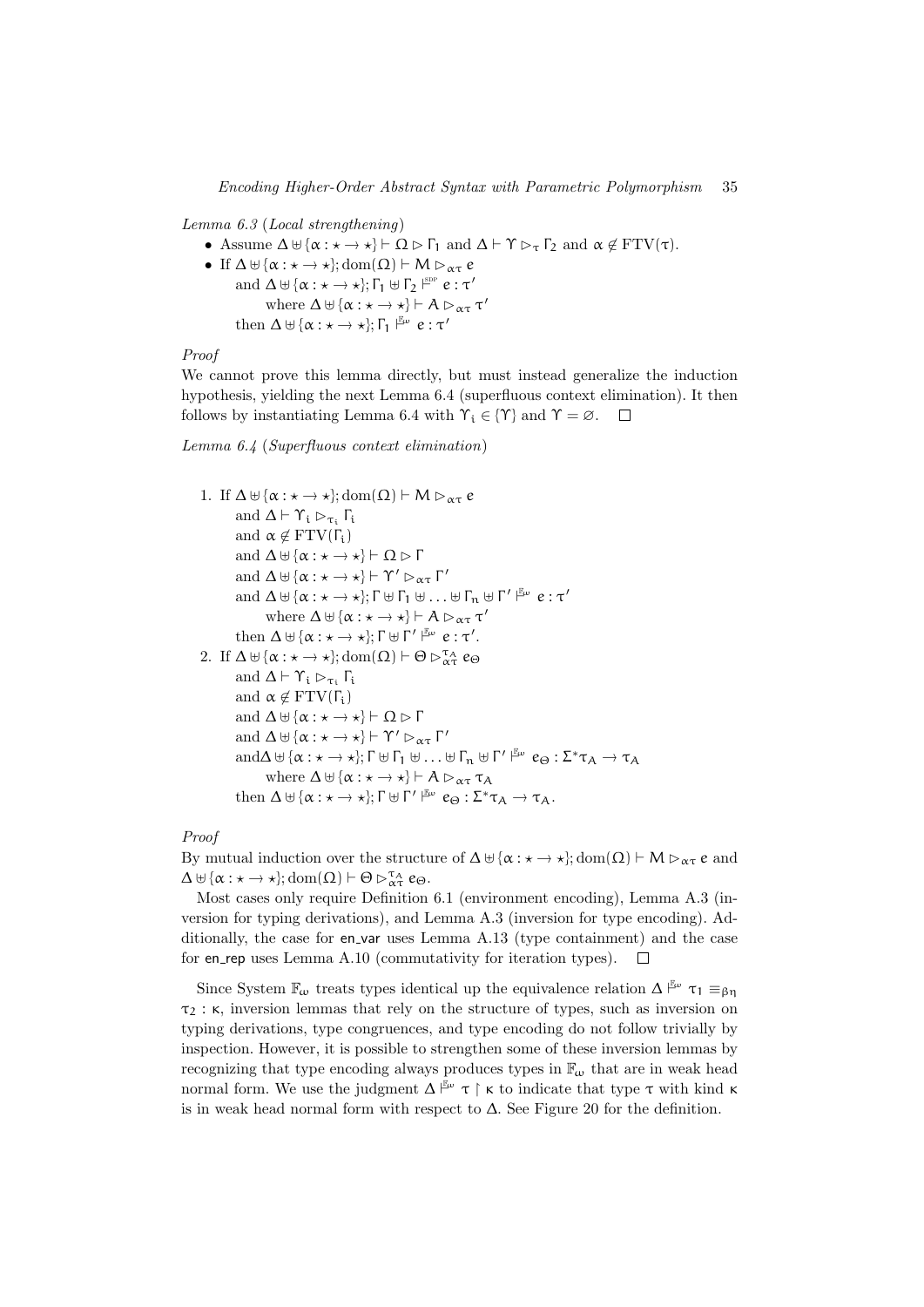| $\frac{\Delta(\alpha) = \kappa}{\Delta \vdash^{\mathbb{E}\omega} \alpha \upharpoonright \kappa} \text{ whnf\_var}$                                                                                                                                                                                                                                                                                                                                | $\frac{\Delta \vdash^{\mathbb{F}_{\omega}} \tau_1 : \star \Delta \vdash^{\mathbb{F}_{\omega}} \tau_2 : \star}{\Delta \vdash^{\mathbb{F}_{\omega}} \tau_1 \to \tau_2 \upharpoonright \star} \text{ whnf\_arrow}$ |
|---------------------------------------------------------------------------------------------------------------------------------------------------------------------------------------------------------------------------------------------------------------------------------------------------------------------------------------------------------------------------------------------------------------------------------------------------|-----------------------------------------------------------------------------------------------------------------------------------------------------------------------------------------------------------------|
| $\frac{\Delta \uplus {\alpha : \kappa}^{\frac{\mathbb{F}_\omega}{\omega}} \tau : \star}{\Delta \stackrel{\mathbb{F}_\omega}{\mapsto} \forall \alpha : \kappa. \tau \upharpoonright \star} \text{ which for all }$                                                                                                                                                                                                                                 | $\frac{1}{\Delta \vdash^{\mathbb{F}_{\omega}} 1 \upharpoonright \star \to \star}$ whnf_unit $\frac{1}{\Delta \vdash^{\mathbb{F}_{\omega}} 0 \upharpoonright \star}$ whnf_void                                   |
| $\frac{\Delta^{\frac{\beta}{l}\omega}\ \tau_1:\star\quad \Delta^{\frac{\beta}{l}\omega}\ \tau_2:\star}{\Delta^{\frac{\beta}{l}\omega}\ \tau_1 \times \tau_2\restriction \star} \ \text{whnf-times} \qquad \frac{\Delta^{\frac{\beta}{l}\omega}\ \tau_1:\star\quad \ldots\quad \Delta^{\frac{\beta}{l}\omega}\ \tau_2:\star}{\Delta^{\frac{\beta}{l}\omega}\ \langle l_1:\tau_1,\ldots,l_n:\tau_n\rangle\restriction \star} \ \text{whnf-variant}$ |                                                                                                                                                                                                                 |
| $\Delta \xrightarrow{\mu_{\text{co}}} \tau_1 \upharpoonright \kappa_1 \to \kappa_2 \quad \Delta \xrightarrow{\mu_{\text{co}}} \tau_2 : \kappa_1$ whnf_app<br>$\Delta \uparrow^{\mathbb{F}_{\omega}} \tau_1 \tau_2 \upharpoonright \kappa_2$                                                                                                                                                                                                       |                                                                                                                                                                                                                 |
| Fig. 20. Definition of weak-head normal types for $\mathbb{F}_{\omega}$                                                                                                                                                                                                                                                                                                                                                                           |                                                                                                                                                                                                                 |

Lemma 6.5 (Type encodings are weak head normal forms) If  $\Delta \overset{\mathbb{F}_{\omega}}{\vdash} \tau : \star \text{ and } \Delta \vdash A \triangleright_{\tau} \tau_A \text{ then } \Delta \overset{\mathbb{F}_{\omega}}{\vdash} \tau_A \upharpoonright \star.$ 

# Proof

By straightforward induction over the structure of  $\Delta \vdash A \rhd_{\tau} \tau_A$ .  $\Box$ 

Another difficulty that arises in the backward direction of the static correctness proof is showing that two types, known only to be congruent, are the result of encoding the same source language type. It is possible to further strengthen the conclusion of the following lemma to also state that  $\tau_1$  and  $\tau_2$  must also be syntactically in addition to semantically equivalent using Lemma A.6, but it is not necessary for the proofs.

Lemma 6.6 (Type encoding with congruent results) If  $\Delta \vDash_{\omega} \tau : \star$  and  $\Delta \vdash A_1 \rhd_{\tau} \tau_1$  and  $\Delta \vdash A_2 \rhd_{\tau} \tau_2$  where  $\Delta \vDash_{\omega} \tau_1 \equiv_{\beta\eta} \tau_2 : \star$ then  $A_1 = A_2$ .

# Proof

By induction over the structure of  $\Delta \vdash A_1 \triangleright_{\tau} \tau_1$  using inversion on  $\Delta \vdash A_2 \rhd_{\tau} \tau_2$ .  $\Box$ 

# 7 Dynamic correctness

We prove the dynamic correctness of our encoding with respect to the equivalence relation Δ; Γ<sup> $\mathbb{F}_{\varphi}$ </sup> e  $\equiv_{\beta\eta}$  e': τ between target terms of type τ. This congruence relation includes the standard β and η-equivalences for functions, products and unit. The complete definition can be found in Figures 14, 15, and 16. We will use the equals symbol, =, when we intend syntactic equality.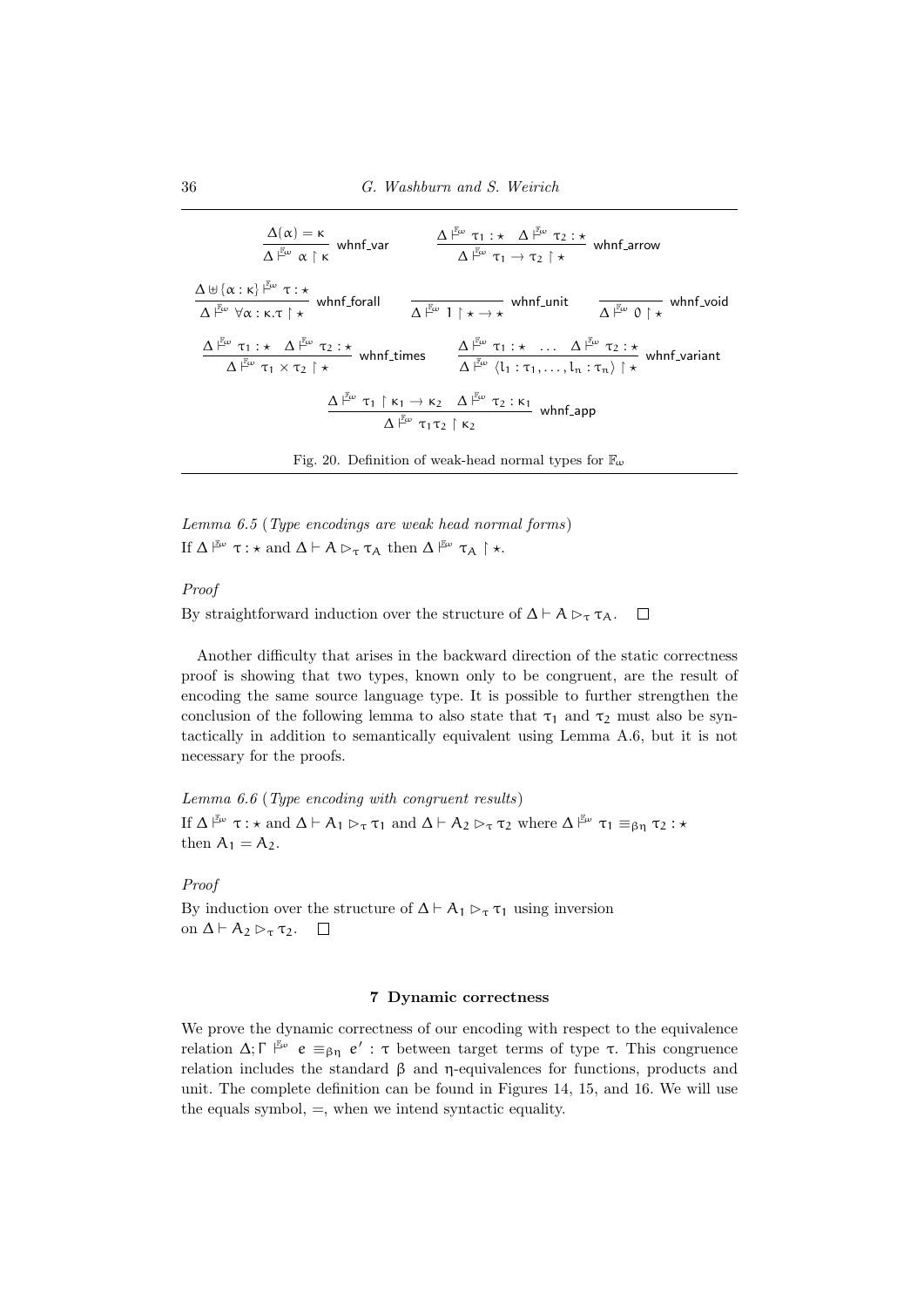#### Theorem 7.1 (Dynamic Correctness)

If  $\varnothing; \Psi \upharpoonright^{\text{sp}} M$  : A and  $\varnothing; \varnothing \vdash M \rhd_{\tau} e$  and  $\varnothing; \varnothing \vdash V \rhd_{\tau} e'$  and  $\varnothing \vdash A \rhd_{\tau} \tau_A$  and  $\varnothing \vdash \Psi \triangleright_{\tau} \Gamma$  and

1. if  $\Psi_{\text{iso}}^{\text{sep}} M \hookrightarrow V : A \Leftrightarrow \emptyset; \Gamma_{\text{iso}}^{\mathbb{F}_{\text{iso}}} e \equiv_{\beta_{\text{p}}} e' : \tau_A.$ 

2. if  $\Psi \nightharpoonup^{\text{SDP}} M \Uparrow V : A \Leftrightarrow \emptyset; \Gamma \nightharpoonup^{\text{E}} \mathbf{e} \equiv_{\beta \eta} \mathbf{e}' : \tau_A$ .

#### Proof

The backward direction follows from the forward direction and from the fact that evaluation in the SDP calculus is deterministic and total(Schürmann et  $al., 2001$ ).

The forward direction follows by mutual induction over the structure of  $\Psi \mid^{\text{spf}}$  $M \hookrightarrow V : A$  and  $\Psi \Vdash^{\text{spp}} M \uparrow V : A$ . The cases for  $\Psi \Vdash^{\text{spp}} M \uparrow V : A$  are uncomplicated. For  $\Psi \xrightarrow{\text{gpc}} M \hookrightarrow V : A$ , only ev app, ev letb, and ev it are nontrivial. All these cases make use of Lemma B.7 (term encoding is total and decidable), type preservation (Schürmann et al., 2001), and β-equivalence.

Additionally,

- The case for ev\_app makes use of Lemma A.6 (type encoding total and decidable), Lemma A.7 (uniqueness of type encoding), and Lemma B.6 (substitution for encoding regular term variables).
- The case for ev\_leth makes use of Lemma B.9 (substitution for the encoding of modal variables).
- $\bullet$  Finally, the case for ev it requires the properties of evaluation results (Schürmann et al., 2001), Lemma A.6 (type encoding total and decidable), Lemma A.2 (well-formedness of encoding), Lemma B.8 (world substitution for terms), Lemma B.3 (replacements are well-formed dynamic replacements), Lemma B.10 (elimination typing). The proof of ev it requires Lemma 7.6 (dynamic correctness of elimination) which we will cover in greater detail later.

# $\Box$

Most of the lemmas for the proof of Theorem 7.1 are straightforward, but proving Lemma 7.6 (dynamic correctness of elimination) requires a considerable amount of technical machinery which is established in the remainder of this section.

In order to aid in reasoning about the operational behavior of iteration, we first define an inverse to openiter, called uniter, constructed from the second component of xmap.

Definition 7.2 (uniter)

```
uniter[\tau : \star \to \star]: \forall \alpha : \star.(\Sigma^* \alpha \to \alpha) \to \tau \alpha \to \tau(\text{Rec }\Sigma^* \alpha)uniter\{\tau : \star \to \star\} =\Lambda \alpha : \star .\lambda f : \Sigma^* \alpha \to \alpha . \textbf{snd} \left( \textbf{xmap}[\tau] \left[ \textbf{Rec} \ \Sigma^* \ \alpha \right] [\alpha] \left\langle \textbf{cata}[\alpha] f, \textbf{place}[\alpha] \right\rangle \right)
```
Statically the source language only allows for replacements for constants, but during iteration mappings for free variables are added to replacements. Therefore, in order to reason about the dynamic correctness of iteration, we need to have some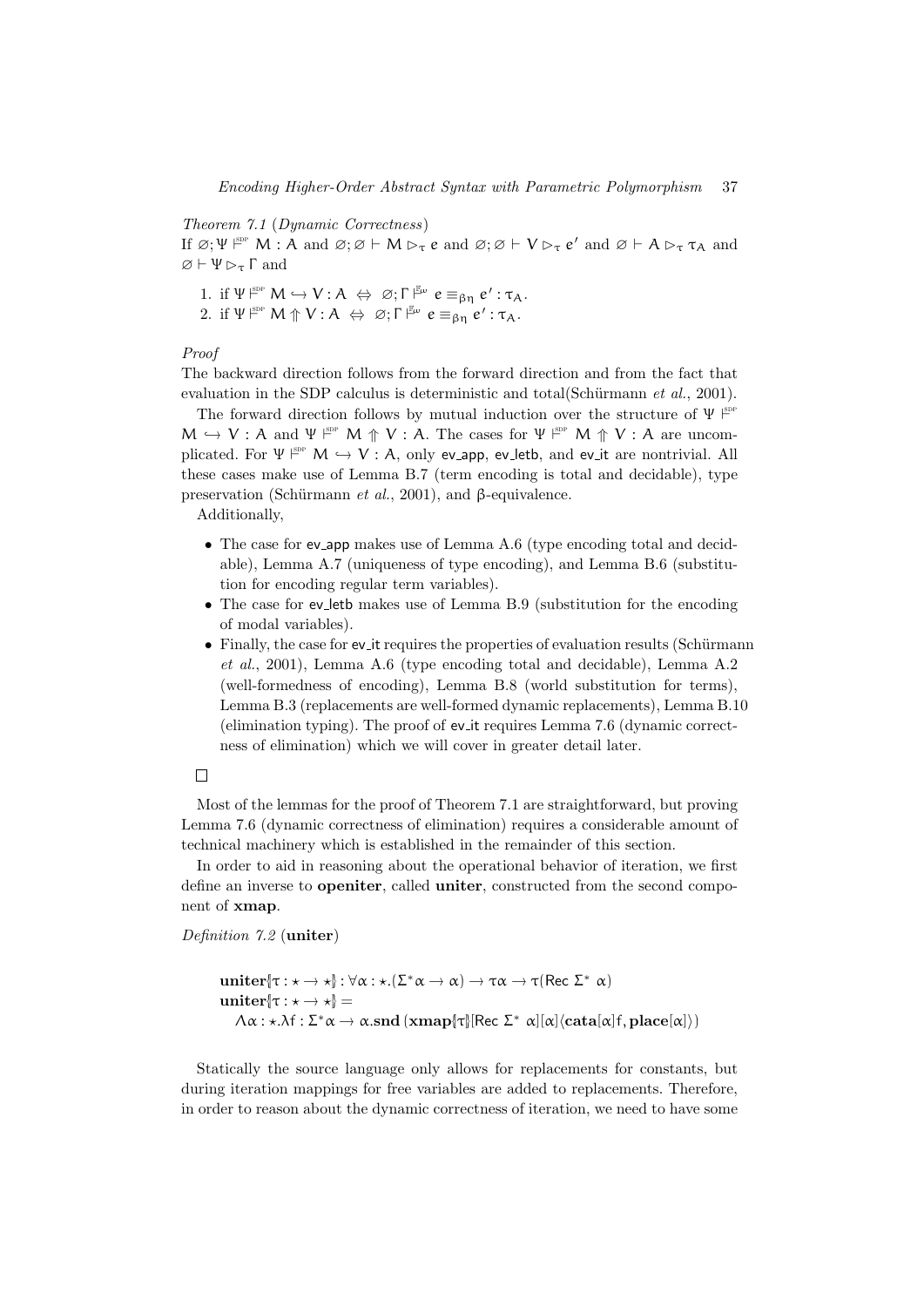notion of well-formedness for replacements that contain variable mappings. Furthermore, it is useful to define the notation  $\Box \Theta$  to indicate a replacement restricting to constants, or more formally  $\mathcal{L} \Theta = \{c_i \mapsto M_i \mid \forall c_i \mapsto M_i \in \Theta\}.$ 

Definition 7.3 (Well-formed dynamic replacements)

$$
\begin{array}{rl}\forall c_i\in \mathrm{dom}(\Sigma) & \Sigma(c_i)=B_i & \Omega; \Upsilon \not \models^{\mathrm{gpc}} \Theta(c_i): A\langle B_i\rangle\\ \forall x_i\in \mathrm{dom}(\Psi) & \Psi(x_i)=B_i' & \Omega; \Upsilon \not \models^{\mathrm{gpc}} \Theta(x_i): A\langle B_i'\rangle\\ & \Omega; \Upsilon \not \models^{\mathrm{ppc}} \Theta: A\langle \Psi:\Sigma\rangle\end{array} \text{tp\_rep\_vars}
$$

Because the operational semantics of the SDP calculus depends on the definition of elimination  $\langle A, \Psi, \Theta \rangle$  we must define an encoding from an elimination form to a term in the target calculus so that we may prove dynamic correctness of the encoding. The first step is to define a substitution for all of the free variables in V. We will replace each variable with an uniter term that will hold its mapping from  $\Theta$ . For these derived encodings we will use a black triangle,  $\blacktriangleright$ , rather than an a white one,  $\triangleright$ , to help distinguish between them and the standard encodings. We create a substitution (notated  $\Delta; \Psi; \Theta; e_{\Theta} \blacktriangleright_{\tau}^{\tau_{\Lambda}} S$ ) as follows:

Definition 7.4 (Elimination Substitution)

 $\overline{\Delta;\varnothing;\Theta;e_\Theta\blacktriangleright_{\tau}^{\tau_{A}}\{\}}$  sub\_empty  $\Delta; \Psi; \Theta; e_{\Theta} \blacktriangleright_{\tau}^{\tau_{A}} S \quad \Delta; \varnothing \vdash \Theta(\kappa) \triangleright_{\tau} e'$  $\overline{\Delta; \Psi \uplus {\{\mathsf{x}: \mathsf{B}\}; \Theta; e_{\Theta} \blacktriangleright_{\tau}^{\tau_{\mathsf{A}}} \mathsf{S} \cdot \{(\text{uniter}[\mathsf{B}^*]/\tau_{\mathsf{A}}] \ e_{\Theta} \ e') / \mathsf{x} \}}}$  sub\_cons

Then given an elimination, we may encode it with openiter as follows:

Definition 7.5 (Encoding of elimination)

$$
\dfrac{\Psi \overset{\text{gpp}}{\Vdash} V \Uparrow B \quad \Delta \vdash A \rhd_\tau \tau_A}{\Delta; \Xi \vdash \llcorner \Theta \lrcorner \rhd_\tau^{\tau_A} e_\Theta \quad \Delta; \varnothing \vdash V \rhd_{\tau_A} e' \quad \Delta; \Psi; \Theta; e_\Theta \blacktriangleright_\tau^{\tau_A} S}{\Delta; \Xi \vdash \langle A, \Psi, \Theta \rangle(V) \blacktriangleright_\tau \text{openiter} \llbracket B^* \rrbracket \llcorner \tau_A \rrbracket \ e_\Theta \ S(e') } \quad \text{en\_elim}
$$

The next lemma states that the encoding of an elimination is  $\beta$ , η-equivalent to the encoding of the result of elimination over M in the source calculus.

Lemma 7.6 (Dynamic correctness of elimination) If Ω;  $\Upsilon \nvDash^{\text{SDP}} \Theta : A \langle \Psi : \Sigma \rangle$ and  $\langle A, \Psi, \Theta \rangle$  $(V) = M$ and  $\Delta$ ; dom $(\Omega) \vdash \langle A, \Psi, \Theta \rangle(V) \blacktriangleright_{\tau}^{\tau_{A}} e$ and  $\Delta$ ; dom $(\Omega) \vdash M \rhd_{\tau} e'$ and  $\Delta \vdash \Omega \triangleright \Gamma_1$ and  $\Delta \vdash \Upsilon \rhd_{\tau} \Gamma_2$ then  $\Delta; \Gamma_1 \uplus \Gamma_2 \upharpoonright^{\mathbb{F}_{\omega}} e \equiv_{\beta \eta} e' : B^* \tau_A$ .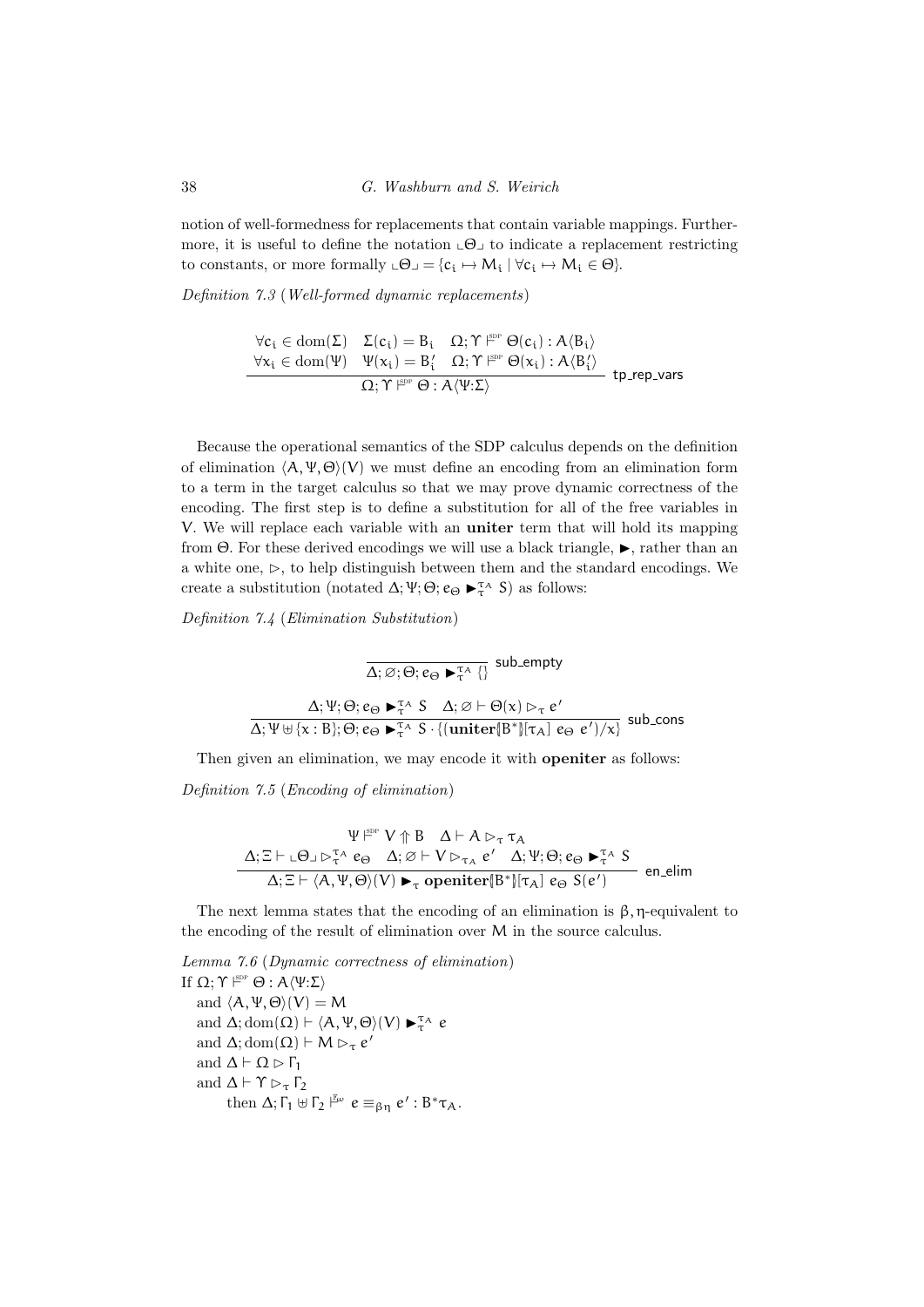#### Proof

By induction on  $\langle A, \Psi, \Theta \rangle$  (V). All cases make use of inversion, Lemma B.2 (properties of iter, and the definition of congruence.

- The case for el\_var requires the proof typing of atomic and canonical forms (Schürmann *et al.*, 2001), Lemma B.11 (elimination substitution application), Lemma B.10 (typing for elimination), Lemma A.11 (commutativity of encoding on iteration types), and Theorem 6.2 (static correctness, forward direction).
- The case for el\_const needs Lemma B.4 (well-formed dynamic replacements are well-typed replacements) and Theorem 6.2 (static correctness, forward direction).
- The most complicated case is el\_app which requires a Lemma 7.7 (iteration on atomic applications) which we will discuss in detail later.
- The case for el\_lam makes use of Lemma A.11 (commutativity of encoding on iteration types), Lemma A.7 (uniqueness of type encoding), as well as Definition 7.3 (well-formed dynamic replacements) and Definition 6.1 (environment encoding).

 $\Box$ 

For the case where  $V = V_1 V_2$  in the above proof we require the following lemma about how iteration interacts with application:

```
Lemma 7.7 (Iteration and atomic applications)
If Ω; \Upsilon \nvDash^{\text{SDP}} \Theta : A \langle \Psi : \Sigma \rangleand \Delta \vdash \Omega \triangleright \Gamma_1and \Delta \vdash \Upsilon \rhd_{\tau} \Gamma_2and \Psi \xrightarrow{\text{spp}} V_1V_2 \downarrow B_2and \Psi \xrightarrow{\text{gpp}} V_1 \downarrow B_1 \rightarrow B_2and \Psi \xrightarrow{\text{SDP}} V_2 \uparrow B_1and \Delta; \varnothing \vdash V_1 \rhd_{\tau_A} e_1and \Delta; \varnothing \vdash V_2 \rhd_{\tau_A} e_2and \Delta; Ψ; Θ; e_{\Theta} \blacktriangleright_{\tau}^{\tau_{A}} Sthen
  Δ; Γ_1 ⊎ Γ_2 \rightharpoonup^{\mathbb{F}_{\omega}}\text{openiter}[\mathsf{B}_2^*] [\tau_A] \, \, e_\Theta \, \, \mathsf{S}(e_1 \, \, e_2) \equiv_{\beta\eta}(\text{openiter}\{(B_1 \rightarrow B_2)^* \}[\tau_A] \cdot e_{\Theta} S(e_1))(\text{openiter}\{B_1^*\}[\tau_A] \cdot e_{\Theta} S(e_2)) : B^* \tau_AProof
```
We cannot prove this lemma directly, but it follows from the more general Lemma 7.17 (Iteration and atomic forms).  $\Box$ 

To generalize the induction hypothesis of Lemma 7.7 sufficiently requires the introduction of formal machinery we will call iteration contexts. Iteration contexts provide convenient a formalism to reason about the dynamic behavior of iteration over atomic terms. Our iteration contexts are similar in flavor to evaluation contexts, as they describe a computation that needs a term to proceed. However, iteration contexts describe the computation from the inside out, instead of the outside in.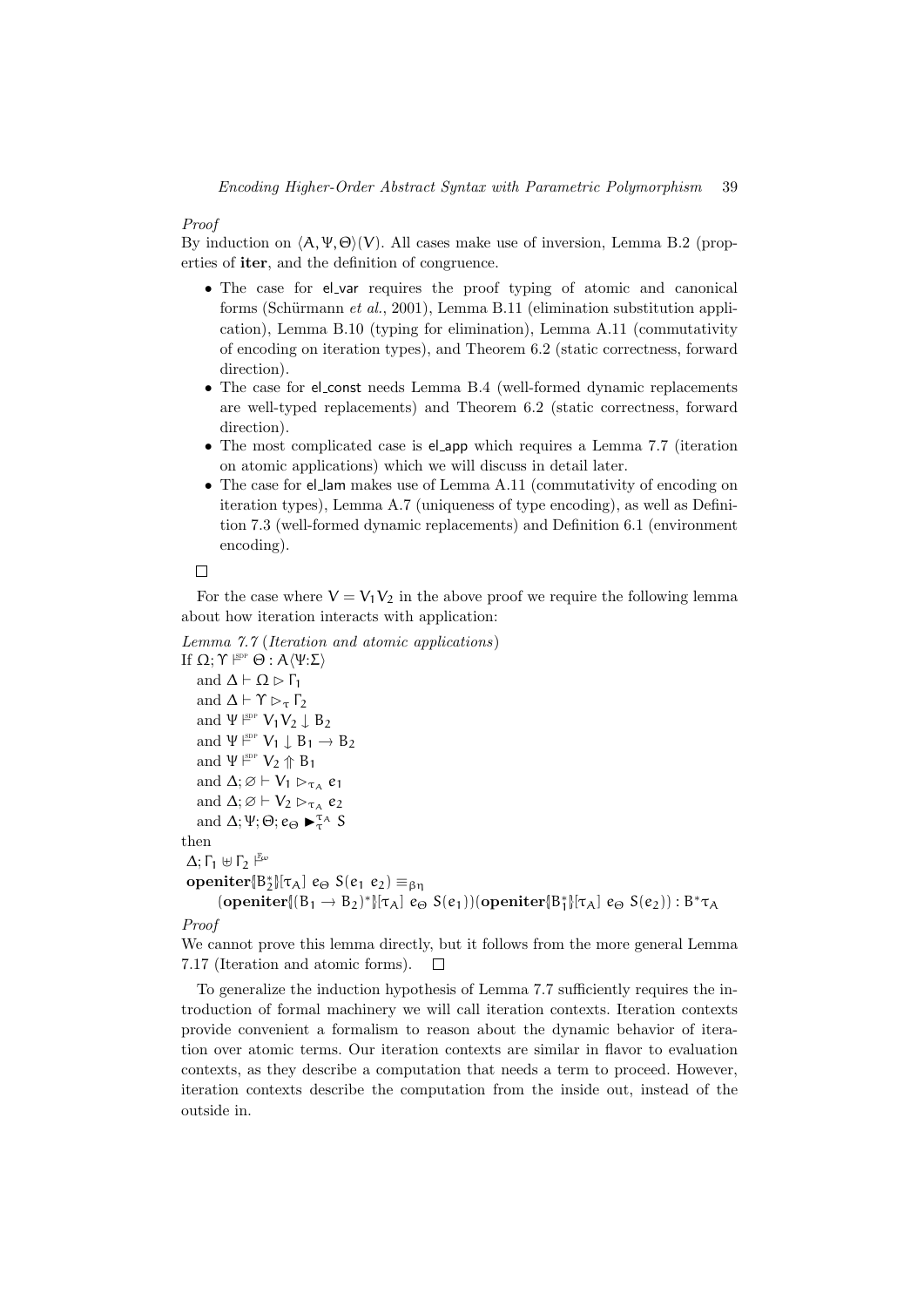Definition 7.8 (Iteration contexts)

```
(Iteration~Contents) \qquad \mathsf{E} \;\;::=\;\; \bullet \; | \; \mathsf{E} \{\hspace{-3pt}[ \bullet \; e] \hspace{-3pt} ] \; | \; \mathsf{E} \{\hspace{-3pt}[ \bullet \; e] \} \; | \; \mathsf{E} \{\hspace{-3pt}[ \bullet \; e] \} \; | \; \mathsf{E} \{\hspace{-3pt}[ \bullet \; e] \} \; | \; \mathsf{E} \{\hspace{-3pt}[ \bullet \; e] \} \; | \; \mathsf{E} \{\hspace{-3pt}[ \bullet \; e] \} \; | \; \mathsf{E} \{\hspace{-3pt}[ \bullet \; e] \} \;(Pure Context Types) D ::= \bullet | B \rightarrow D | D \times B | B \times D (Context Types) C ::= \bullet | A \rightarrow C | C \times A | A \times C
                                                                                                   C ::= \bullet | A \rightarrow C | C \times A | A \times C
```
Because of our universal usage of the asterisk type constructor notation,  $B^*$ , for pure source language types, it proves convenient to describe iteration contexts types in terms of source language types, despite the fact that the contexts themselves are defined in terms of the target language. Furthermore, because iteration does not necessarily yield pure types in the source language, we also must make a distinction between normal and pure context types. In addition we define a notation of iterated contexts types, analogous to iterated types in the source language.

Definition 7.9 (Iteration context algebra)

$$
\bullet[e] \triangleq e
$$
\n
$$
\text{E{fst}} \bullet[e] \triangleq \text{E{fst}} e
$$
\n
$$
\text{E{snd}} \bullet[e] \triangleq \text{E{snd}} e
$$
\n
$$
\text{E{ } e \text{ } e' \text{ } e} \triangleq \text{E{ } e'}
$$

Definition 7.10 (Context type algebra)

$$
\begin{array}{rcl}\n\bullet \{A\} & \triangleq & A \\
(C \times A') \{A\} & \triangleq & C \{A\} \times A' \\
(A' \times C) \{A\} & \triangleq & A' \times C \{A\} \\
(A' \to C) \{A\} & \triangleq & A' \to C \{A\}\n\end{array}
$$

Definition 7.11 (Iterated context types)

$$
\begin{array}{rcl} A\langle\bullet\rangle & \triangleq & \bullet \\ A\langle B\rightarrow D\rangle & \triangleq & A\langle B\rangle\rightarrow A\langle D\rangle \\ A\langle D\times B\rangle & \triangleq & A\langle D\rangle\times A\langle B\rangle \\ A\langle B\times D\rangle & \triangleq & A\langle B\rangle\times A\langle D\rangle \end{array}
$$

Definition 7.12 (Context typing rules)

$$
\frac{\Delta; \Gamma \vdash_{\tau} \mathsf{E}: \mathsf{C}}{\Delta; \Gamma \vdash_{\tau} \mathsf{E} \mathsf{f} \mathsf{f} \mathsf{t} \mathsf{f}} \text{ ctp}_\mathsf{f} \mathsf{f} \mathsf{f} \mathsf{f}
$$
\n
$$
\frac{\Delta; \Gamma \vdash_{\tau} \mathsf{E}: \mathsf{C}}{\Delta; \Gamma \vdash_{\tau} \mathsf{E} \{\mathsf{snd} \bullet \} : \mathsf{A} \times \mathsf{C}} \text{ ctp}_\mathsf{f} \mathsf{f} \mathsf{f} \mathsf{f}
$$
\n
$$
\frac{\Delta; \Gamma \vdash_{\tau} \mathsf{E}: \mathsf{C}}{\Delta; \Gamma \vdash_{\tau} \mathsf{E} \{\mathsf{snd} \bullet \} : \mathsf{A} \times \mathsf{C}} \text{ ctp}_\mathsf{f} \mathsf{f} \mathsf{f} \mathsf{f} \mathsf{f} \mathsf{f} \mathsf{f}}}{\Delta; \Gamma \vdash_{\tau} \mathsf{E} \{\bullet \ e\} : \mathsf{A} \to \mathsf{C}} \text{ ctp}_\mathsf{f} \mathsf{f} \mathsf{f} \mathsf{f} \mathsf{f} \mathsf{f} \mathsf{f} \mathsf{f} \mathsf{f} \mathsf{f} \mathsf{f}} \text{ ctp}_\mathsf{f} \mathsf{f} \mathsf{f} \mathsf{f} \mathsf{f} \mathsf{f} \mathsf{f} \mathsf{f} \mathsf{f} \mathsf{f} \mathsf{f} \mathsf{f} \mathsf{f} \mathsf{f} \mathsf{f} \mathsf{f} \mathsf{f} \mathsf{f} \mathsf{f} \mathsf{f} \mathsf{f} \mathsf{f} \mathsf{f} \mathsf{f} \mathsf{f} \mathsf{f} \mathsf{f} \mathsf{f} \mathsf{f} \mathsf{f} \mathsf{f} \mathsf{f} \mathsf{f} \mathsf{f} \mathsf{f} \mathsf{f} \mathsf{f} \mathsf{f} \mathsf{f} \mathsf{f} \mathsf{f} \mathsf{f} \mathsf{f} \mathsf{f} \mathsf{f} \mathsf{f} \mathsf{f} \mathsf{f} \mathsf{f} \mathsf{f} \mathsf{f} \mathsf
$$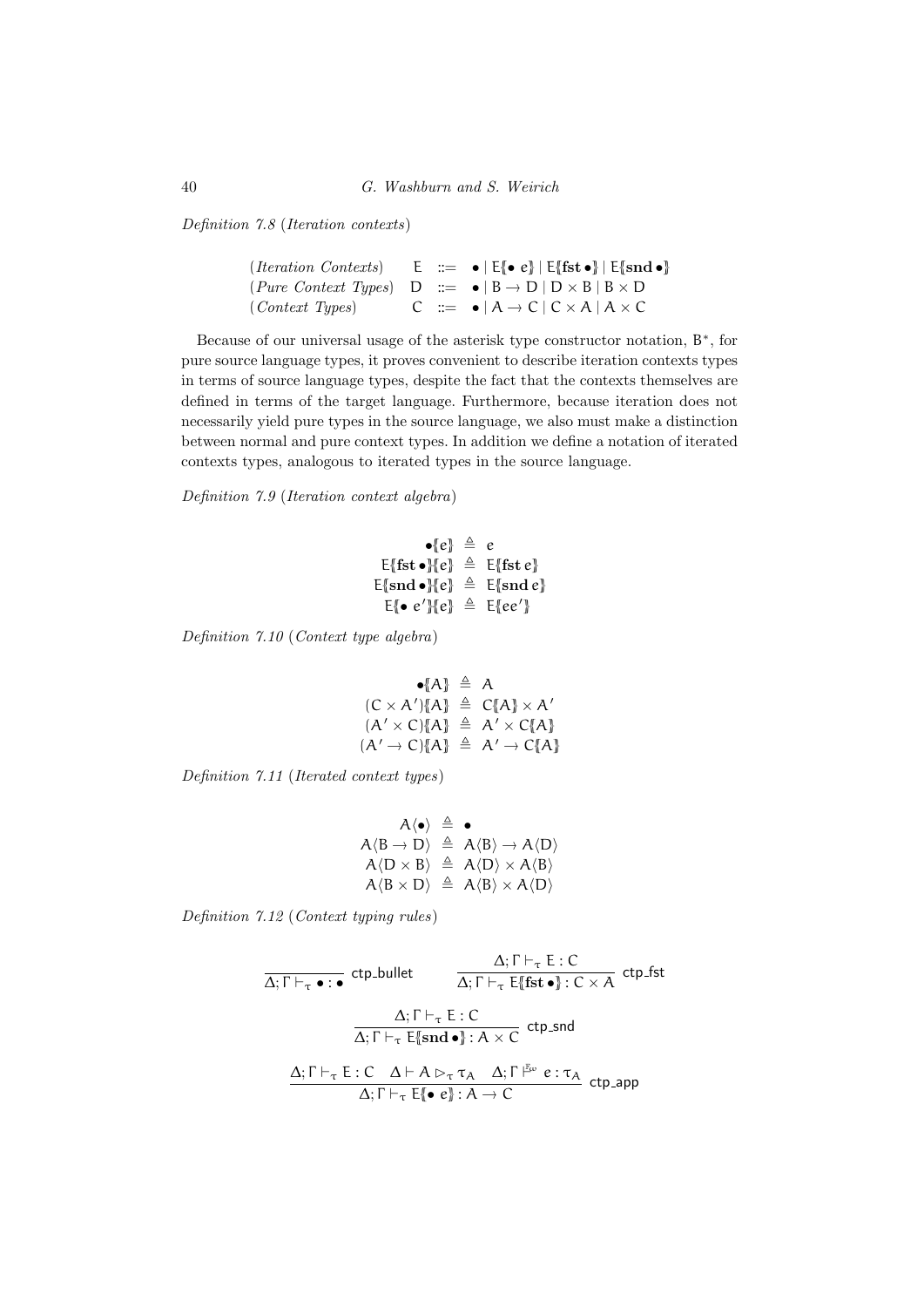Finally, we define a formalism to describe the result of iteration over an iteration context.

Definition 7.13 (Iterated contexts)

$$
\frac{\Delta; \Gamma \Vdash^{\mathbb{F}_{\omega}} e_{\Theta}: \Sigma^* \tau \to \tau}{\Delta; \Gamma \vdash \bullet \blacktriangleright^{\tau}_{e_{\Theta}}} \text{ itc\_bullet!} \\ \frac{\Delta; \Gamma \vdash E \blacktriangleright^{\tau}_{e_{\Theta}} E'}{\Delta; \Gamma \vdash E \blacktriangleright^{\tau}_{e_{\Theta}} E'} \text{ itc\_fst} \\ \frac{\Delta; \Gamma \vdash E \blacktriangleright^{\tau}_{e_{\Theta}} E'}{\Delta; \Gamma \vdash E \lbrace \text{snd} \bullet \rbrace \blacktriangleright^{\tau}_{e_{\Theta}} E' \lbrace \text{snd} \bullet \rbrace} \text{ itc\_snd} \\ \frac{\Delta; \Gamma \vdash E \blacktriangleright^{\tau}_{e_{\Theta}} E'}{\Delta; \Gamma \vdash E \blacktriangleright^{\tau}_{e_{\Theta}} E' \Delta; \Gamma \Vdash^{\mathbb{F}_{\omega}} e: B^* (\text{Rec } \Sigma^* \tau)} \\ \frac{\Delta; \Gamma \vdash E \blacktriangleright^{\tau}_{e_{\Theta}} E' \Delta; \Gamma \Vdash^{\mathbb{F}_{\omega}} e: B^* (\text{Rec } \Sigma^* \tau)}{\Delta; \Gamma \vdash E \lbrace \bullet e \rbrace \blacktriangleright^{\tau}_{e_{\Theta}} E' \lbrace \bullet (\text{openiter} \lbrack B^* \rbrack \lbrack \tau \rbrack \lbrack e_{\Theta} e \rbrack \rbrace} \text{ itc\_app}
$$

The following two lemmas lift congruence to iteration contexts.

Lemma 7.14 (Congruence under iteration contexts) If  $\Delta; \Gamma \vdash_{\tau'} E : C$  and  $\Delta; \Gamma \rightharpoonup^{\mathbb{E}\omega} e_1 \equiv_{\beta\eta} e_2 : C\{ \mid B \}\ast \tau$  then  $\Delta; \Gamma \rightharpoonup^{\mathbb{E}\omega} E\{e_1\} \equiv_{\beta\eta} E\{e_2\}$ : B <sup>∗</sup>τ.

Proof

By induction over the structure of  $\Delta$ ;  $\Gamma \vdash_{\tau} \mathsf{E} : \mathsf{C}$ .  $\Box$ 

Lemma 7.15 (Congruence under iterated contexts) If  $\Delta; \Gamma \vdash_{\tau} E : A\langle D \rangle$ and  $\Delta; \Gamma \vDash \omega \ e_1 \equiv_{\beta\eta} e_2 : D\{\hspace{-0.03cm}\{B\}^* \tau_A\}$ and  $\Delta \vdash A \rhd_{\tau} \tau_A$ then  $\Delta; \Gamma \vDash \omega \varepsilon \{e_1\} \equiv_{\beta\eta} \mathsf{E} \{e_2\} : B^* \tau_A$ .

Proof

By induction over the structure of  $\Delta$ ;  $\Gamma \vdash_{\tau} \mathsf{E} : \mathsf{A} \langle \mathsf{B} \rangle$ .  $\Box$ 

One more lemma is required to prove our generalization of Lemma 7.7 (iteration and atomic applications) to all atomic forms. Because variables are one of the possible atomic forms, and elimination substitutions are used to replace them with an occurrence of **uniter**, it is necessary to prove that **openiter** will cancel with **uniter**. For simple terms, Lemma B.2 (properties of iteration, part 1) suffices. However, this is not sufficient if openiter and uniter are separated by an intervening sequence of projections and applications, as is the case when considering terms embedded in iteration contexts. Therefore, we lift the right inverse property to apply to this situation.

Lemma 7.16 (Lifting right inverse property to iteration contexts) If  $\Delta; \Gamma \vDash^{\mathbb{F}_{\omega}} e_{\Theta}: \Sigma^* \tau_A \to \tau_A$ and  $\Delta$ ;  $\Gamma \vdash_{\tau} \mathsf{E} : \mathsf{D}$ then for all  $\Delta; \Gamma \vDash^{\mathbb{F}_{\omega}} e' : D\{\hspace{-0.03cm}\{B\}^* \tau_A,$  $\Delta; \Gamma \stackrel{\mathbb{F}_\omega}{\sim} \textbf{openiter}[\mathbb{B}^*][\tau_\mathcal{A}] \hspace{0.1cm} e_{\Theta}(\mathsf{E}\{\textbf{uniter}\{\mathsf{D}\{\mathsf{B}\}^*\}[\tau_\mathcal{A}] \hspace{0.1cm} e_{\Theta} \hspace{0.1cm} e'\}) \equiv_{\beta\eta}$  $E'$ {ε'} : Β\*τ<sub>Α</sub> where  $\Delta; \Gamma \vdash E \blacktriangleright_{e_{\Theta}}^{\tau_{A}} E'.$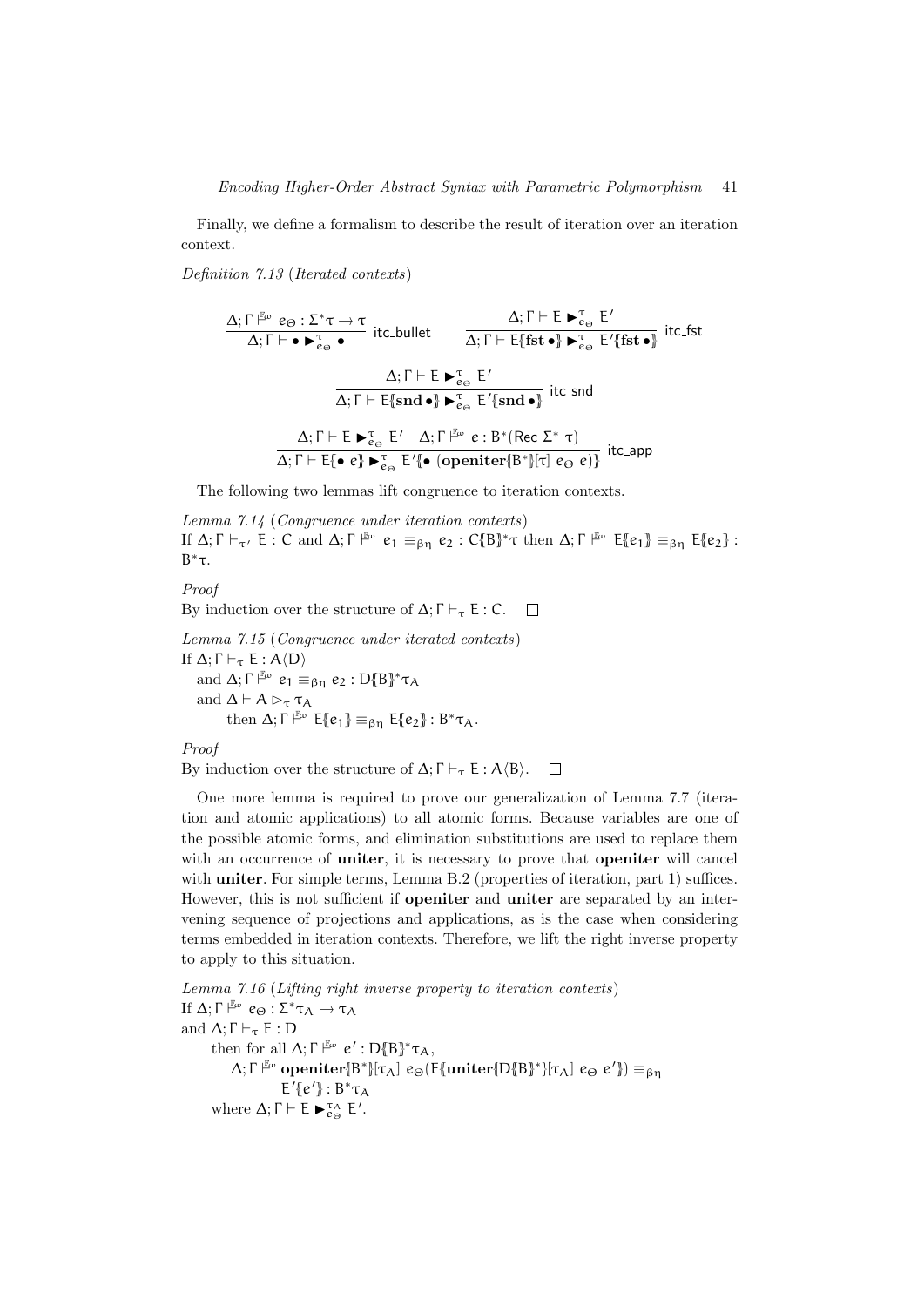### Proof

By induction over the context typing derivation,  $\Delta$ ;  $\Gamma \vdash_{\tau} \mathsf{E} : \mathsf{D}$ .

All cases begin by assuming an arbitrary  $\Delta; \Gamma \stackrel{\mathbb{F}_\omega}{\sim} e' : D\{B\}^* \tau_A$ , and then make use of Lemma B.2 (properties of iteration) and Lemma B.1 (substitution for congruences, part two). Additionally the cases for ctp\_fst, ctp\_snd, and ctp\_app all use Lemma 7.14 (congruence for iteration contexts). Finally, the case for ctp app requires Lemma A.10 (commutativity for parameterization and type encoding).  $\Box$ 

### Lemma 7.17 (Iteration and atomic forms)

If  $\Psi \xrightarrow{\text{gpp}} V \downarrow B_2$ and  $\Delta \vdash \Omega \triangleright \Gamma_1$ and  $\Delta \vdash \Upsilon \rhd_{\tau} \Gamma_2$ and  $\Delta \vdash A \rhd_{\tau} \tau_A$ and  $\Delta; \Gamma_1 \oplus \Gamma_2 \xrightarrow{\mathbb{F}_{\omega}} e_{\Theta} : \Sigma^* \tau_A \to \tau_A$ and  $\Omega; \Upsilon \vDash^{\text{SDP}} \Theta : A \langle \Psi : \Sigma \rangle$ and  $\Delta; \varnothing \vdash V \rhd_{\tau_A} e$ and  $\Delta; \Psi; \Theta; e_{\Theta} \blacktriangleright_{\tau}^{\tau_{A}} S$ then for all  $\Delta; \Gamma_1 \oplus \Gamma_2 \vdash_{\tau} E : D$ where  $B_2 = D_{\ell} B_{\ell}$ , and  $\Delta; \Gamma_1 \uplus \Gamma_2 \upharpoonright^{\mathbb{F}_{w}}$  openiter{ $B^*$ }{ $\tau_A$ }  $e_{\Theta}$   $E$ { $S(e)$ }  $\equiv_{\beta\eta}$  $E'$ [openiter{D{B}<sup>\*</sup>}[τ<sub>A</sub>]  $e_{\Theta} S(e)$ }: Β<sup>\*</sup>τ<sub>A</sub> where  $\Delta; \Gamma_1 \uplus \Gamma_2 \vdash E \blacktriangleright_{e_{\Theta}}^{\tau_A} E'.$ 

# Proof

By induction on  $\Psi \vDash^{\text{sp}} V \downarrow B_2$ .

All cases begin by assuming an arbitrary  $\Delta$ ;  $\Gamma_1 \oplus \Gamma_2 \vdash_{\tau} E : D$  where  $B_2 = D_{\tau} \llbracket B \rrbracket$ , and then proceed by uses of inversion and congruence.

- The case for at var is quite involved and requires Lemma B.11 (substitution elimination), Lemma B.10 (typing for elimination) Lemma A.6 (type encoding total and decidable), Lemma A.10 (commutativity for parameterization and type encoding) Theorem 6.2 (static correctness, forward direction), Lemma 7.16 (lifting right inverse), Lemma B.5 (iterated context typing), Lemma B.2 (properties of iteration), Lemma B.1 (substitution for congruences, part two), and Lemma 7.15 (congruence under iterated contexts).
- The case for at cons makes use of Lemma A.10 (commutativity for parameterization and type encoding), Lemma B.2 (properties of iteration), and Lemma B.1 (substitution for congruences, part two).
- The case for at app requires the proof of typing of atomic and canonical forms (Schürmann et al., 2001), Lemma A.6 (type encoding total and decidable), Lemma B.12 (static correctness with substitution), Lemma A.10 (commutativity for parameterization and type encoding) Lemma B.5 (iterated context typing), and Lemma 7.14 (congruence under iteration contexts).
- The cases for at fst and at snd need Lemma B.5 (iterated context typing), Lemma B.2 (properties of iteration), and Lemma 7.14 (congruence of iterated contexts).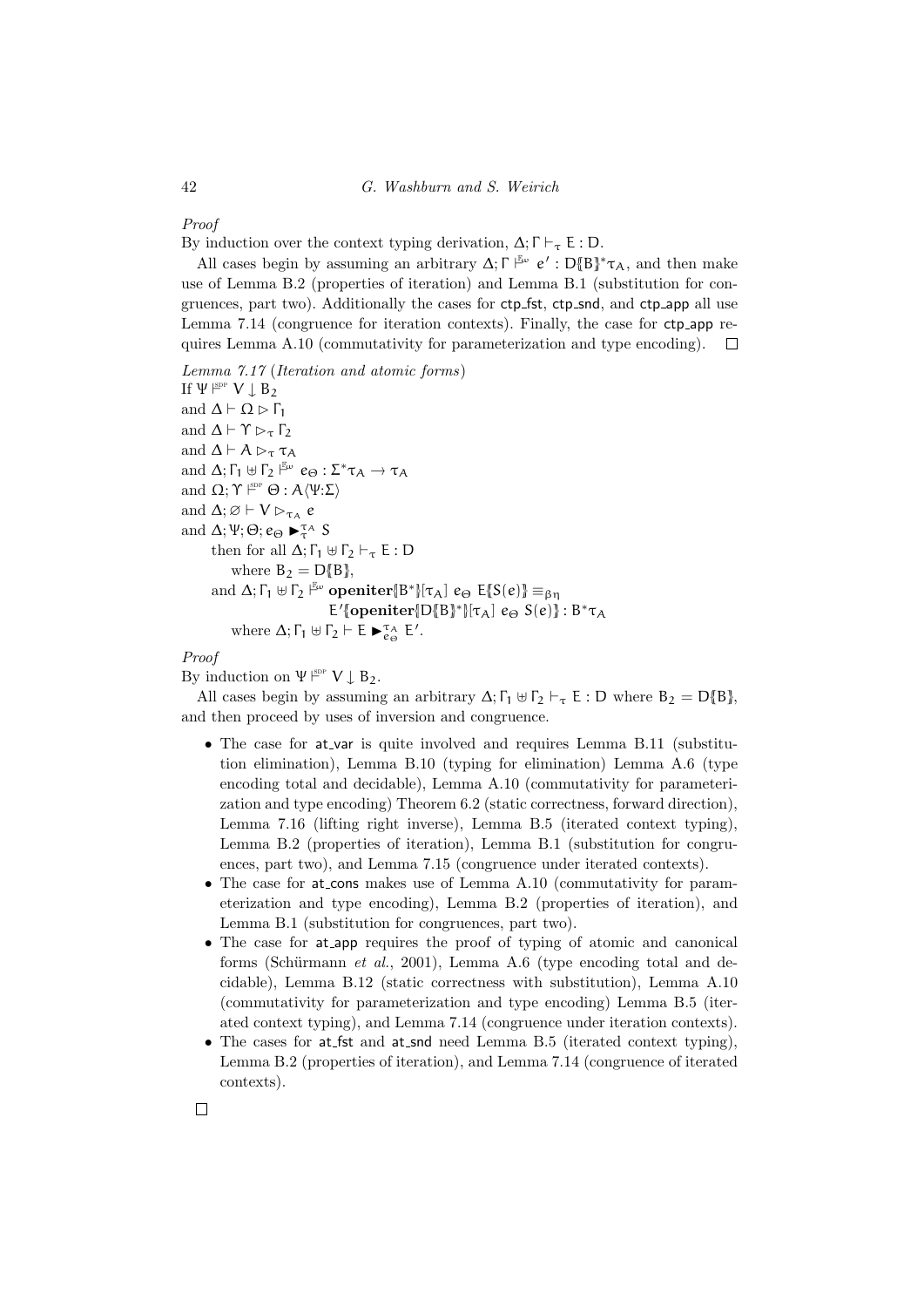#### 8 Future work

Although we have shown a very close connection between SDP and its encoding in  $\mathbb{F}_{\omega}$ , we have not shown that this encoding is adequate. We would like to show that if  $\tau$  is the image of an SDP type, then all  $\mathbb{F}_{\omega}$  terms of type  $\tau$  are equivalent to the encoding of some SDP term. In other words, there is no extra "junk" of type τ. One of the primary difficulties in such a proof would be that there are clearly terms in  $\mathbb{F}_{\omega}$  inhabiting  $\tau$  that have no equivalent in SDP. For example, any term that contains type abstraction and type application. Therefore, it is not possible to prove a theorem as strong as "all  $\mathbb{F}_{\alpha}$  terms of type  $\tau$  are equivalent to the encoding of some SDP term". We believe that constraining the theorem to "all  $\mathbb{F}_{\omega}$  terms of type  $\tau$  are βη-equivalent to a canonical form that is the encoding of some SDP term". From there, we expect the proof would follow by induction on canonical terms of type  $\tau$ .

Additionally it would be worthwhile to show the adequacy of encoding of the untyped  $\lambda$ -calculus we presented informally in the first part of the paper. That encoding uses first-order quantification and discards the current world. This simpler representation allows the encoding of some terms that are rejected by the SDP calculus to type check (for example,  $\lambda x : \Box b$ . box x), but we conjecture that it is still an adequate encoding of the untyped  $\lambda$ -calculus. Again, the proof of adequacy would need to be defined in terms of Haskell or  $\mathbb{F}_{\omega}$  canonical forms.

One important extension of this work is the case operator. Because there are limitations to what may be defined with iter, the SDP calculus also includes a construct for case analysis of closed terms. However, we have not yet found an obvious correspondence for case in our encoding.

Another further area of investigation is into the dual operation to iter, the anamorphism over data types with embedded functions. An implementation of this operation, called coiter, is below. The coiter term is an anamorphism—it generates a recursive data structure from an initial seed.

```
data Dia f a = \text{In} (f (Dia f a), a)
```

```
coroll :: Dia f a -> f (Dia f a)
coroll (In x) = fst xcoplace :: Dia f a -> a
coplace (In x) = snd xcoiter0 :: (a \rightarrow f a) \rightarrow a \rightarrow (exists a. Dia f a)coiter0 \notin b =
  In (snd (xmap (coplace, coiter0 g) (g b)), b)
```
Instead of embedding the recursive type in a sum, we embed it in a product. The two selectors from this product have the dual types to roll and place. In the definition of coiter0 we use coplace as the inverse where we would have used cata in the definition of ana. A term of type (exists a. Dia b a) corresponds to the possibility type  $(\Diamond b)$  in a modal calculus. However, while a general anamorphism is an inverse of a catamorphism, coiter is not an inverse to iter. In fact, iter cannot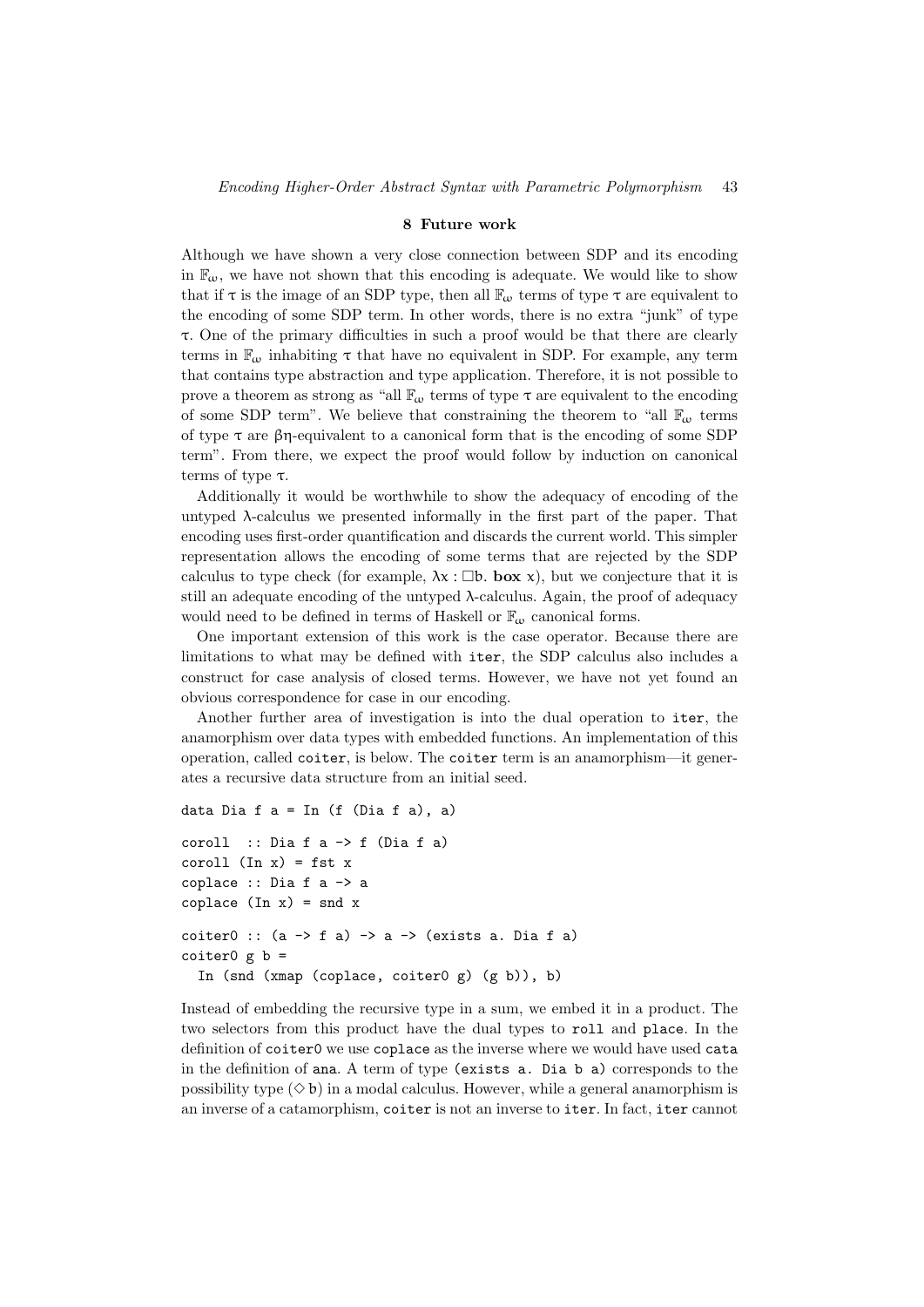consume what coiter produces, giving doubts to its practical use. (On the other hand, ana itself has seen little practical use for data types with embedded functions.) From a logical point of view, this restriction makes sense. Combining anamorphisms and catamorphisms (even for data types without embedded functions) leads to general recursion.

# 9 Related work

The technique we present, using polymorphism to enforce parametricity, has appeared under various guises in the literature. For example, Shao et al. (2000) use this technique, at the type instead of term level, to implement type-level intensional analysis of recursive types. They use higher-order abstract syntax to the represent recursive types and remark that the kind of this type constructor requires a parametric function as its argument. However, they do not make a connection with modal type systems, nor do they extend their type-level iteration operator to higher kinds. Xi et al. (2003) remark on the correspondence between hoas terms with the place operator (which they call  $HOASvar$ ) and closed terms of Mini-ML<sup> $\Box$ </sup> but do not investigate the relationship or any form of iteration.

While higher-order abstract syntax has an attractive simplicity, the difficulties programming and reasoning about structures encoded with this technique have motivated research into language extensions for working with higher-order abstract syntax or alternative approaches altogether.

One popular alternative to hoas is what is called weak higher-order abstract syntax. The idea behind weak hoas, is to abstract over names rather than terms of the object language. As a consequence of abstracting over names, weak hoas requires an explicit constructor for representing variables, and substitution must be implemented as a metalanguage function. The simplest version of weak hoas uses an explicit type for names. In such a case, representing the untyped  $\lambda$ -calculus in Haskell using weak hoas might be done using the following data type.

```
type Name = String
data Exp = Var Name
         | Lam (Name -> Exp)
         | App Exp Exp
```
However, this version of weak hoas still suffers from the problem of exotic terms because the embedded function may not be parametric in names. Consider the following example

```
badexp :: Exp
badexp = Lam (\x \rightarrow x \text{ if } (x == "y") \text{ then})App (Var x) (Var x)
                            else
                               Var x)
```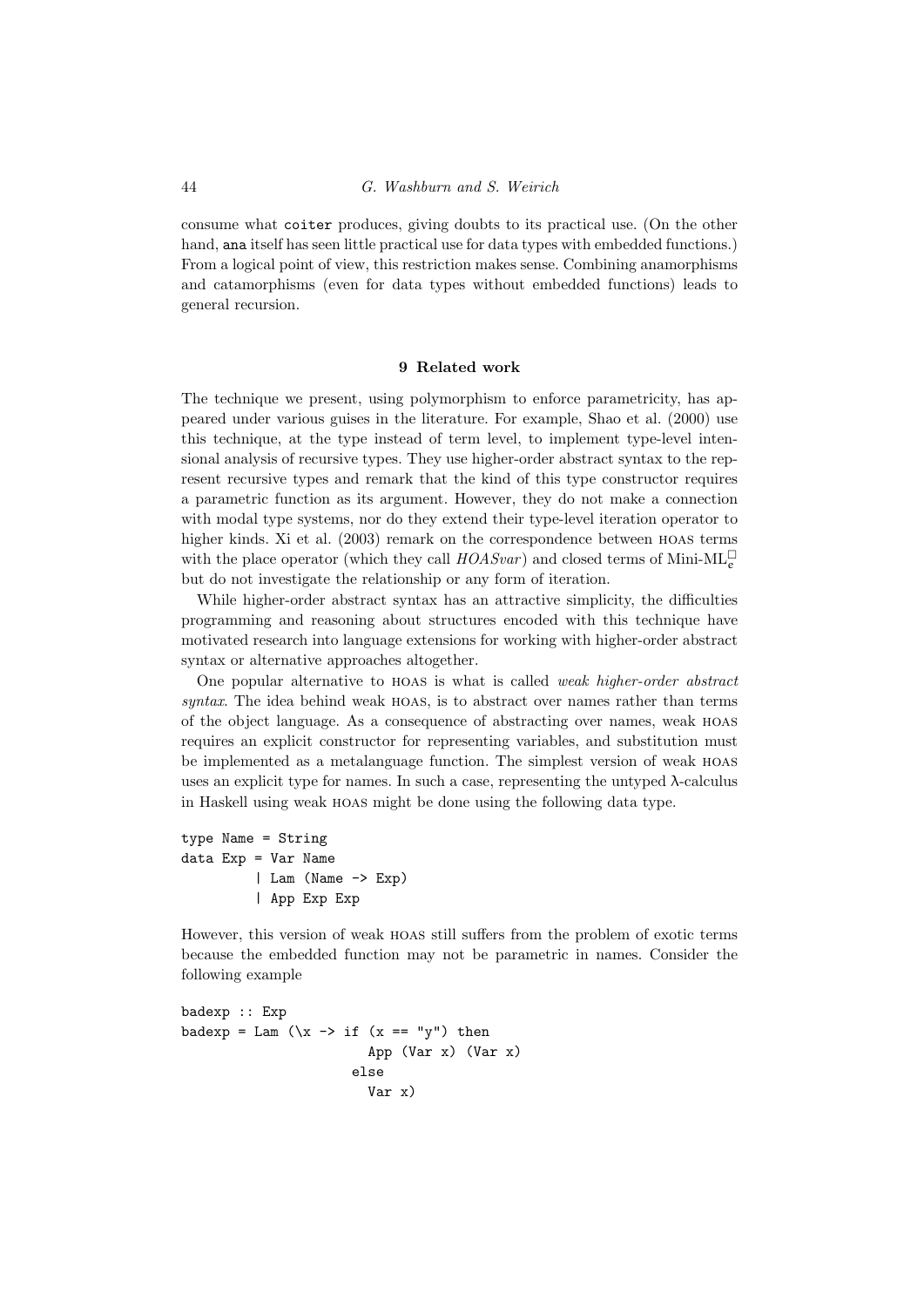If the type of names is kept abstract it is possible to prevent this particular exotic term. This is the approach taken by Honsell, Miculan, and Scagnetto in their Theory of Contexts (2001), and Despeyroux, Felty, and Hirshowitz in their study of encoding higher-order abstract in Coq (1995).

However, if there is no way to compare names programming becomes cumbersome in practice. Therefore it becomes necessary for the Exp data type to be packaged with functions for substituting for abstract names, calculating free variables, etc. However, at that point it becomes straightforward to write exotic terms again:

```
e1 :: Exp -- Some other expressions
e2 :: Exp
badexp' :: Exp
badexp' = Lam (\xrightarrow x \rightarrow if (freevar x e1) then e1 else e2)
```
Despeyroux, Felty, and Hirshowitz resolve this problem by introducing an additional validity predicate for their expressions.

The benefit of is using weak hoas is that it is much easier to developing reasoning principles because there is no need for negative occurrences of the data type. In some cases weak hoas is an ideal choice. For example, in languages like the  $\pi$ -calculus, there is no abstraction over terms of the object language, just names. Consequently, Despeyroux was able to use weak hoas to provide an elegant mechanical formalization of the  $\pi$ -calculus (Despeyroux, 2000).

A weakness of our approach and the SDP calculus is that it is not possible explicitly reason about variables in the object-language. There has been a significant amount of research on manipulating "open" terms of an object-language. Dale Miller developed a small language called  $ML<sub>\lambda</sub>$  (Miller, 1990) that introduces a type constructor for terms formed by abstracting out a parameter. These types can be thought of as function types that can be intensionally analyzed through pattern matching.

Pitts and Gabbay built on the theory of fm-sets to design a language called FreshML (Pitts & Gabbay, 2000) that allows for the manipulation and abstraction of fresh "names". Nanevski (2002) combines fresh names with modal necessity to allow for the construction of more efficient residual terms, while still retaining the ability to evaluate them at runtime.

Similar to fresh names as developed by Pitts and Gabbay, and name generation in the  $\pi$ -calculus, Miller and Tiu have recently developed a logic,  $FO\lambda^{\Delta\nabla}$  (Miller & Tiu, 2005), with a built in abstraction operator  $\nabla$ . The  $\nabla$  quantifier abstracts over variables that are guaranteed to be distinct, even from universally quantified terms. Gabbay and Cheney noted that the  $\nabla$  quantifier, like the  $\nabla$  of fresh logic, is self-dual and commutes with propositional connectives, but that it does not satisfy the same tautologies (Gabbay & Cheney, 2004). Regardless, they were able show that  $FO\lambda^{\nabla}$  can be soundly embedded into fresh logic.

The Delphin Project (Schürmann et al., 2002) by Schürmann et al. is aimed at developing a functional language for manipulating data types that are terms in the LF logical framework. Because higher-order abstract syntax is the primary representation technique in lf, Delphin provides operations for matching over higher-order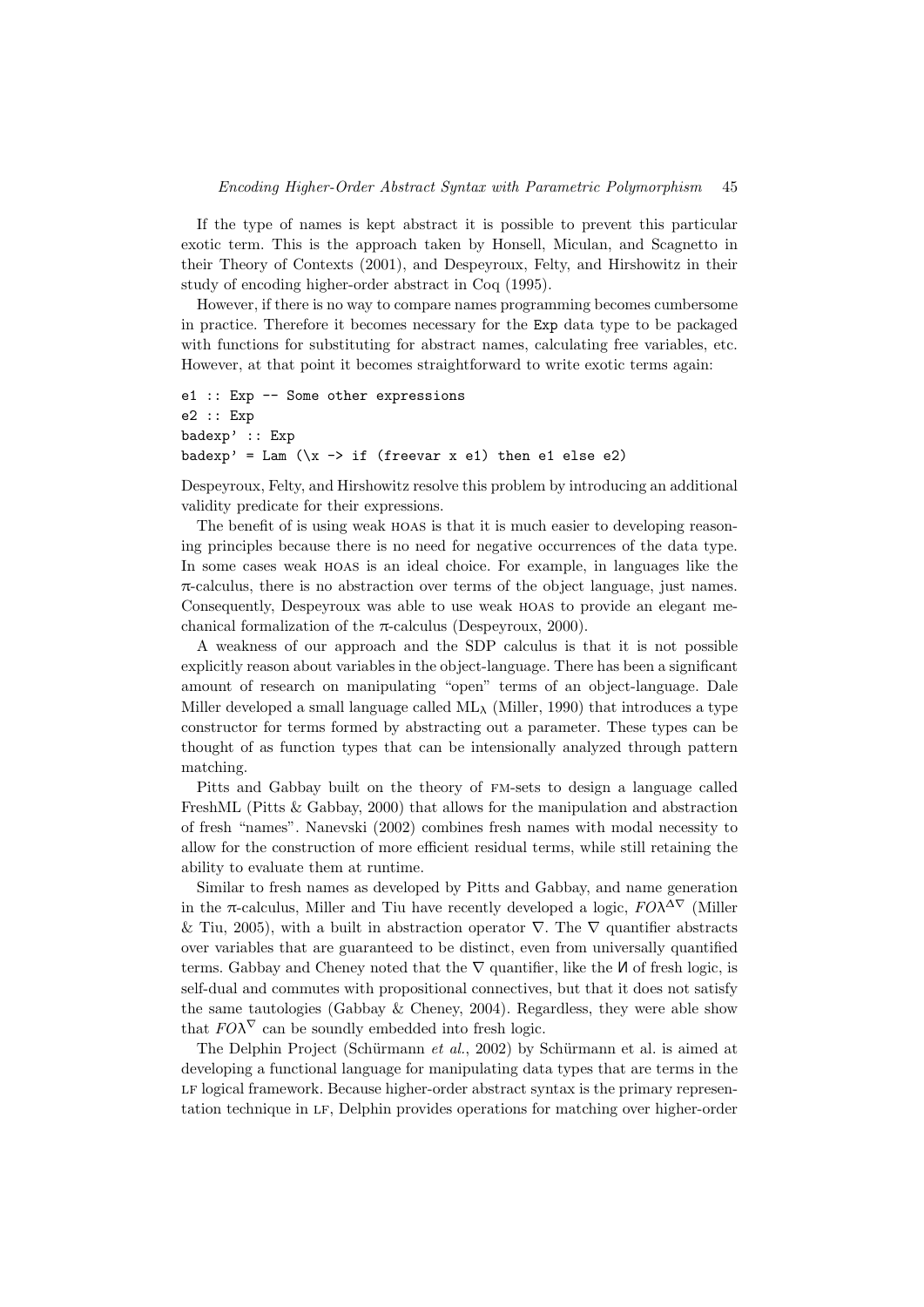#### 46 G. Washburn and S. Weirich

LF terms in regular worlds. The latest core-calculus proposed for Delphin is the  $\nabla$ calculus (Schürmann et al., 2004). Despite seeming similarities with the  $\nabla$  of Miller and Tiu, the  $\nabla$  quantifier in this language is used to indicate a non-deterministic matching of a free variable in the environment. The ∇-calculus also makes use of a separate operator for introducing new parameters and a modal type system to ensure variables are restricted to appropriate scopes.

The Hybrid (Ambler et al., 2002) logical framework provides induction over higher-order abstract syntax by evaluation to de Bruijn terms, which provide straightforward induction.

There is a long history of encoding modality in logic, for example, Honsell and Miculan's formalization of dynamic logic within a logical framework (Honsell & Miculan, 1995). Only recently has the encoding of modal type systems been explored. Acar et al. (2002) use modal types in a functional language that provides control over the use of memoization, and implement it as a library in Standard ml. Because sml does not have modal types or first-class polymorphism, they use run-time checks to enforce the correct use of modality. Davies and Pfenning (2001) presented, in passing, a simple encoding of the modal  $\lambda$ -calculus into the simplytyped λ-calculus that preserves only the dynamic semantics. Washburn expanded upon this encoding, showing that it bisimulates the source calculus (Washburn, 2001).

#### 10 Conclusion

While other approaches to defining an induction operator over higher-order abstract syntax require type system extensions to ensure the parametricity of embedded function spaces, the approach that we present in this paper requires only type polymorphism. Because of this encoding, we are able to implement iteration operators for datatypes with embedded parametric functions directly in the Haskell language.

However, despite its simplicity, our approach is equivalent to previous work on induction operators for hoas. We demonstrate this generality by showing how the modal calculus of Schüermann, Despeyroux and Pfenning may be embedded into  $\mathbb{F}_{\omega}$  using this technique. In fact, the analogy of representing **boxed** terms with polymorphic terms makes semantic sense: a proposition with a boxed type is valid in all reachable worlds and polymorphism over world transformers makes that quantification explicit.

#### Acknowledgments

We thank Margaret DeLap, Eijiro Sumi, Stephen Tse, Stephan Zdancewic, and the anonymous ICFP reviewers for providing us with feedback concerning this paper. The first author would like to thank Frank Pfenning for instilling within him an attention to detail.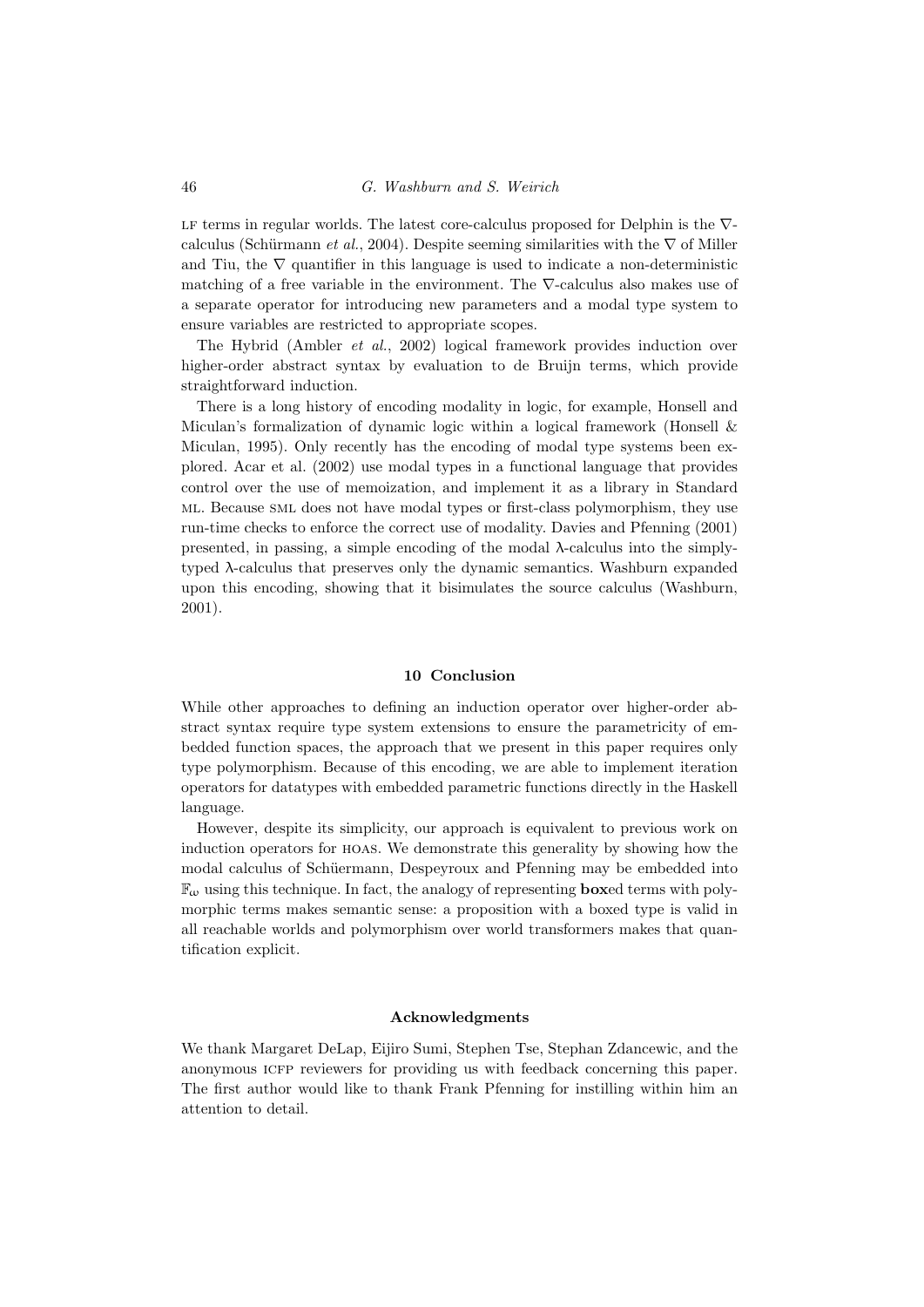#### References

- Acar, Umut, Blelloch, Guy, & Harper, Robert. (2002). Selective memoization. 30th ACM SIGPLAN-SIGACT Symposium on Principles of Programming Languages. New Orleans, LA: ACM Press.
- Ambler, Simon, Crole, Roy L., & Momigliano, Alberto. (2002). Combining higher order abstract syntax with tactical theorem proving and (co)induction. 15th International Conference on Theorem Proving in Higher Order Logics. Lecture Notes in Computer Science, vol. 2410. Hampton, VA: Springer.
- Bekić, Hans. (1984). Definable operation in general algebras, and the theory of automata and flowcharts. Programming languages and their definition. Springer-Verlag. LNCS vol 177.
- Böhm, Corrado, & Berarducci, Allessandro. (1985). Automatic synthesis of typed Λprograms on term algebras. Theoretical Computer Science, 39, 135–154.
- Church, Alonzo. (1940). A formulation of the simple theory of types. Journal of Symbolic Logic, 5, 56–68.
- Clarke, Dave, Hinze, Ralf, Jeuring, Johan, Löh, Andres, & de Wit, Jan. (2001). The Generic Haskell user's guide. Tech. rept. UU-CS-2001-26. Utrecht University.
- Danvy, Olivier, & Filinski, Andrzej. (1992). Representing control: a study of the CPS transformation. Mathematical Structures in Computer Science, 2(4), 361–391.
- Davies, Rowan, & Pfenning, Frank. (2001). A modal analysis of staged computation. Journal of the ACM,  $48(3)$ , 555–604.
- Despeyroux, Joelle. (2000). A higher-order specification of the  $\pi$ -calculus. IFIP International Theoretical Computer Science. Sendai, Japan: Springer.
- Despeyroux, Joëlle, & Leleu, Pierre. (2001). Recursion over objects of functional type. Mathematical Structures in Computer Science, 11, 555–572.
- Despeyroux, Joëlle, Felty, Amy P., & Hirschowitz, André. (1995). Higher-order abstract syntax in Coq. Second International Conference on Typed Lambda Calculi and Applications. London, UK: Springer-Verlag.
- Fegaras, Leonidas, & Sheard, Tim. (1996). Revisiting catamorphisms over datatypes with embedded functions (or, programs from outer space). 23rd ACM SIGPLAN-SIGACT Symposium on Principles of Programming Languages. St. Petersburg Beach, FL: ACM Press.
- Gabbay, Murdoch J., & Cheney, James. (2004). A sequent calculus for nominal logic. 19th IEEE Symposium on Logic in Computer Science.
- Girard, Jean-Yves. (1971). Une extension de l'interprétation de Gödel à l'analyse, et son application à l'élimination de coupures dans l'analyse et la théorie des types. Fenstad, J. E. (ed), Second Scandinavian Logic Symposium. North-Holland Publishing Co.
- Hinze, Ralf. (2002). Polytypic values possess polykinded types. Science of Computer Programming,  $43(2-3)$ , 129-159. MPC Special Issue.
- Honsell, Furio, & Miculan, Marino. 1995 (June). A natural deduction approach to dynamic logic. Berardi, Coppo (ed), TYPES 1995. Published in LNCS 1158, 1996.
- Honsell, Furio, Miculan, Marino, & Scagnetto, Ivan. (2001). An axiomatic approach to metareasoning on nominal algebras in HOAS. Lecture Notes in Computer Sciece, 2076.
- Johann, Patricia. (2002). A generalization of short-cut fution and its correctness proof. Higher-order and Symbolic Computation, 15, 273–300.
- Jones, Mark P. (1995). A system of constructor classes: overloading and implicit higherorder polymorphism. Journal of Functional Programming, 5(1).
- Jones, Mark P. (2000). Type classes with functional dependencies. Ninth European Symposium on Programming. LNCS, no. 1782. Berlin, Germany: Springer-Verlag.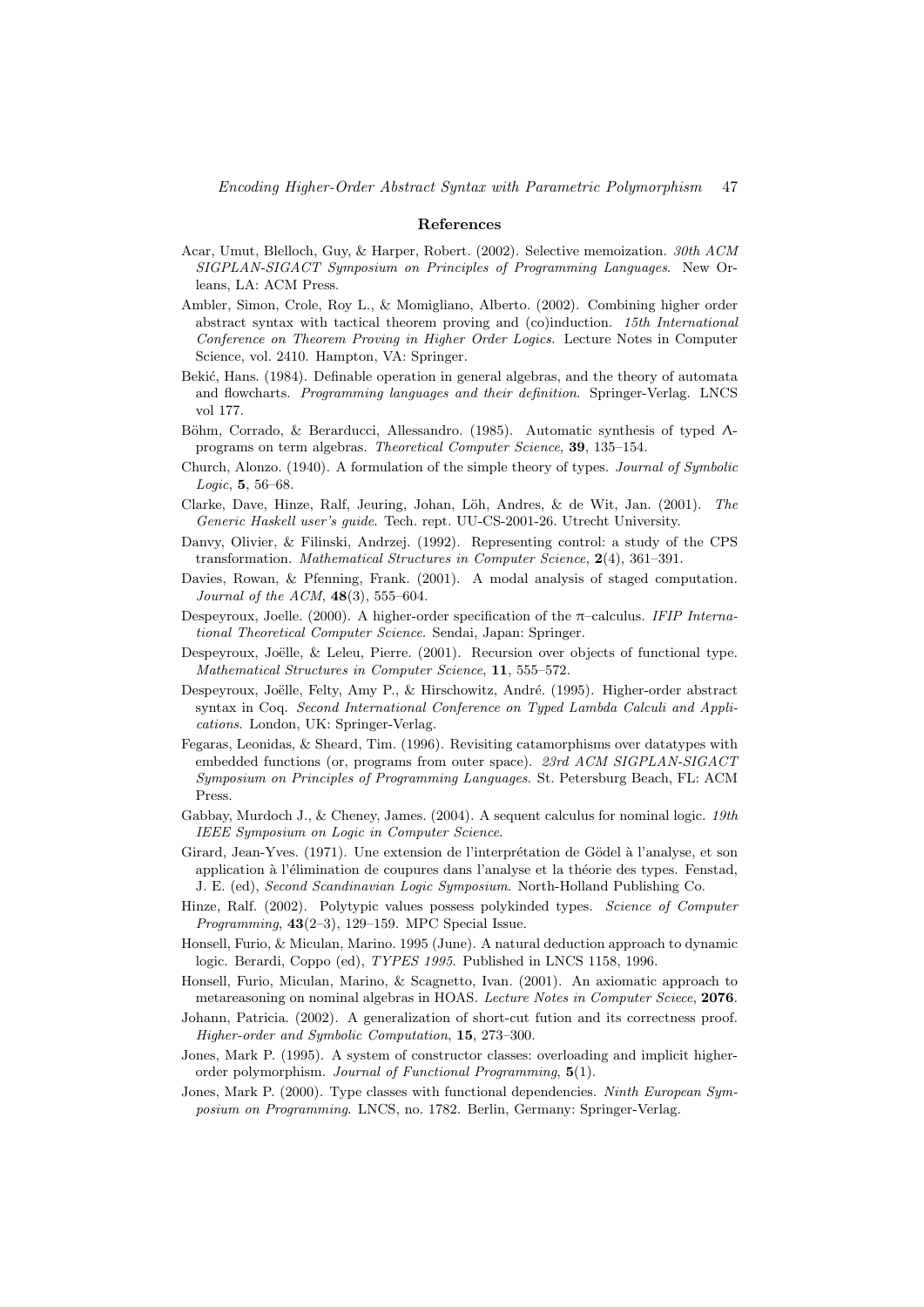- Kripke, Saul A. (1959). A completeness theorem in modal logic. Journal of Symbolic  $Logic, 24, 1-15.$
- Leszczy lowski, Jacek. (2005). A theory on resolving equations in the space of languages. Bulletin of the Polish Academy of the Sciences, 19(Oct.), 967–970.
- Meijer, Erik, & Hutton, Graham. (1995). Bananas in space: Extending fold and unfold to exponential types. Conference on functional programming languages and computer architecture. La Jolla, CA: ACM Press.
- Meijer, Erik, Fokkinga, Maarten M., & Paterson, Ross. (1991). Functional programming with bananas, lenses, envelopes and barbed wire. Conference on functional programming languages and computer architecture. Cambridge, MA: Springer-Verlag.
- Miller, Dale. 1990 (May). An extension to ML to handle bound variables in data structures: Preliminary report. Proceedings of the Logical Frameworks BRA Workshop.
- Miller, Dale, & Tiu, Alwen. (2005). A proof theory for generic judgments. ACM Transactions Computational Logic, 6(4), 749–783.
- Nanevski, Aleksandar. (2002). Meta-programming with names and necessity. Pages 206– 217 of: Seventh ACM SIGPLAN International Conference on Functional Programming. ACM Press.
- Peyton Jones, Simon (ed). (2003). Haskell 98 language and libraries: The revised report. Cambridge University Press.
- Peyton Jones, Simon, Vytiniotis, Dimitrios, Weirich, Stephanie, & Shields, Mark. (2005). Practical type inference for arbitrary-rank types. Journal of Functional Programming. Accepted for publication to the Journal of Functional Programming.
- Pfenning, Frank, & Davies, Rowan. (2001). A judgmental reconstruction of modal logic. Mathematical Structures in Computer Science, 11(4), 511–540.
- Pfenning, Frank, & Elliott, Conal. (1988). Higher-order abstract syntax. ACM SIGPLAN Conference on Programming Language Design and Implementation. Atlanta, GA: ACM Press.
- Pfenning, Frank, & Schürmann, Carsten. (1999). System description: Twelf—a metalogical framework for deductive systems. Ganzinger, H. (ed), 16th International Conference on Automated Deduction. Trento, Italy: Springer-Verlag.
- Pitts, Andrew M., & Gabbay, Murdoch J. (2000). A metalanguage for programming with bound names modulo renaming. Mathematics of Program Construction. Port de Lima, Portugal: Springer-Verlag.
- Reynolds, John C. (1983). Types, abstraction and parametric polymorphism. Information processing '83. North-Holland. Proceedings of the IFIP 9th World Computer Congress.
- Schürmann, Carsten, Despeyroux, Joëlle, & Pfenning, Frank. (2001). Primitive recursion for higher-order abstract syntax. Theoretical Computer Science, 266(1–2), 1–58.
- Schürmann, Carsten, Fontana, Richard, & Liao, Yu. (2002). Delphin: Functional programming with deductive systems. Available at http://cs-www.cs.yale.edu/homes/ carsten/.
- Schürmann, Carsten, Poswolsky, Adam, & Sarnat, Jeffrey. 2004 (Nov.). The  $\nabla$ -calculus: Functional programming with higher-order encodings. Tech. rept. YALEU/DCS/TR-1272. Yale University.
- Sumii, Eijiro, & Kobayashi, Naoki. (2001). A hybrid approach to online and offline partial evaluation. Higher-order and Symbolic Computation, 14(2/3), 101–142.
- Trifonov, Valery, Saha, Bratin, & Shao, Zhong. (2000). Fully reflexive intensional type analysis. Fifth ACM SIGPLAN International Conference on Functional Programming. Montreal, Canada: ACM Press. Extended version is YALEU/DCS/TR-1194.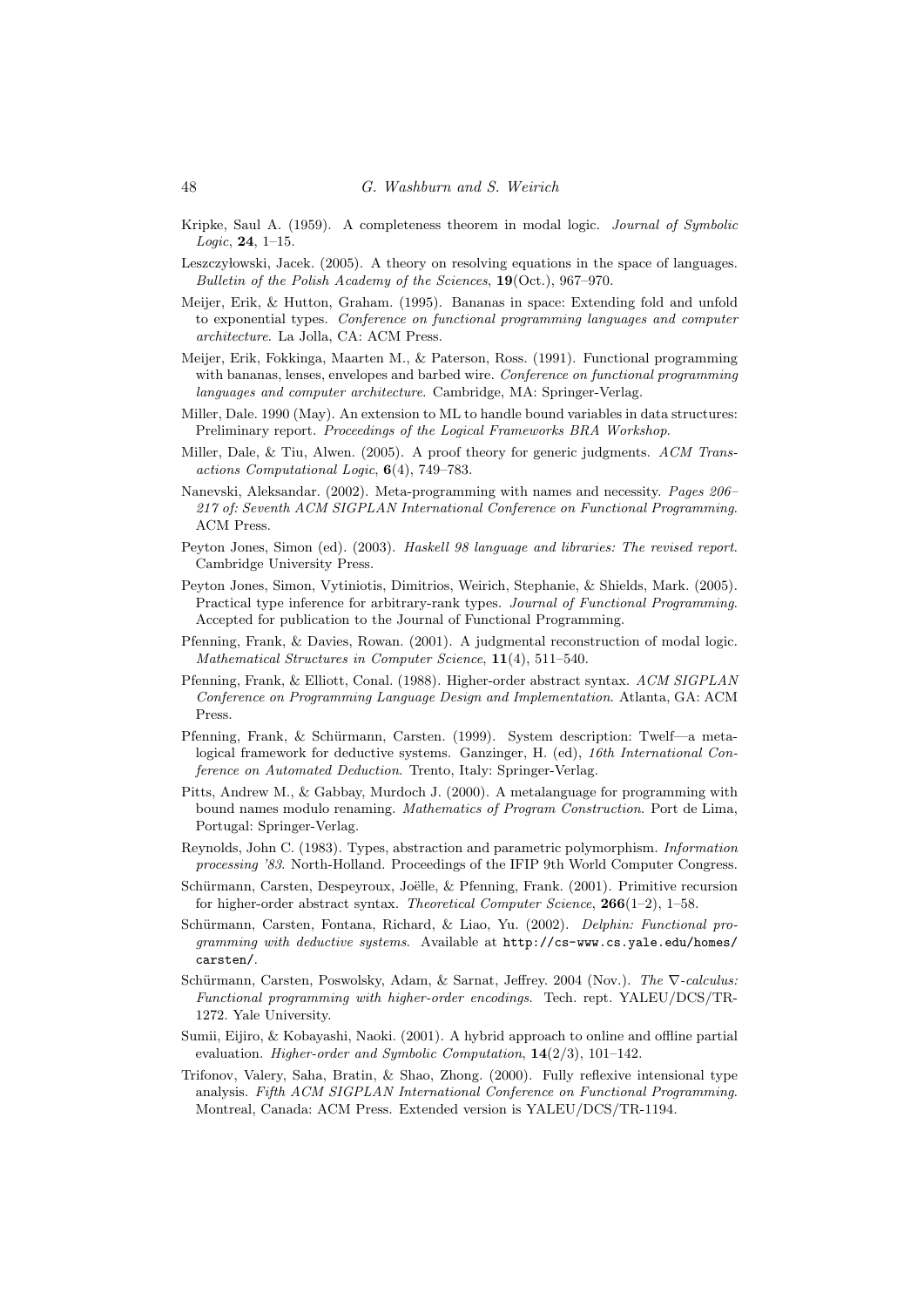- Wadler, Philip. (1989). Theorems for free! Conference on functional programming languages and computer architecture. London, United Kingdom: ACM Press.
- Washburn, Geoffrey. (2001). Modal typing for specifying run-time code generation. Available from http://www.cis.upenn.edu/<sup>∼</sup>geoffw/research/.
- Washburn, Geoffrey, & Weirich, Stephanie. (2003). Boxes go bananas: Encoding higherorder abstract syntax with parametric polymorphism. Eighth ACM SIGPLAN International Conference on Functional Programming. Uppsala, Sweden: ACM Press, for ACM SIGPLAN.
- Weirich, Stephanie. (2006). Type-safe run-time polytypic programming. *Journal of Func*tional Programming. To appear.
- Xi, Hongwei, Chen, Chiyan, & Chen, Gang. (2003). Guarded recursive datatype constructors. 30th ACM SIGPLAN-SIGACT Symposium on Principles of Programming Languages. New Orleans, LA, USA: ACM Press.

#### A Static correctness

Lemma A.1 (Weak head types are well-formed types) If  $\Delta \stackrel{\mathbb{F}_\omega}{\vdash} \tau \upharpoonright \star \text{ then } \Delta \stackrel{\mathbb{F}_\omega}{\vdash} \tau : \star.$ 

Proof

By trivial induction over the structure of  $\Delta \stackrel{\mathbb{F}_{\alpha}}{\sim} \tau \upharpoonright \star$ .  $\Box$ 

Lemma A.2 (Well-formedness of type encoding) If  $\Delta \stackrel{\mathbb{F}_\omega}{\vdash} \tau : \star \text{ and } \Delta \vdash A \triangleright_\tau \tau_A \text{ then } \Delta \stackrel{\mathbb{F}_\omega}{\vdash} \tau_A : \star.$ 

#### Proof

Follows directly from Lemma 6.5 and Lemma A.1.  $\Box$ 

Lemma A.3 (Inversion on typing derivations)

- 1. If  $\Delta; \Gamma \vDash_{\omega} \alpha : \tau \text{ then } \Gamma(\alpha) = \tau' \text{ where } \Delta \vDash_{\omega} \tau \equiv_{\beta \eta} \tau' : \star.$
- 2. If  $\Delta; \Gamma \xrightarrow{\mathbb{F}_{\omega}} e_1e_2 : \tau$  then  $\Delta; \Gamma \xrightarrow{\mathbb{F}_{\omega}} e_1 : \tau_1 \to \tau_2$  and  $\Delta; \Gamma \xrightarrow{\mathbb{F}_{\omega}} e_2 : \tau_1$  where  $\Delta \stackrel{\mathbb{F}_\omega}{\vdash} \tau \equiv_{\beta\eta} \tau_2 : \star.$
- 3. If  $\Delta; \Gamma \Vdash^{\mathbb{F}_{\omega}} \lambda \chi : \tau_1.e : \tau \text{ then } \Delta; \Gamma \uplus {\{\chi : \tau_1\}} \vDash^{\mathbb{F}_{\omega}} e : \tau' \text{ where}$  $\Delta \stackrel{\mathbb{F}_{\omega}}{\vdash} \tau \equiv_{\beta\eta} \tau_1 \rightarrow \tau': \star.$
- 4. If  $\Delta; \Gamma \Vdash^{\mathbb{F}_{\omega}} \langle \rangle : \tau \text{ then } \Delta \Vdash^{\mathbb{F}_{\omega}} \tau \equiv_{\beta \eta} \forall \alpha : \star.1(\alpha) : \star.$
- 5. If Δ; Γ $\stackrel{\mathbb{F}_{\omega}}{\longmapsto} \Lambda \alpha$ : κ.e : τ then  $\Delta \uplus {\alpha : \kappa};$  Γ $\stackrel{\mathbb{F}_{\omega}}{\longmapsto} e : \tau'$  where  $\Delta \stackrel{\mathbb{F}_\omega}{\vdash} \tau \equiv_{\beta\eta} \forall \alpha : \kappa.\tau' : \star.$
- 6. If  $\Delta; \Gamma \vDash_{\omega} e[\tau_1]: \tau \text{ then } \Delta; \Gamma \vDash_{\omega} e: \forall \alpha: \kappa. \tau' \text{ where } \Delta \vDash_{\omega} \tau_1: \kappa \text{ and }$  $\Delta \upharpoonright^{\mathbb{E}\omega} \tau \equiv_{\beta\eta} \tau' \{\tau'_1/\alpha\} : \star \text{ and } \Delta \upharpoonright^{\mathbb{E}\omega} \tau_1 \equiv_{\beta\eta} \tau'_1 : \kappa.$
- 7. If  $\Delta; \Gamma \vDash^{\mathbb{Z}\omega} \text{case } e \text{ of } \text{inj}_{\mathsf{L}_1} \times_1 \text{in } e_1 \dots \text{inj}_{\mathsf{L}_n} \times_n \text{in } e_n : \tau \text{ then}$  $\Delta; \Gamma \vDash_{\omega}^{\mathbb{F}_{\omega}} e: \langle l_1 : \tau_1, \ldots, l_n : \tau_n \rangle \text{ and } \Delta; \Gamma \uplus \{x_i : \tau_i\} \vDash_{\omega}^{\mathbb{F}_{\omega}} e_i : \tau' \text{ for each } e_i \text{ where }$  $\Delta \nightharpoonup^{\mathbb{E}_{\omega}} \tau \equiv_{\beta\eta} \tau' : \star.$

# Proof

By straightforward induction over the number of uses of tp eq used before the final derivation step.  $\square$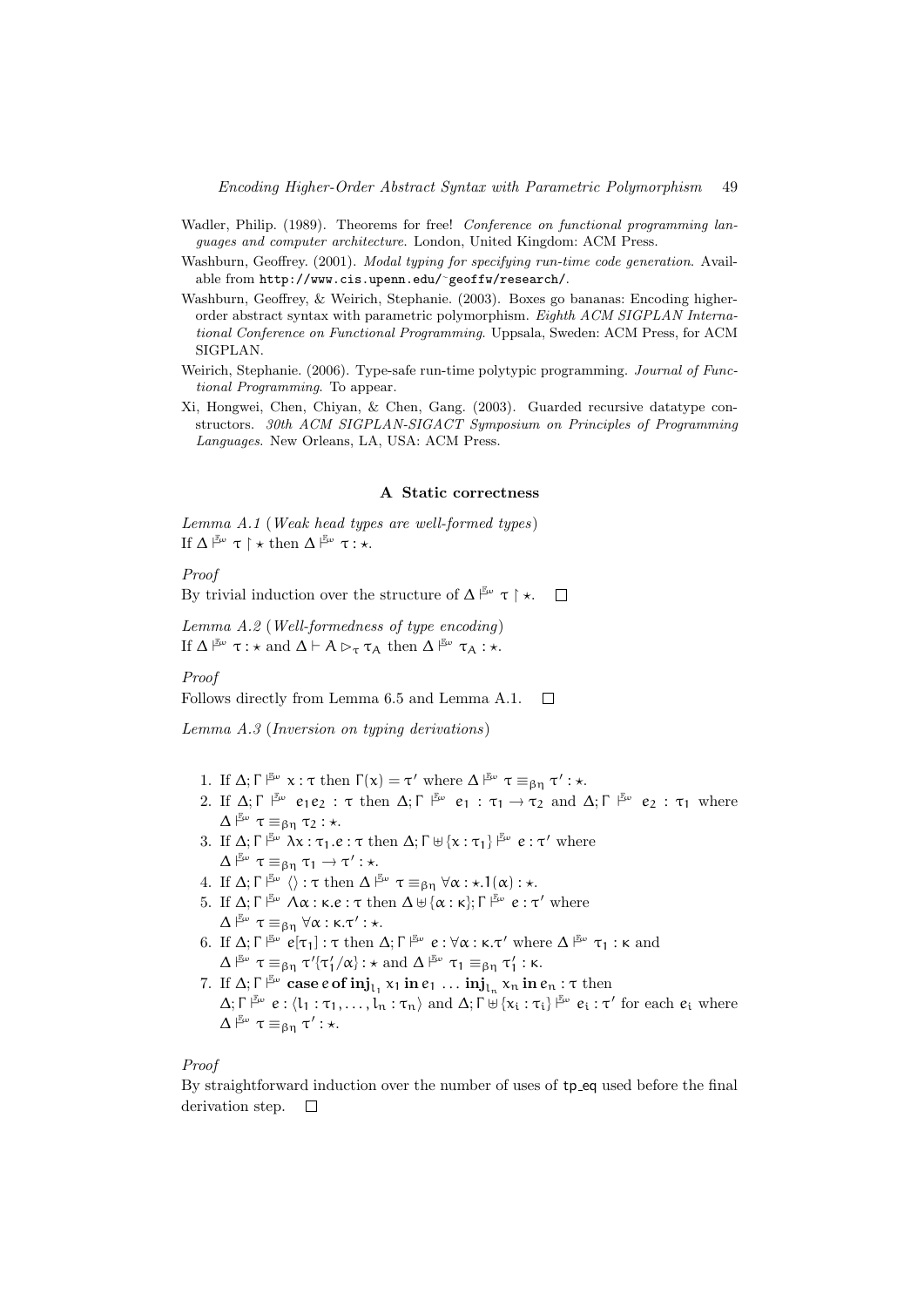Lemma A.4 (Inversion for type congruences)

- 1. If  $\Delta \nightharpoonup^{\mathbb{F}_{\omega}} 1(\tau) \equiv_{\beta\eta} \tau' : \star \text{ and } \Delta \nightharpoonup^{\mathbb{F}_{\omega}} \tau' \upharpoonright \star \text{ then } \tau' = 1(\tau'')$  where  $\Delta \stackrel{\mathbb{F}_\omega}{\sim} \tau \equiv_{\beta\eta} \tau'' : \star.$
- 2. If  $\Delta \vDash_{\omega} \text{Rec } \Sigma^* \tau \equiv_{\beta\eta} \tau' : \star \text{ and } \Delta \vDash_{\omega} \tau' \upharpoonright \star \text{ then } \tau' = \tau_1 \to \tau_2 \text{ where }$  $\Delta \nightharpoonup^{\mathbb{E}_{\omega}} \Sigma^* \tau \to \tau \equiv_{\beta\eta} \tau_1 : \star \text{ and } \Delta \nightharpoonup^{\mathbb{E}_{\omega}} \tau \equiv_{\beta\eta} \tau_2 : \star.$
- 3. If  $\Delta \xrightarrow{\mathbb{F}_{\text{ov}}} \tau_1 \to \tau_2 \equiv_{\beta\eta} \tau' : \star \text{ and } \Delta \xrightarrow{\mathbb{F}_{\text{ov}}} \tau' \upharpoonright \star \text{ then } \tau' = \tau'_1 \to \tau'_2 \text{ where}$  $\Delta \upharpoonright^{\mathbb{E}_{\omega}} \tau_1 \equiv_{\beta\eta} \tau_1': \star \text{ and } \Delta \upharpoonright^{\mathbb{E}_{\omega}} \tau_2 \equiv_{\beta\eta} \tau_2': \star.$
- 4. If  $\Delta \stackrel{\mathbb{F}_{\omega}}{\longrightarrow} \tau_1 \times \tau_2 \equiv_{\beta\eta} \tau' : \star \text{ and } \Delta \stackrel{\mathbb{F}_{\omega}}{\longrightarrow} \tau' \upharpoonright \star \text{ then } \tau' = \tau'_1 \times \tau'_2 \text{ where}$  $\Delta \upharpoonright^{\mathbb{E}_{\omega}} \tau_1 \equiv_{\beta\eta} \tau_1': \star \text{ and } \Delta \upharpoonright^{\mathbb{E}_{\omega}} \tau_2 \equiv_{\beta\eta} \tau_2': \star.$
- 5. If  $\Delta \stackrel{\mathbb{E}\omega}{\longrightarrow} \forall \alpha : \star \to \star \cdot \tau \equiv_{\beta\eta} \tau' : \star \text{ and } \Delta \stackrel{\mathbb{E}\omega}{\longrightarrow} \tau' \upharpoonright \star \text{ then } \tau' = \forall \alpha : \star \to \star \cdot \tau''$ where  $\Delta \uplus {\alpha : \star \to \star}$   $\downarrow^{\mathbb{F}_{\omega}} \tau \equiv_{\beta \eta} \tau'' : \star$ .

# Proof

By induction over the structure of the type congruences.  $\Box$ 

Lemma A.5 (Inversion for type encoding)

- 1. If  $\Delta \vdash A \rhd_{\tau} \tau_A$  and  $\Delta \rhd^{\mathbb{F}_{\omega}} \tau_A \equiv_{\beta\eta} \text{Rec } \Sigma^* \tau : \star \text{ then } A = b.$
- 2. If  $\Delta \vdash A \rhd_{\tau} \tau_A$  and  $\Delta \vdash A_1 \rhd_{\tau} \tau_1$  and  $\Delta \xrightarrow{\beta_{\omega}} \tau_A \equiv_{\beta_{\eta}} \tau_1 \rightarrow \tau_2 : \star \text{ then}$  $\Delta \vdash A'_1 \rhd_{\tau} \tau'_1$  and  $\Delta \vdash A_2 \rhd_{\tau} \tau'_2$  where  $A = A'_1 \rightarrow A_2$  and  $\tau_A = \tau'_1 \rightarrow \tau'_2$ .
- 3. If  $\Delta \vdash A \rhd_{\tau} \tau_A$  and  $\Delta \xrightarrow{\mathbb{F}_{\omega}} \tau_A \equiv_{\beta\eta} \forall \alpha : \star \to \star \tau'_A : \star \text{ then}$  $\Delta \uplus {\alpha : \star \to \star} \vdash A' \rhd_{\alpha \tau} \tau''_A$  where  $\Delta \uplus {\alpha : \star \to \star}$   $\stackrel{\mathbb{F}\omega}{\longrightarrow} \tau'_A \equiv_{\beta \eta} \tau''_A : \star \text{ and}$  $A = \Box A'$  and  $\tau_A = \forall \alpha : \star \to \star \cdot \tau''_A$ .
- 4. If  $\Delta \vdash A \rhd_{\tau} \tau_A$  and  $\Delta \rhd{\mathbb{F}}^{\omega}$   $\tau_A \equiv_{\beta\eta} 1(\tau') : \star \text{ then } A = 1$ .
- 5. If  $\Delta \vdash A \rhd_{\tau} \tau_A$  and  $\Delta \xrightarrow{\mathbb{F}_{\omega}} \tau_A \equiv_{\beta\eta} \tau_1 \times \tau_2 : \star \text{ then } \Delta \vdash A_1 \rhd_{\tau} \tau_1'$  where  $\Delta \vdash A_2 \rhd_{\tau} \tau'_2$  where  $A = A_1 \times A_2$  and  $\tau_A = \tau'_1 \times \tau'_2$ .

#### Proof

By inversion over the structure of the type congruence. For Part 1:

- By Lemma 6.5 (type encodings are weak head normal) on  $\Delta \vdash A \triangleright_{\tau} \tau_A$  we know that  $\Delta \stackrel{\mathbb{F}_{\omega}}{\sim} \tau_A \upharpoonright \star$ . Using Lemma A.4 (inversion) on  $\Delta \stackrel{\mathbb{F}_{\omega}}{\sim} \tau_A \equiv_{\beta\eta}$ Rec  $\Sigma^* \tau : \star$  we know that  $\tau_A = \tau_1 \to \tau_2$  where  $\Delta \rVert_{\infty}^{\mathbb{F}_{\omega}} \tau_1 \equiv_{\beta \eta} \Sigma^* \tau \to \tau : \star$ . Given that  $\Delta \vdash A \triangleright_{\tau} \tau_1 \rightarrow \tau_2$ , either  $A = b$  or  $A = A_1 \rightarrow A_2$  for some  $A_1, A_2$ .
- Assume that  $A = A_1 \rightarrow A_2$ . Then by inversion on  $\Delta \vdash A_1 \rightarrow A_2 \rhd_{\tau} \tau_1 \rightarrow \tau_2$ we have that  $\Delta \vdash A_1 \triangleright_{\tau} \tau_1$ . Using Lemma 6.5 again on  $\Delta \vdash A_1 \triangleright_{\tau} \tau_1$  we know that  $\Delta \stackrel{\mathbb{F}_{\omega}}{\sim} \tau_1 \upharpoonright \star$ . Again by Lemma A.4 on  $\Delta \stackrel{\mathbb{F}_{\omega}}{\sim} \tau_1 \equiv_{\beta \eta} \Sigma^* \tau \to \tau : \star$  we have that  $\tau_1 = \tau_1' \to \tau_1''$  where  $\Delta \stackrel{\mathbb{F}_{\omega}}{\longrightarrow} \tau_1' \equiv_{\beta\eta} \Sigma^* \tau : \star$  and  $\Delta \stackrel{\mathbb{F}_{\omega}}{\longrightarrow} \tau_1'' \equiv_{\beta\eta} \tau : \star$ . As before  $A_1 = b$  or  $A_1 = A'_1 \rightarrow A''_1$  for some  $A'_1, A''_1$ .
- Assume  $A_1 = b$ . Then  $\tau'_1 = \Sigma^* \tau \to \tau$ . However,  $\Delta \stackrel{\mathbb{F}_v}{\models} \tau'_1 \equiv_{\beta\eta} \Sigma^* \tau : \star \Sigma^* \tau \to \tau$ and  $\Sigma^* \tau$  have different head normal forms therefore it cannot be the case that  $A_1 = b$ .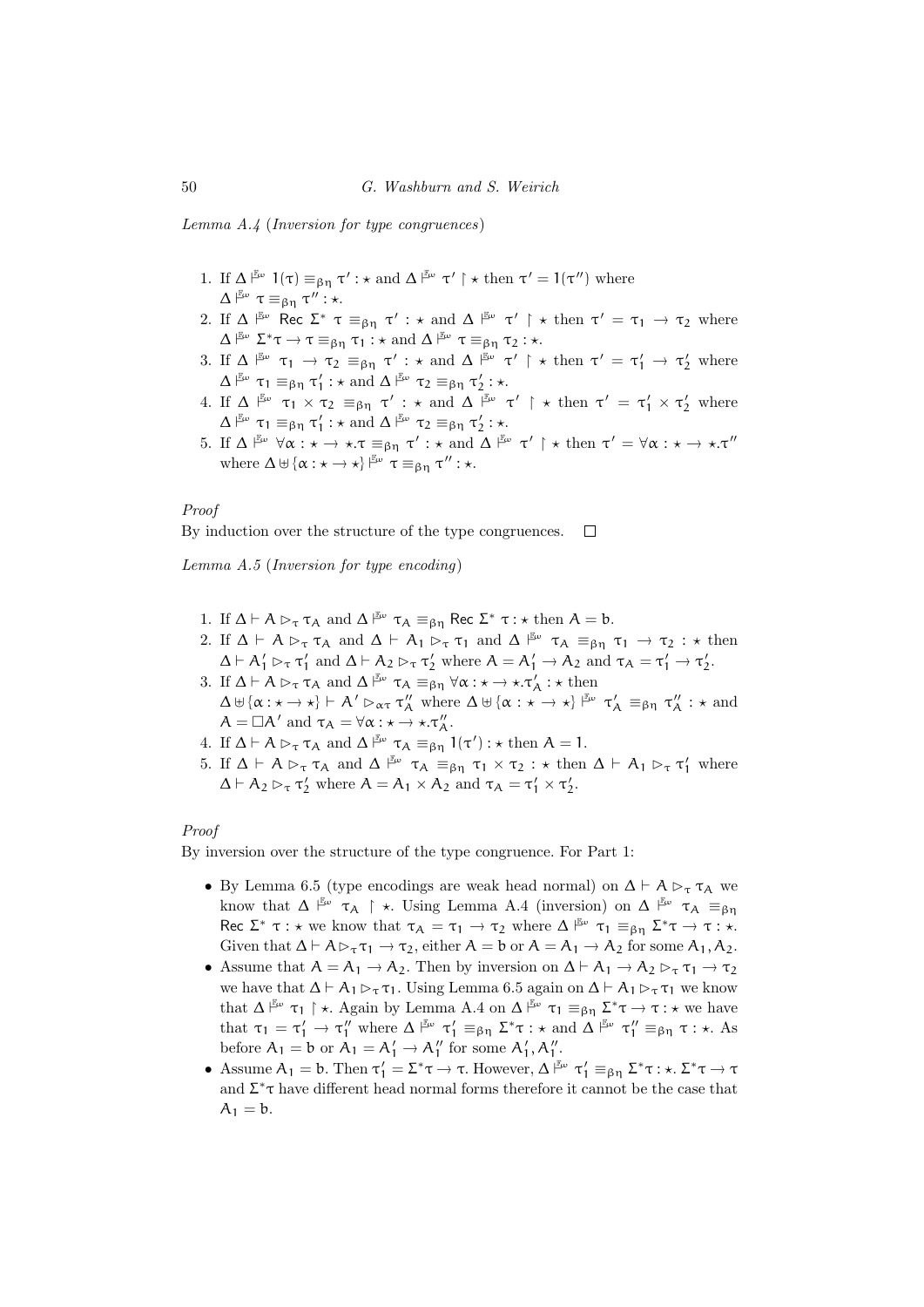• Therefore  $A_1 = A'_1 \rightarrow A''_1$ . By inversion on  $\Delta \vdash A'_1 \rightarrow A''_1 \rhd_{\tau} \tau'_1 \rightarrow \tau''_1$  we have that  $\Delta \vdash A'_1 \rhd_{\tau} \tau'_1$ . However, we know that  $\Delta \stackrel{\mathbb{F}_{\omega}}{\sim} \tau'_1 \equiv_{\beta\eta} \Sigma^* \tau : \star$ . There are no types in the image of the encoding where the head constructor is equivalent to a variant. So our assumption that  $A = A_1 \rightarrow A_2$  must be false, and  $A = b$ .

For Part 2:

- By Lemma 6.5 (type encodings are weak head normal) on  $\Delta \vdash A \rhd_{\tau} \tau_A$  we know that  $\Delta \stackrel{\mathbb{F}_{\scriptscriptstyle{\omega}}}{\longrightarrow} \tau_{\mathcal{A}} \upharpoonright \star$ . Using Lemma A.4 (inversion) on  $\Delta \stackrel{\mathbb{F}_{\scriptscriptstyle{\omega}}}{\longrightarrow} \tau_{\mathcal{A}} \equiv_{\beta\eta} \tau_1 \rightarrow$  $\tau_2$ : we know that  $\tau_A = \tau'_1 \to \tau'_2$  where  $\Delta \stackrel{\mathbb{F}_{\omega}}{\longrightarrow} \tau_1 \equiv_{\beta\eta} \tau'_1$ :  $\star$ . Given that  $\Delta \vdash A \rhd_{\tau} \tau_1' \to \tau_2',$  either  $A = b$  or  $A = A_1' \to A_2'$  for some  $A_1', A_2'$ .
- Assume  $A = b$ . Then  $\tau'_1 = \Sigma^* \tau \to \tau$ . However,  $\Delta \vdash A_1 \rhd_{\tau} \tau_1$  and  $\Delta \vdash^{\mathbb{Z}^n}$  $\tau_1 \equiv_{\beta\eta} \tau'_1$ : \*. There are no types in the image of the encoding where the head constructor is equivalent to a variant. So our assumption that  $A = b$ must false.
- Therefore,  $A = A'_1 \rightarrow A'_2$  for some  $A'_1, A'_2$ . By inversion on  $\Delta \vdash A'_1 \rightarrow A'_2 \rhd_{\tau}$  $\tau'_1 \to \tau'_2$  we can conclude that  $\Delta \vdash A'_1 \rhd_{\tau} \tau'_1$  and  $\Delta \vdash A'_2 \rhd_{\tau} \tau'_2$ .

#### $\Box$

Lemma  $A.6$  (Type encoding is total and decidable) Given a type, A, in the source calculus and a  $\tau$  in  $\mathbb{F}_{\omega}$  we can construct  $\Delta \vdash A \triangleright_{\tau} \tau_A$ .

#### Proof

By straightforward induction over the structure of A.  $\Box$ 

Lemma A.7 (Uniqueness of type encoding)

- 1. If  $\Delta \vdash A \rhd_{\tau} \tau_A$  and  $\Delta \vdash A \rhd_{\tau} \tau_A'$  then  $\tau_A = \tau_A'$ .
- 2. If  $\Delta \vdash A \rhd_{\tau} \tau$  and  $\Delta \vdash A' \rhd_{\tau} \tau$  then  $A = A'$ .

# Proof

Both properties follow by straightforward simultaneous induction on the type encoding derivations.  $\Box$ 

Lemma A.8 (Type encoding under congruent worlds) If  $\Delta \vdash A \rhd_{\tau_1} \tau_A$  and  $\Delta \vdash A \rhd_{\tau_2} \tau'_A$  where  $\Delta \stackrel{\mathbb{F}\omega}{\vdash} \tau_1 \equiv_{\beta\eta} \tau_2 : \star \text{ then}$  $\Delta \stackrel{\mathbb{F}_\omega}{\vdash} \tau_\mathcal{A} \equiv_{\beta\eta} \tau'_\mathcal{A} :\star$ 

# Proof

By straightforward simultaneous induction on the type encoding derivations.  $\Box$ 

Lemma A.9 (World substitution for type encoding) If  $\Delta \uplus {\alpha : \star \to \star} \vdash A \rhd_{\alpha\tau'} \tau_A$  and  $\Delta \xrightarrow{\mathbb{F}_{\alpha}} \tau : \star \to \star \text{ then } \Delta \vdash A \rhd_{\tau\tau'} \tau_A {\tau/\alpha}.$ 

# Proof

By straightforward induction over the structure of  $\Delta \uplus {\alpha : \star \to \star} \vdash A \rhd_{\alpha\tau'} \tau_A$ .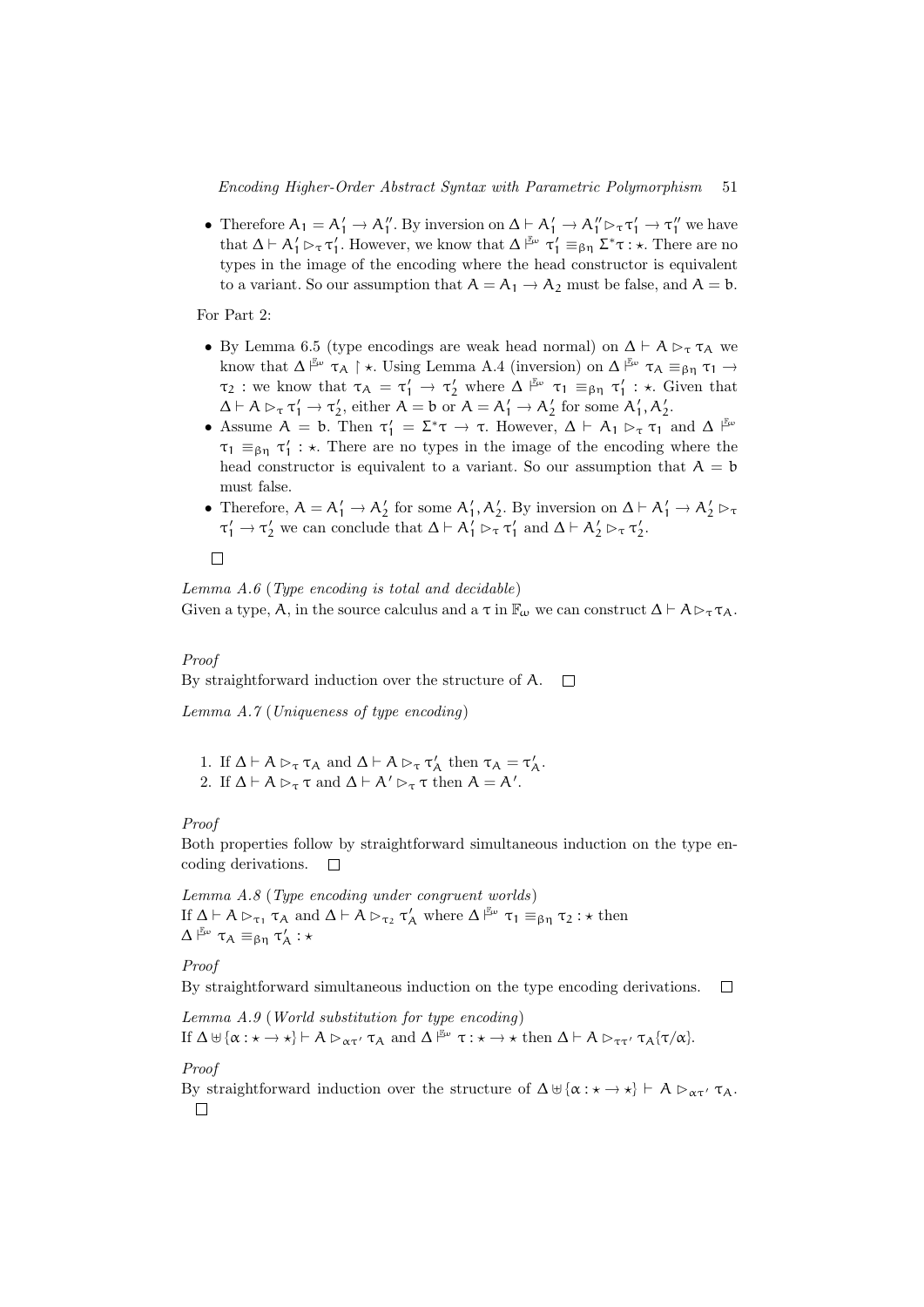Lemma A.10 (Commutativity for parameterization and type encoding) If  $\Delta \vdash B \rhd_{\tau} \tau_B$  then  $\tau_B = (\text{Rec } \Sigma^* \tau \setminus \langle B \rangle \text{ and } \Delta \rhd^{\mathbb{F}_{\omega}} \tau_B \equiv_{\beta \eta} B^* (\text{Rec } \Sigma^* \tau) : \star$ .

Proof

By straightforward induction over the structure of  $\Delta \vdash B \rhd_{\tau} \tau_B$ .  $\Box$ 

Lemma A.11 (Commutativity for iteration types and type encoding) If  $\Delta \vdash A \rhd_{\tau} \tau_A$  then  $\Delta \vdash A \langle B \rangle \rhd_{\tau} \tau_A \langle B \rangle$ 

### Proof

By straightforward induction over the structure of  $A\langle B\rangle$ .  $\Box$ 

Lemma A.12 (Encoding produces well-formed environments) Assume  $\Delta \nightharpoonup^{\mathbb{F}_{\omega}} \tau : \star.$ 

1. If  $\Delta \vdash \Upsilon \rhd_{\tau} \Gamma_1$  then  $\Delta \stackrel{\mathbb{F}_{\omega}}{\vdash} \Gamma_1$ . 2. If  $\Delta \vdash \Omega \triangleright \Gamma_2$  then  $\Delta \stackrel{\mathbb{F}_{\omega}}{\vdash} \Gamma_2$ .

Proof

Straightforward from the definitions and Lemma A.2.  $\Box$ 

Lemma A.13 (Type containment) Given a derivation  $\Delta \vdash A \rhd_{\tau} \tau_A$  we know that  $FTV(\tau) = FTV(\tau_A)$ .

Proof

By straightforward induction over the structure of  $\Delta \vdash A \rhd_{\tau} \tau_A$ .  $\Box$ 

# B Dynamic correctness

Lemma B.1 (Substitution for congruences)

- 1. If  $\Delta; \Gamma \vDash^{\mathbb{F}_{\omega}} e_1 \equiv_{\beta\eta} e_2 : \tau'$  and  $\Delta; \Gamma \uplus {\{x : \tau'\}} \vDash^{\mathbb{F}_{\omega}} e_3 \equiv_{\beta\eta} e_4 : \tau$  then  $\Delta; \Gamma \vDash \omega e_3\{e_1/x\} \equiv_{\beta\eta} e_4\{e_2/x\} : \tau.$
- 2. If  $\Delta \vDash_{\omega} \tau_1 \equiv_{\beta\eta} \tau_2 : \kappa'$  and  $\Delta \uplus {\alpha : \kappa'} \vDash_{\omega} \tau_3 \equiv_{\beta\eta} \tau_4 : \kappa$  then  $\Delta \stackrel{\mathbb{F}_\omega}{\vdash} \tau_3 \{\tau_1/\alpha\} \equiv_{\beta \eta} \tau_4 \{\tau_2/\alpha\}$ : κ

# Proof

By straightforward induction over the structure of  $\Delta; \Gamma \uplus {\{\mathbf{x} : \tau'\}}^{\mathbb{F}\omega}$   $e_3 \equiv_{\beta\eta} e_4 : \tau$ and  $\Delta \uplus {\alpha : \kappa'}$   $\stackrel{\mathbb{F}\omega}{\longrightarrow} \tau_3 \equiv_{\beta\eta} \tau_4 : \kappa$  respectively.

Lemma B.2 (Properties of openiter and uniter) Assuming  $\Delta \stackrel{\mathbb{F}_{\omega}}{\sim} \tau : \star \to \star \text{ and } \Delta \stackrel{\mathbb{F}_{\omega}}{\sim} \tau' : \star.$ 

- 1.  $\Delta$ ; { $f : \Sigma^* \tau' \to \tau'$ }  $\stackrel{\mathbb{F}_{\omega}}{\sim}$  (openiter{| $\tau$ }[ $\tau'$ ]  $f$ )  $\circ$  (uniter{| $\tau$ |[ $\tau'$ ]  $f$ )  $\equiv_{\beta\eta} \lambda x : \tau \tau' . x$ : ττ $\tau$  $\rightarrow$  ττ $\tau$
- 2.  $\Delta$ ; {f :  $\Sigma^* \tau' \to \tau'$ , e : b\* (Rec  $\Sigma^* \tau'$ )}  $\stackrel{\mathbb{F}_{\omega}}{\sim}$  openiter{b\*}[τ'] f e  $\equiv_{\beta\eta}$  ef : τ'
- 3.  $\Delta$ ; {f :  $\Sigma^* \tau' \to \tau'$ ,  $e : (B_1 \to B_2)^*$  (Rec  $\Sigma^* \tau'$ )}  $\mathbb{F}^{\omega}$ **openiter** $\{(\mathbf{B}_1 \rightarrow \mathbf{B}_2)^*\}[\tau']$  f  $e \equiv_{\beta\eta}$  $(\text{openiter}[\mathbf{B}_2^*][\tau'] \mid f) \circ e \circ (\text{uniter}[\mathbf{B}_1^*][\tau'] \mid f) : (\mathbf{B}_1 \to \mathbf{B}_2)^* \tau'$
- 4.  $\Delta$ ; {f :  $\Sigma^* \tau' \to \tau'$ ,  $e : (B_1 \to B_2)^* \tau'$ }  $\stackrel{\mathbb{F}_{\omega}}{\longrightarrow}$ uniter $[(B_1 \rightarrow B_2)^*][\tau']$  f  $e \equiv_{\beta\eta}$  $(\text{uniter}[\mathsf{B}_{2}^{*}][\tau'] \; \mathsf{f}) \circ \; e \; \circ (\text{openiter}[\mathsf{B}_{1}^{*}][\tau'] \; \mathsf{f}) : (\mathsf{B}_{1} \to \mathsf{B}_{2})^{*}(\text{Rec} \; \Sigma^{*})$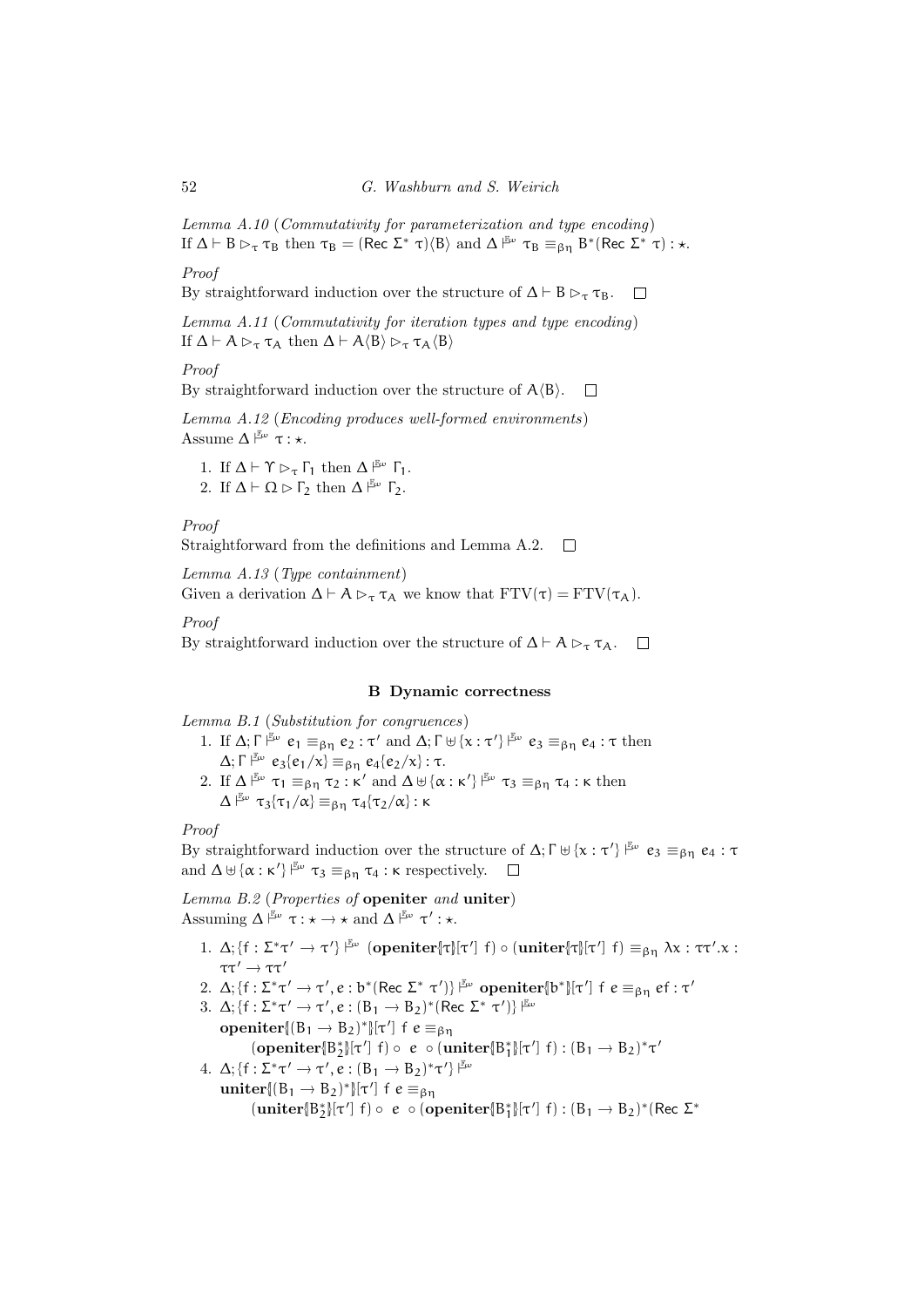5. Δ; { $f : \Sigma^* \tau' \to \tau', e : (B_1 \times B_2)^*$  (Rec  $\Sigma^* \tau'$ )}  $\mathbb{F}^w$ **openiter**{ $(B_1 \times B_2)^*$ }[ $\tau'$ ] f  $e \equiv_{\beta\eta}$  $\langle \textbf{openiter}[\mathbb{B}^*_1]\rangle[\tau']$  f (fst e),  $\textbf{openiter}[\mathbb{B}^*_2]\rangle[\tau']$  f  $(\textbf{snd } e)$ ):  $(\mathbb{B}_1 \times \mathbb{B}_2)^* \tau'$ 6.  $\Delta$ ; {f :  $\Sigma^* \tau' \to \tau'$ ,  $e$  :  $(B_1 \times B_2)^* \tau'$ }  $\stackrel{\mathbb{F}_{\omega}}{\longrightarrow}$ uniter $[(B_1 \times B_2)^*][\tau']$  f  $e \equiv_{\beta\eta}$  $\langle \textbf{uniter}[\mathbb{B}_1^*] \vert \tau'] \hspace{0.2cm} \text{f} \hspace{0.2cm} \text{(fst e)}, \textbf{uniter}[\mathbb{B}_2^*] \vert \tau'] \hspace{0.2cm} \text{f} \hspace{0.2cm} \text{(snd e)} \text{):} \hspace{0.2cm} (\mathbb{B}_1 \times \mathbb{B}_2)^*(\text{Rec } \Sigma^* \hspace{0.2cm} \tau')$ 7.  $\Delta$ ; {f :  $\Sigma^* \tau' \rightarrow \tau'$ , e :  $B_i^*$  (Rec  $\Sigma^* \tau'$ )}  $\overline{F}$  $\mathbf{openiter}[\Sigma^*][\tau']\neq (\mathbf{inj}_{L_i} e\mathbf{of }\Sigma^*(\text{Rec }\Sigma^*\tau'))\equiv_{\beta\eta}$  $\mathrm{inj}_{\mathrm{L}_{\mathrm{i}}}$  (openiter $\{\mathbb{B}^*_{\mathrm{i}}\}$ [τ'] f e) of  $\mathsf{\Sigma}^*\tau'$  :  $\mathsf{\Sigma}^*\tau'$ 8.  $\Delta$ ; {f :  $\Sigma^* \tau' \rightarrow \tau'$ }  $\stackrel{\mathbb{F}_{\omega}}{\longleftarrow}$ **openiter**{(B<sub>i</sub> → b)\*}[τ'] f (λx : τ<sub>B<sub>i</sub></sub> roll[τ](inj<sub>*L*(c<sub>i</sub>)</sub> x of Σ\*(Rec Σ\* τ'))) ≡<sub>βη</sub>  $\lambda x : B_i^* \tau'.f(i\mathbf{n} \mathbf{j}_{\mathcal{L}(c_i)} \times \mathbf{of} \Sigma^* \tau') : (B_i \to b)^* \tau'$ 

#### Proof

Property 1 is by straightforward induction on the structure B. The proofs of properties 2, 3, 4, 5, 6, 7, and 8 follow directly from the rules term of congruence and the definitions of openiter, xmap and uniter.  $\Box$ 

Lemma B.3 (Well-typed replacements are well-formed dynamic replacements) If  $\Omega; \Upsilon \vDash^{\text{sp}} \Theta : A\langle \Sigma \rangle$  then  $\Omega; \Upsilon \vDash^{\text{sp}} \Theta : A\langle \emptyset : \Sigma \rangle$ .

Proof

Follows trivially from the definitions.  $\Box$ 

Lemma B.4 (Restricted dynamic replacements are Well-typed replacements) If  $\Omega; \Upsilon \rvert^{\text{\tiny SDP}} \Theta : A \langle \Psi : \Sigma \rangle$  then  $\Omega; \Upsilon \rvert^{\text{\tiny SDP}} \Leftrightarrow A \langle \Sigma \rangle$ .

Proof

Follows trivially from the definitions.  $\Box$ 

Lemma B.5 (Iterated context typing)

If  $\Delta; \Gamma \vdash_{\tau} E : D$  and  $\Delta \vdash A \rhd_{\tau} \tau_A$  and  $\Delta; \Gamma \vdash E \blacktriangleright_{e_{\Theta}}^{\tau_A} E'$  then  $\Delta; \Gamma \vdash_{\tau} E' : A \langle D \rangle$ .

Proof

By induction over the structure  $\Delta; \Gamma \vdash_{\tau} E : D. \square$ 

Lemma B.6 (Substitution for encoding of regular term variables) If  $\Delta$ ;  $\Xi \vdash M_1 \rhd_{\tau} e_1$  and  $\Delta$ ;  $\Xi \vdash M_2 \rhd_{\tau} e_2$  and  $\Delta$ ;  $\Xi \vdash M_2 \{M_1/\chi\} \rhd_{\tau} e$  where  $\chi \notin \Xi$ then  $e = e_2{e_1/x}$ .

Proof

By straightforward induction over the structure of  $\Delta$ ;  $\Xi \vdash M_2 \rhd_{\tau} e_2$ .  $\Box$ 

Lemma B.7 (Replacement and term encoding are total and decidable)

- 1. If  $\Omega; \Upsilon \vDash^{\mathbb{P}^p} M : A$  and  $\Delta \vDash^{\mathbb{F}^p} \tau : \star$  we can construct  $\Delta; dom(\Omega) \vdash M \rhd_{\tau} e$ .
- 2. If  $\Omega; \Upsilon \vDash^{\text{op}} \Theta : A\langle \Sigma \rangle$  and  $\Delta \vDash^{\text{co}} \tau : \star$  we can construct  $\Delta; dom(\Omega) \vdash \Theta \rhd^{\tau_{A}}_{\tau} e_{\Theta}$ .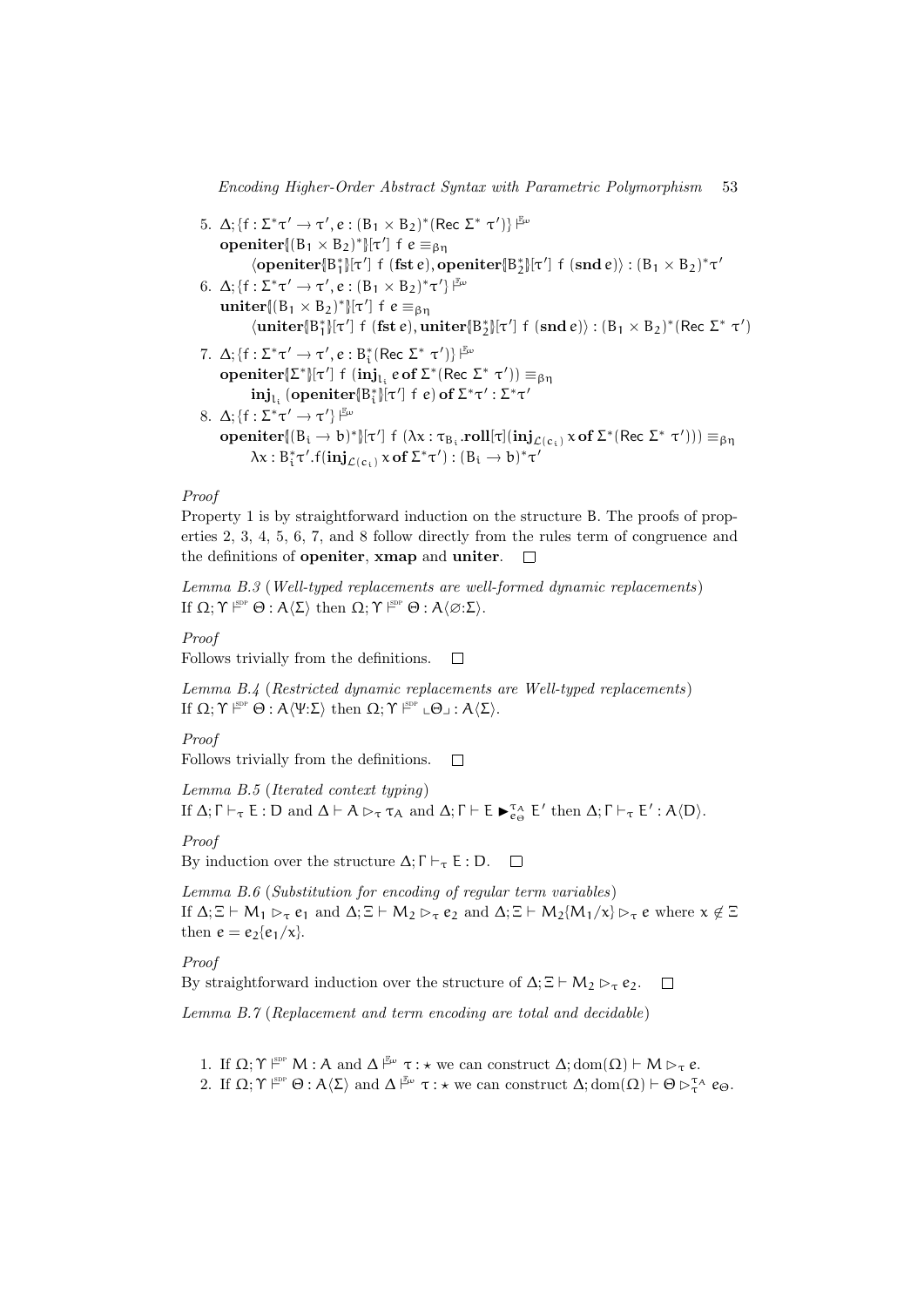Proof

By mutual induction over the structure of  $\Omega; \Upsilon \vDash^{\text{sp}} M : A$  and  $\Omega; \Upsilon \vDash^{\text{sp}} \Theta : A\langle \Sigma \rangle$ , and use of Lemma A.6 (type encoding is total and decidable).  $\Box$ 

Lemma B.8 (World substitution for term encoding) If  $\Delta \uplus {\alpha : \star \to \star}; \Xi \vdash M \rhd_{\alpha \tau'} e$  then  $\Delta; \Xi \vdash M \rhd_{\tau} e(\lambda \beta : \star. \tau/\alpha).$ 

#### Proof

Follows by straightforward induction over the structure of  $\Delta \uplus {\alpha : \star \to \star}; \Xi \vdash$  $M \triangleright_{\alpha \tau'} e$  and Lemma A.9 (world substitution for type encoding).  $\Box$ 

Lemma B.9 (Substitution of for encoding modal variables)

If  $Δ$   $\vdash$   $γ$   $\triangleright$ <sub>τ</sub> Γ<sub>1</sub> and  $\Delta \vdash \Omega \triangleright \Gamma_2$ and  $\Delta \vdash A_1 \rhd_{\tau} \tau_{A_1}$ and  $\Omega \uplus {\x : A_2}; \Upsilon \vDash^{\text{sp}} M_1 : A_1$ and  $\Delta$ ; dom $(\Omega) \uplus {\mathbf{x}} \vdash M_1 \rhd_{\tau} e_1$ and  $\Omega; \Upsilon \vDash^{\text{\tiny\text{SDP}}\mathsf{}} M_2 : A_2$ and  $\Delta \uplus {\alpha : \star \to \star}; \text{dom}(\Omega) \vdash M_2 \rhd_{\alpha \tau'} e_2$  then then  $\Delta$ ; dom $(\Omega) \vdash M_1\{M_2/x\} \rhd_{\tau} e'_1$  where  $\Delta; \Gamma_1 \uplus \Gamma_2 \stackrel{\mathbb{F}_\omega}{\models} e_1' \equiv_{\beta\eta} e_1\{\Lambda\alpha : \star \to \star.e_2/\chi\} : \tau_{\mathcal{A}_1}.$ 

# Proof

By induction over the structure of  $\Delta$ ; dom $(\Omega) \cup \{x\} \vdash M_1 \triangleright_{\tau} e_1$ . The only interesting case is for en bvar which uses Lemma B.8 (world substitution for term encodings).  $\Box$ 

Lemma B.10 (Typing for elimination)

1. If  $\Psi \nightharpoonup^{\text{SDP}} V \Uparrow^{\text{B}} B$  and  $\Omega; \Upsilon \nightharpoonup^{\text{SDP}} \Theta : A \langle \Psi : \Sigma \rangle$  then  $\Omega; \Upsilon \nightharpoonup^{\text{SDP}} (A, \Psi, \Theta)(V) : A \langle B \rangle$ .

- 2. If  $\Psi \xrightarrow{\text{gpp}} V \downarrow B$  and  $\Omega; \Upsilon \xrightarrow{\text{gpp}} \Theta : A \langle \Psi : \Sigma \rangle$  then  $\Omega; \Upsilon \xrightarrow{\text{gpp}} \langle A, \Psi, \Theta \rangle(V) : A \langle B \rangle$ .
- 3. If  $\Psi \nightharpoonup^{\text{SDP}} x \downarrow B$  and  $\Omega; \Upsilon \nightharpoonup^{\text{SDP}} \Theta : A \langle \Psi : \Sigma \rangle$  then  $\Omega; \Upsilon \nightharpoonup^{\text{SDP}} \Theta(x) : A \langle B \rangle$ .
- 4. If  $\Psi^{\text{sep}} c \downarrow B \to b$  and  $\Omega; \Upsilon^{\text{sep}} \Theta : A \langle \Psi : \Sigma \rangle$  then  $\Omega; \Upsilon^{\text{sep}} \Theta(c) : A \langle B \to b \rangle$ .

# Proof

Parts 1 and 2 follow by mutual induction over the structure of  $\Psi \vDash^{\text{sp}} V \uparrow B$  and  $\Psi \xrightarrow{\text{gpp}} V \downarrow B$ . Parts 3 and 4 follow as corollaries.

Lemma B.11 (Substitution application) If  $\Delta; \Psi; \Theta; e_{\Theta} \blacktriangleright_{\tau}^{\tau_{A}} S$  and  $\Psi(x) = B$  then  $S(x) =$ **uniter**{ $B^*$ } [ $\tau_{A}$ ]  $e_{\Theta} e'$  where  $\Delta; \varnothing \vdash \Theta(\mathsf{x}) \vartriangleright_{\tau} \mathsf{e}'.$ 

Proof

Straightforward induction on the structure of  $\Delta$ ;  $\Psi$ ;  $\Theta$ ;  $e_{\Theta} \blacktriangleright_{\tau}^{\tau_{A}} S$ .

Lemma B.12 (Static correctness with substitution) If  $\Delta; \varnothing \vdash V \rhd_{\tau_A} e$  and  $\Psi \vdash^{\text{sp}} V \Uparrow B$  and  $\Delta \vdash B \rhd_{\tau_A} \tau_B$  and  $\Delta; \Psi; \Theta; e_{\Theta} \blacktriangleright^{\tau_A}_{\tau} S$  then  $\Delta; \varnothing \stackrel{\scriptscriptstyle{\mathrm{SDP}}}{\vdash} \mathsf{S}(e) : \tau_{\mathrm{B}}.$